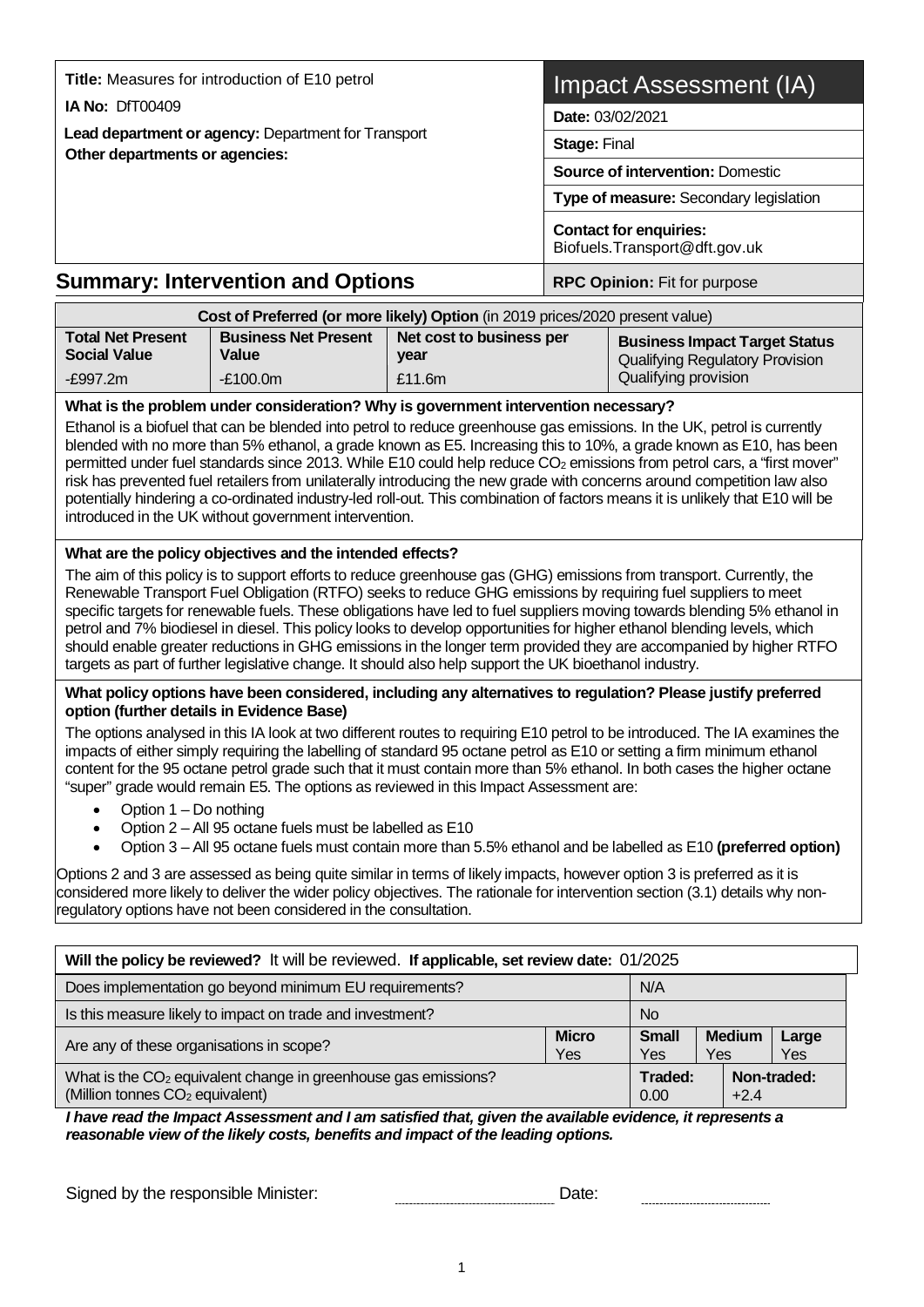# **Summary: Analysis & Evidence** Policy Option 2

**Description:** Option 2 – All 95 Octane petrol must be labelled as E10

#### **FULL ECONOMIC ASSESSMENT**

| <b>Price Base</b>                                | <b>PV Base</b> | <b>Time Period</b> | Net Benefit (Present Value (PV)) (£m) |                              |  |  |  |  |
|--------------------------------------------------|----------------|--------------------|---------------------------------------|------------------------------|--|--|--|--|
| <b>Year 2019</b><br>Years 10<br><b>Year 2021</b> |                | <b>Low: -173.6</b> | High: -1307.0                         | <b>Best Estimate: -978.3</b> |  |  |  |  |

| COSTS (£m)                                                                                                                                                                                                                                                                                                                                                                                                                                                                                                                                                                                                                                                                                                                                                                                                                                                                                                             | (Constant Price)   | <b>Total Transition</b><br>Years |  | <b>Average Annual</b><br>(excl. Transition) (Constant Price)                                                                                                                                                                                                                                                                                                                                                                                                          |                      | <b>Total Cost</b><br>(Present Value)    |  |
|------------------------------------------------------------------------------------------------------------------------------------------------------------------------------------------------------------------------------------------------------------------------------------------------------------------------------------------------------------------------------------------------------------------------------------------------------------------------------------------------------------------------------------------------------------------------------------------------------------------------------------------------------------------------------------------------------------------------------------------------------------------------------------------------------------------------------------------------------------------------------------------------------------------------|--------------------|----------------------------------|--|-----------------------------------------------------------------------------------------------------------------------------------------------------------------------------------------------------------------------------------------------------------------------------------------------------------------------------------------------------------------------------------------------------------------------------------------------------------------------|----------------------|-----------------------------------------|--|
| Low                                                                                                                                                                                                                                                                                                                                                                                                                                                                                                                                                                                                                                                                                                                                                                                                                                                                                                                    | 4.8                |                                  |  | 19.2                                                                                                                                                                                                                                                                                                                                                                                                                                                                  |                      | 173.6                                   |  |
| High                                                                                                                                                                                                                                                                                                                                                                                                                                                                                                                                                                                                                                                                                                                                                                                                                                                                                                                   | 4.8                | 1                                |  | 134.9                                                                                                                                                                                                                                                                                                                                                                                                                                                                 |                      | 1168.9                                  |  |
| <b>Best Estimate</b>                                                                                                                                                                                                                                                                                                                                                                                                                                                                                                                                                                                                                                                                                                                                                                                                                                                                                                   | 4.8                |                                  |  | 101.4                                                                                                                                                                                                                                                                                                                                                                                                                                                                 |                      | 880.2                                   |  |
|                                                                                                                                                                                                                                                                                                                                                                                                                                                                                                                                                                                                                                                                                                                                                                                                                                                                                                                        |                    |                                  |  | Description and scale of key monetised costs by 'main affected groups' - Total Costs (Present Value)                                                                                                                                                                                                                                                                                                                                                                  |                      |                                         |  |
| Best estimate costs consist of: (1) decreased miles per gallon cause an increase in fuel supply costs of £657m for fuel<br>consumers (some of which are businesses) (2) costs to incompatible vehicle owners (from having to buy 'super' grade<br>petrol meeting the E5 fuel spec) (some of which are businesses) of £169m, and (3) transition costs of fuel labelling and<br>communications of £5m in year 1 borne by fuel retailers. There is also a cost to businesses in relation to fuel duty of<br>£50m; these costs are treated as a transfer but included to ensure accurate business costs. This is added to the total<br>of all costs mentioned so far to give the £880m (£880.2) total.                                                                                                                                                                                                                     |                    |                                  |  |                                                                                                                                                                                                                                                                                                                                                                                                                                                                       |                      |                                         |  |
| Other key non-monetised costs by 'main affected groups' Increased ethanol blending will displace other fuels<br>from the fuel mix (e.g. petrol and biodiesel), possibly reducing profits for producers of those fuels. Increased fuel duty<br>and VAT costs for fuel consumers (non-businesses) have not been monetised as these are treated as transfers for<br>NPV modelling. Increased VAT costs have also not been included for business as this can be refunded.                                                                                                                                                                                                                                                                                                                                                                                                                                                  |                    |                                  |  |                                                                                                                                                                                                                                                                                                                                                                                                                                                                       |                      |                                         |  |
| <b>BENEFITS (£m)</b>                                                                                                                                                                                                                                                                                                                                                                                                                                                                                                                                                                                                                                                                                                                                                                                                                                                                                                   | (Constant Price)   | <b>Total Transition</b><br>Years |  | <b>Average Annual</b><br>(excl. Transition) (Constant Price)                                                                                                                                                                                                                                                                                                                                                                                                          |                      | <b>Total Benefit</b><br>(Present Value) |  |
| Low                                                                                                                                                                                                                                                                                                                                                                                                                                                                                                                                                                                                                                                                                                                                                                                                                                                                                                                    |                    | 0                                |  | 0                                                                                                                                                                                                                                                                                                                                                                                                                                                                     |                      | 0                                       |  |
| High                                                                                                                                                                                                                                                                                                                                                                                                                                                                                                                                                                                                                                                                                                                                                                                                                                                                                                                   |                    | 0<br>$\mathbf 0$                 |  | $-16.1$                                                                                                                                                                                                                                                                                                                                                                                                                                                               |                      | $-138.1$                                |  |
| <b>Best Estimate</b>                                                                                                                                                                                                                                                                                                                                                                                                                                                                                                                                                                                                                                                                                                                                                                                                                                                                                                   |                    | $\mathbf 0$                      |  | $-11.4$                                                                                                                                                                                                                                                                                                                                                                                                                                                               |                      | $-98.1$                                 |  |
|                                                                                                                                                                                                                                                                                                                                                                                                                                                                                                                                                                                                                                                                                                                                                                                                                                                                                                                        |                    |                                  |  | Description and scale of key monetised benefits by 'main affected groups' - Total Benefit (Present Value)<br>Without changes to the RTFO targets, best estimate GHG savings are estimated to be reduced by 2.2MTCO2e, giving<br>a negative monetised benefit of -£148m. This is because to meet the pre-existing RTFO targets, the ethanol is<br>expected to displace waste-derived biodiesel, which has higher greenhouse gas savings. There is also a transfer from |                      |                                         |  |
| businesses to government of fuel duty of £50m. Adding this to all benefits gives the -£98m (-£98.1).<br>Other key non-monetised benefits by 'main affected groups' A likely future RTFO target increase would allow E10<br>to deliver increased carbon savings compared to the current targets (as it would mean ethanol replaces fossil fuels<br>instead of waste-derived biodiesel). The introduction of E10 would also lead to improved market conditions for<br>domestic ethanol producers. Without such a change, there is a risk that UK domestic plants could be permanently<br>closed. Losing these facilities now would impact the agricultural sector as ethanol production is a key feed-wheat<br>market in the North East of England. The industry also supplies key by-products including high protein animal feed and<br>stored CO2, which is classed as critical national infrastructure <sup>1</sup> . |                    |                                  |  |                                                                                                                                                                                                                                                                                                                                                                                                                                                                       |                      |                                         |  |
| Key assumptions/sensitivities/risks                                                                                                                                                                                                                                                                                                                                                                                                                                                                                                                                                                                                                                                                                                                                                                                                                                                                                    |                    |                                  |  |                                                                                                                                                                                                                                                                                                                                                                                                                                                                       | <b>Discount rate</b> | 3.5                                     |  |
| Figures are sensitive to future prices and demand of fossil and biofuels, which could impact the volumes of ethanol /<br>biodiesel supplied under this policy. Waste biodiesel is assumed to be the marginal fuel for the RTFO and its<br>availability sufficient to meet the scenarios. GHG emission factors include Indirect Land Use Charge (ILUC) and are<br>assumed constant over the period. Except where stated, taxes are excluded from these estimates (see Annex D)                                                                                                                                                                                                                                                                                                                                                                                                                                          |                    |                                  |  |                                                                                                                                                                                                                                                                                                                                                                                                                                                                       |                      |                                         |  |
| <b>BUSINESS ASSESSMENT (Option 2)</b>                                                                                                                                                                                                                                                                                                                                                                                                                                                                                                                                                                                                                                                                                                                                                                                                                                                                                  |                    |                                  |  |                                                                                                                                                                                                                                                                                                                                                                                                                                                                       |                      |                                         |  |
| Direct impact on business (Equivalent Annual) £m:<br><b>Costs: 11.3</b>                                                                                                                                                                                                                                                                                                                                                                                                                                                                                                                                                                                                                                                                                                                                                                                                                                                | <b>Benefits: 0</b> | Net: 11.3                        |  | Score for Business Impact Target (qualifying<br>provisions only) £m (2019 prices, 2020 PV):                                                                                                                                                                                                                                                                                                                                                                           |                      |                                         |  |
|                                                                                                                                                                                                                                                                                                                                                                                                                                                                                                                                                                                                                                                                                                                                                                                                                                                                                                                        |                    |                                  |  | 54.8                                                                                                                                                                                                                                                                                                                                                                                                                                                                  |                      |                                         |  |
|                                                                                                                                                                                                                                                                                                                                                                                                                                                                                                                                                                                                                                                                                                                                                                                                                                                                                                                        |                    |                                  |  |                                                                                                                                                                                                                                                                                                                                                                                                                                                                       |                      |                                         |  |

<span id="page-1-0"></span> $1$  Critical National Infrastructure include facilities necessary for a country to function. It also includes functions, which are not critical for essential services, but which need protection due to the potential danger to the public (civil nuclear and chemical sites for example).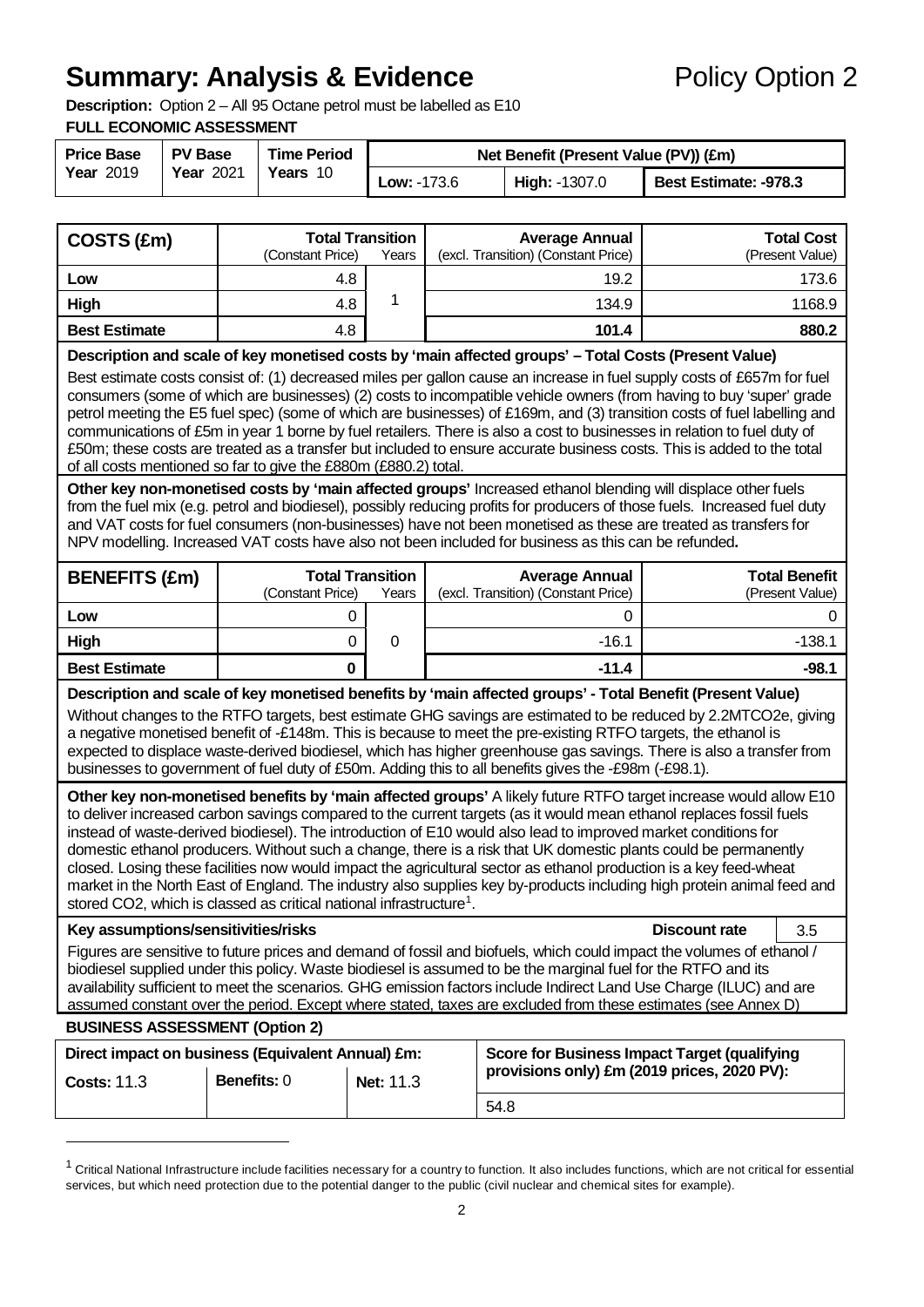# **Summary: Analysis & Evidence** Policy Option 3

**Description:** Option 3 – All 95 Octane petrol must contain more than 5.5% bioethanol and be labelled as E10 **FULL ECONOMIC ASSESSMENT**

| <b>Price Base</b><br><b>Year 2019</b> | <b>PV Base</b><br><b>Year 2021</b> | <b>Time Period</b><br>Years 10 | Net Benefit (Present Value (PV)) (£m) |                      |                        |  |  |  |
|---------------------------------------|------------------------------------|--------------------------------|---------------------------------------|----------------------|------------------------|--|--|--|
|                                       |                                    |                                | <b>Low: -358.9</b>                    | <b>High: -1307.0</b> | Best Estimate: -1032.1 |  |  |  |

| COSTS (£m)           | <b>Total Transition</b><br>(Constant Price) | Years | <b>Average Annual</b><br>(excl. Transition) (Constant Price) | <b>Total Cost</b><br>(Present Value) |
|----------------------|---------------------------------------------|-------|--------------------------------------------------------------|--------------------------------------|
| Low                  | 4.8                                         |       | 38.1                                                         | 336.3                                |
| High                 | 4.8                                         |       | 134.9                                                        | 1168.9                               |
| <b>Best Estimate</b> | 4.8                                         |       | 106.8                                                        | 927.5                                |

**Description and scale of key monetised costs by 'main affected groups' – Total Costs (Present Value)**

Best estimate costs consist of: (1) decreased miles per gallon cause an increase in fuel supply costs of £701m for fuel consumers (some of which are businesses) (2) costs to incompatible vehicle owners (from having to buy 'super' grade petrol meeting the E5 fuel spec) (some of which are businesses) of £169m; and (3) transition costs of fuel labelling and communications of £5m in year 1, borne by fuel retailers. There is also a cost to businesses in relation to fuel duty of £53m; these costs are treated as a transfer but included to ensure accurate business costs. Adding this to the total of all mentioned costs so far gives the £927m (£927.5) as presented directly in the box above.

**Other key non-monetised costs by 'main affected groups'** Increased ethanol blending will displace other fuels from the fuel mix (e.g. petrol and biodiesel), possibly reducing profits for producers of those fuels. Increased fuel duty and VAT costs for fuel consumers (non-businesses) have not been monetised as these are treated as transfers for NPV modelling. Increased VAT costs have also not been included for business as this can be refunded.

| <b>BENEFITS (£m)</b> | <b>Total Transition</b> |       | <b>Average Annual</b>               | <b>Total Benefit</b> |  |
|----------------------|-------------------------|-------|-------------------------------------|----------------------|--|
|                      | (Constant Price)        | Years | (excl. Transition) (Constant Price) | (Present Value)      |  |
| Low                  | 0.0                     |       | $-2.6$                              | $-22.6$              |  |
| High                 | 0.0                     |       | $-16.1$                             | $-138.1$             |  |
| <b>Best Estimate</b> | 0.0                     |       | $-12.2$                             | $-104.6$             |  |

**Description and scale of key monetised benefits by 'main affected groups' – Total Benefit (Present Value)**

Without changes to the RTFO targets, best estimate GHG savings are estimated to be reduced by 2.4MTCO2e, giving a negative monetised benefit of -£158m. This is because the ethanol is expected to displace waste-derived biodiesel, which has higher greenhouse gas savings. There is also a transfer from businesses to government of fuel duty of £53m. Adding this to the benefits mentioned so far gives the -£105m (-£104.6) as presented directly in the box

#### <sup>b</sup>**Other key non-monetised benefits by 'main affected groups'**

A likely future RTFO target increase would allow E10 to deliver increased carbon savings compared to the current targets (as it would mean ethanol replaces fossil fuels instead of waste-derived biodiesel). The introduction of E10 would also lead to improved market conditions for domestic ethanol producers. Without such a change, there is a risk that UK domestic plants could be permanently closed. Losing these facilities now would impact the agricultural sector as ethanol production is a key feed-wheat market in the North East of England. The industry also supplies key byproducts including high protein animal feed and stored CO<sub>2</sub>, which is classed as critical national infrastructure.

#### **Key assumptions/sensitivities/risks Discount rate** 3.5

Figures are sensitive to future prices and demand of fossil and biofuels, which could impact the volumes of ethanol / biodiesel supplied under this policy. Waste biodiesel is assumed to be the marginal fuel for the RTFO and its availability sufficient to meet the scenarios. GHG emission factors include Indirect Land Use Charge (ILUC) and are assumed constant over the period. Except where stated, taxes are excluded from these estimates (see Annex D).

#### **BUSINESS ASSESSMENT (Option 3)**

| Direct impact on business (Equivalent Annual) £m: |                    |                  | <b>Score for Business Impact Target (qualifying</b> |  |  |
|---------------------------------------------------|--------------------|------------------|-----------------------------------------------------|--|--|
| <b>Costs: 12.0</b>                                | <b>Benefits: 0</b> | <b>Net: 12.0</b> | provisions only) £m (2019 prices, 2020 PV):         |  |  |
|                                                   |                    |                  | 58.1                                                |  |  |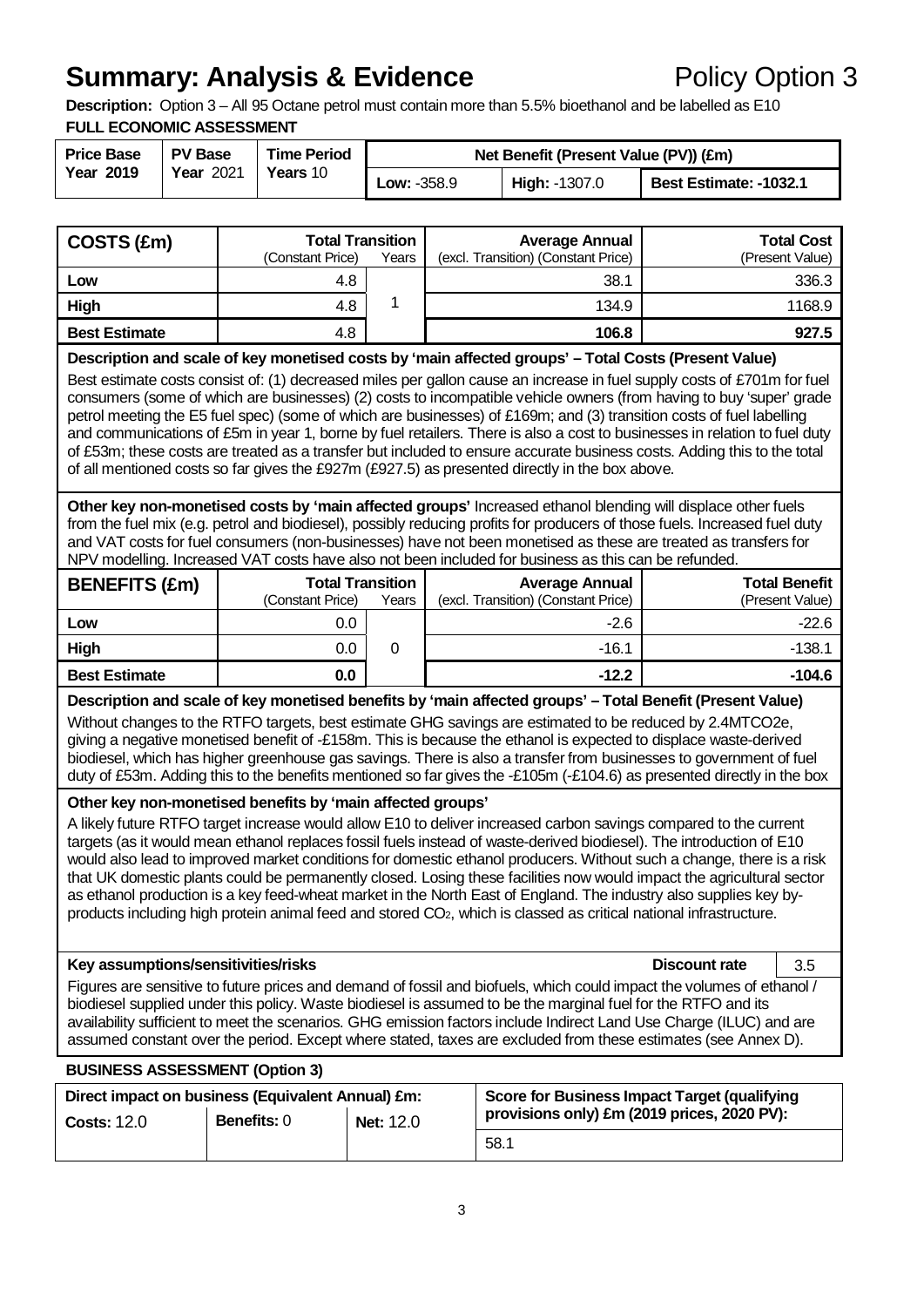# Contents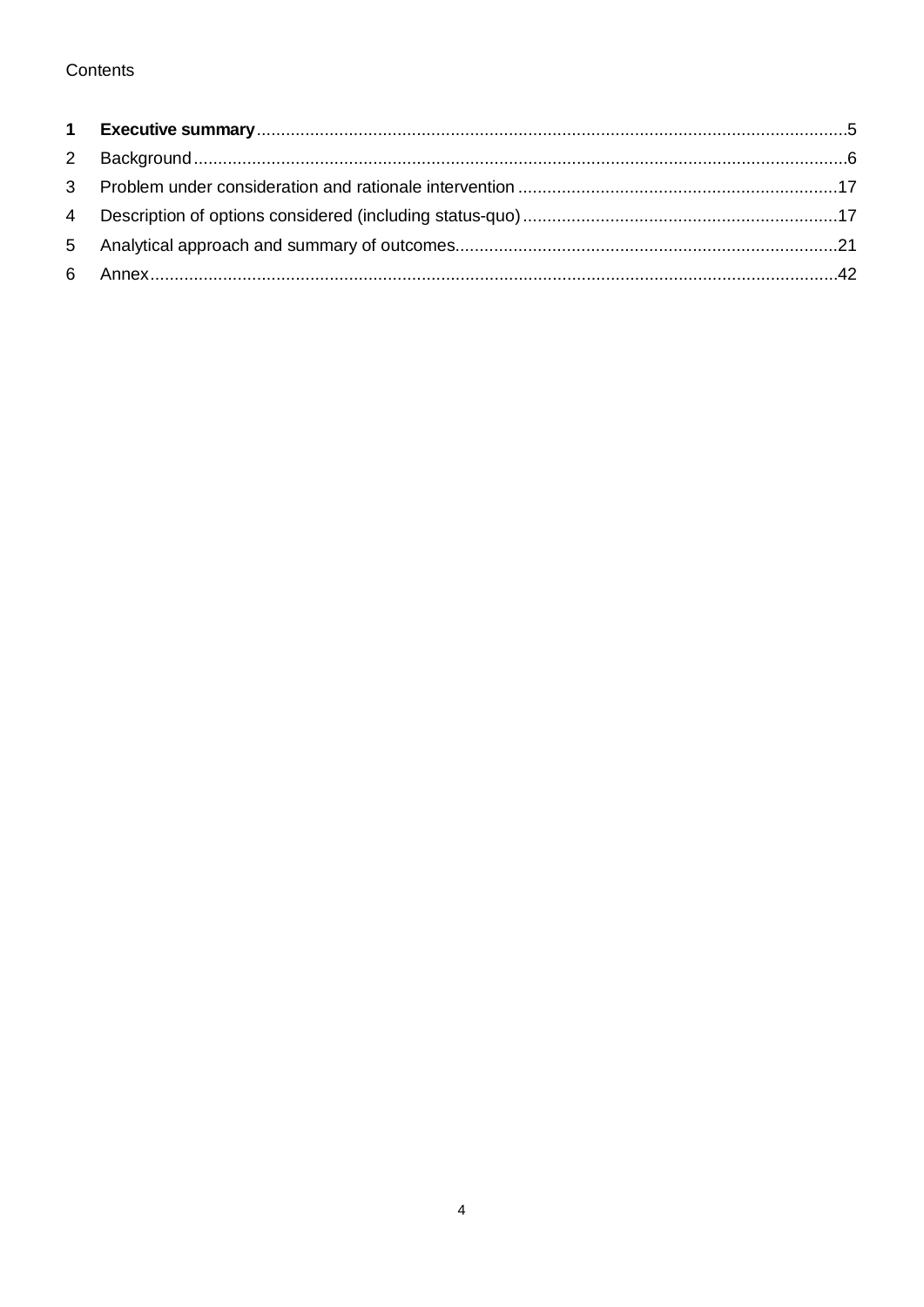# <span id="page-4-0"></span>**1 Executive summary**

- 1. This impact assessment (IA) assesses the options presented in the Department for Transport's March [2](#page-4-1)020 consultation, 'Introducing E10 Petrol'<sup>2</sup>. E10 is the term used to describe petrol with up to 10% ethanol. The consultation ran from 4 March to 3 May 2020 and was accompanied by a draft of this impact assessment.
- 2. Blending bioethanol into petrol can reduce transport greenhouse gas (GHG) emissions compared to fossil fuels, as bioethanol is typically produced from crops which capture carbon from the atmosphere while they are growing.
- 3. Standard grade petrol currently sold in the UK contains a blend of just under 5% bioethanol and around 95% petrol, known as E5. Increasing the bioethanol content of petrol from 5% to 10% is estimated to reduce GHG emissions from petrol cars by around 1.8%.
- 4. In order to meet future legally binding carbon budgets, policies to achieve additional emission reductions are required. E10 represents a deliverable policy, as it uses easily available biofuel and does not require adjustments to the majority of vehicles. The policy could account for around 7% of the additional transport savings required under the fifth carbon budget (2028-2032) [3](#page-4-2) . The cost of the measure is also within the cost ranges expected for that carbon budget (see figure 3).
- 5. Biofuel blending targets under the Renewable Transport Fuel Obligation (RTFO) are currently set out to 2032 (continuing thereafter unless further changes are made) and can be delivered without introducing E10. Policies which increase ethanol blending could therefore displace other biofuels, such as biodiesel, with higher GHG saving from the fuel mix. This is because fuel providers have discretion over how they meet their targets, therefore if E10 fuel is introduced whilst the RTFO target remains fixed, the likely response of fuel providers would be to use more ethanol and less biodiesel than they currently use to meet their RTFO targets. This would likely lead to an overall decrease in carbon savings compared to a "do nothing" scenario unless and until the targets are increased.
- 6. The targets under the RTFO have been set as minimum targets and the introduction of E10 could create space for higher RTFO targets. These higher targets would ensure that instead of E10 displacing other biofuels, such as biodiesel, it would displace fossil fuels, meaning that higher GHG savings could be achieved than are currently expected under existing targets.
- 7. Increased demand for ethanol through the introduction of E10 could help also support the UK bioethanol industry, who have struggled to remain viable. Industry have claimed this is largely due to lower than anticipated E10 adoption across Europe, leading to lower than forecasted ethanol demand.
- 8. Producing ethanol for fuel blending also results in the production of valuable by-products such as high protein animal feed and stored  $CO<sub>2</sub>$ . For their role in producing stored  $CO<sub>2</sub>$  (which is used in a range of sectors including the nuclear and food and drink industries), ethanol producers have been listed as critical national infrastructure. Increased demand for feed wheat could also provide a boost to local grain farmers by providing an increased domestic market. The ongoing viability of the UK bioethanol sector is also important for longer term decarbonisation strategy as we look towards sectors such as aviation and bioplastics.
- 9. Introducing E10 will add to fuel costs paid by motorists. Moving from 5% to 10% bioethanol content is not expected to change pump prices. However, as the energy content of the fuel will also decrease, motorists will have to buy more litres of fuel. Overall fuel costs for petrol cars are therefore estimated to increase by 2.3% as a result of moving from 5% to 10% bioethanol content. (More details on these calculations can be found in annex C; but note that the estimated GHG saving of 1.8% already takes into account the impact of the lower energy content).
- 10. Commercial marketing pressures and concerns around competition law have prevented fuel retailers from introducing E10 to date. The options presented would mitigate these issues and allow for a single co-ordinated communications campaign informing consumers of the change.

-

<span id="page-4-1"></span><sup>2</sup> <https://www.gov.uk/government/consultations/introducing-e10-petrol>

<span id="page-4-2"></span><sup>&</sup>lt;sup>3</sup> Based on 16MTCO2/year additional transport GHG savings required to meet carbon budget 5 target 2028-32 (source: Decarbonising [Transport: Setting the Challenge -](https://assets.publishing.service.gov.uk/government/uploads/system/uploads/attachment_data/file/932122/decarbonising-transport-setting-the-challenge.pdf) Chapter 4–) and 1.1MTCO2e/year E10 GHG savings in 2030 (carbon budget accounting) from figure A38 (annex C).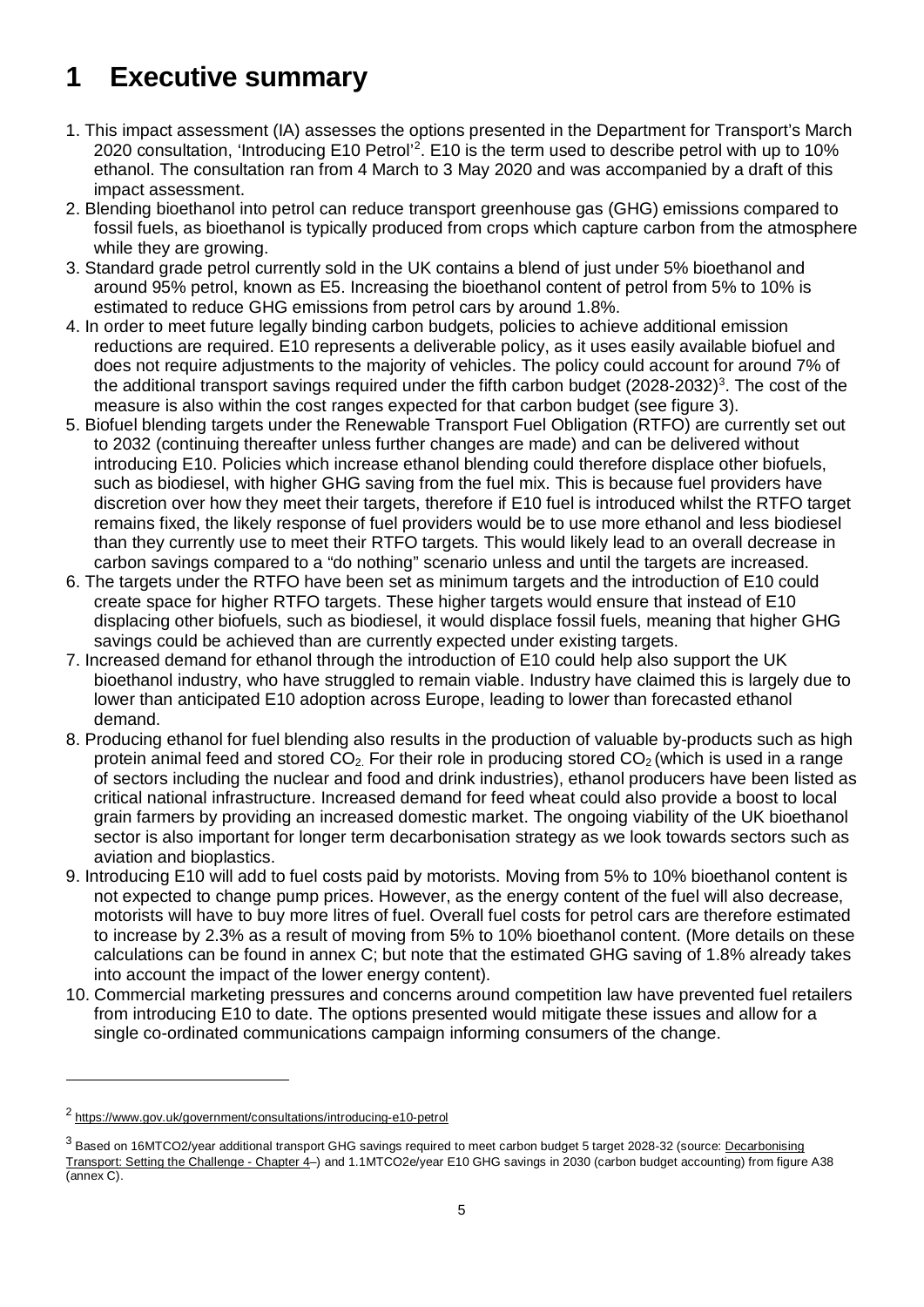- 11. Two options for removing the blend wall and enabling E10 supply were reviewed in this assessment along with the "do nothing" baseline scenario:
	- 1. Do nothing (baseline)
	- 2. All 95 Octane fuels required to be labelled as E10
	- 3. All 95 Octane fuels required to contain a minimum of 5.5% bioethanol and be labelled as E10 **(chosen option)**.

|                                          | Option 2 | Option 3 |
|------------------------------------------|----------|----------|
| total cost (present value), £m           | 880      | 927      |
| total benefit (present value), £m        | -98      | $-105$   |
| net benefit (present value), £m          | $-978$   | $-1032$  |
| GHG impact, MTCO2e (current RTFO levels) | $+2.2$   | $+2.4$   |
| GHG impact, MTCO2e (RTFO increased)      | $-8.2$   | -8.1     |
| carbon cost effectiveness, £/tCO2e       | n/a      | n/a      |

*Figure 1: Best estimate cost-benefit summary (covering 2021 to 2030), 2019 prices (monetised values discounted)*

- 12. Under both options, costs increase, and benefits fall relative to the baseline scenario, giving an overall negative net present value for the policy over the appraisal period (2021 to 2030).
- 13. Increased costs are driven by three factors: (1) decreased miles per gallon cause an increase in fuel costs for fuel consumers (some of which are businesses); (2) drivers of E10 incompatible cars are assumed to switch to more expensive super grade petrol (some of which are businesses); and (3) fuel retailers are assumed to incur labelling and communications costs.
- 14. Under both options GHG savings are estimated to fall because the GHG savings from the additional ethanol that is supplied are lower than the GHG savings from the waste derived biodiesel which is displaced under the RTFO target. However, this assumes that RTFO targets remain at current levels and does not consider any uncertainties relating to the ongoing availability of sustainable feedstock supplies for waste biodiesel which could impact the ongoing biofuel supply.
- 15. Therefore, we prefer option 3 as we expect it will deliver GHG savings in the long-term, assuming an RTFO change is made in the future, and provides a better basis to ensure a smooth introduction of E10. However, as RTFO target changes are a separate policy decision, for the purposes of monetisation we have assumed this change does not happen, leading to a poorer net present value for our preferred option.
- 16. It is recognised that option 3 is modelled as costing slightly more whilst saving slightly less carbon. This is due to the relative displacement of biodiesel with ethanol within our modelling. These figures do not take into account certain limitations of assumptions particularly within the RTFO increase modelling. This is discussed in more detail from paragraph 156.

# <span id="page-5-0"></span>**2 Background**

# **2.1 Policy setting**

- 17. In considering whether E10 should be introduced in the UK, it is important to outline the wider policy context that impacts on the decision-making. Part 2 of this document sets out a number of key developments and considerations that need to be taken into account in relation to E10.
- 18. It has not been possible for all these considerations to be included in developing the quantitative analysis within this IA but they are provided here to give a full overview of the policy and how it sits within the wider context.
- 19. This IA has been developed alongside a formal consultation on introducing E10 petrol, the outcome of which has also been published. Previously the Department for Transport also issued a "call for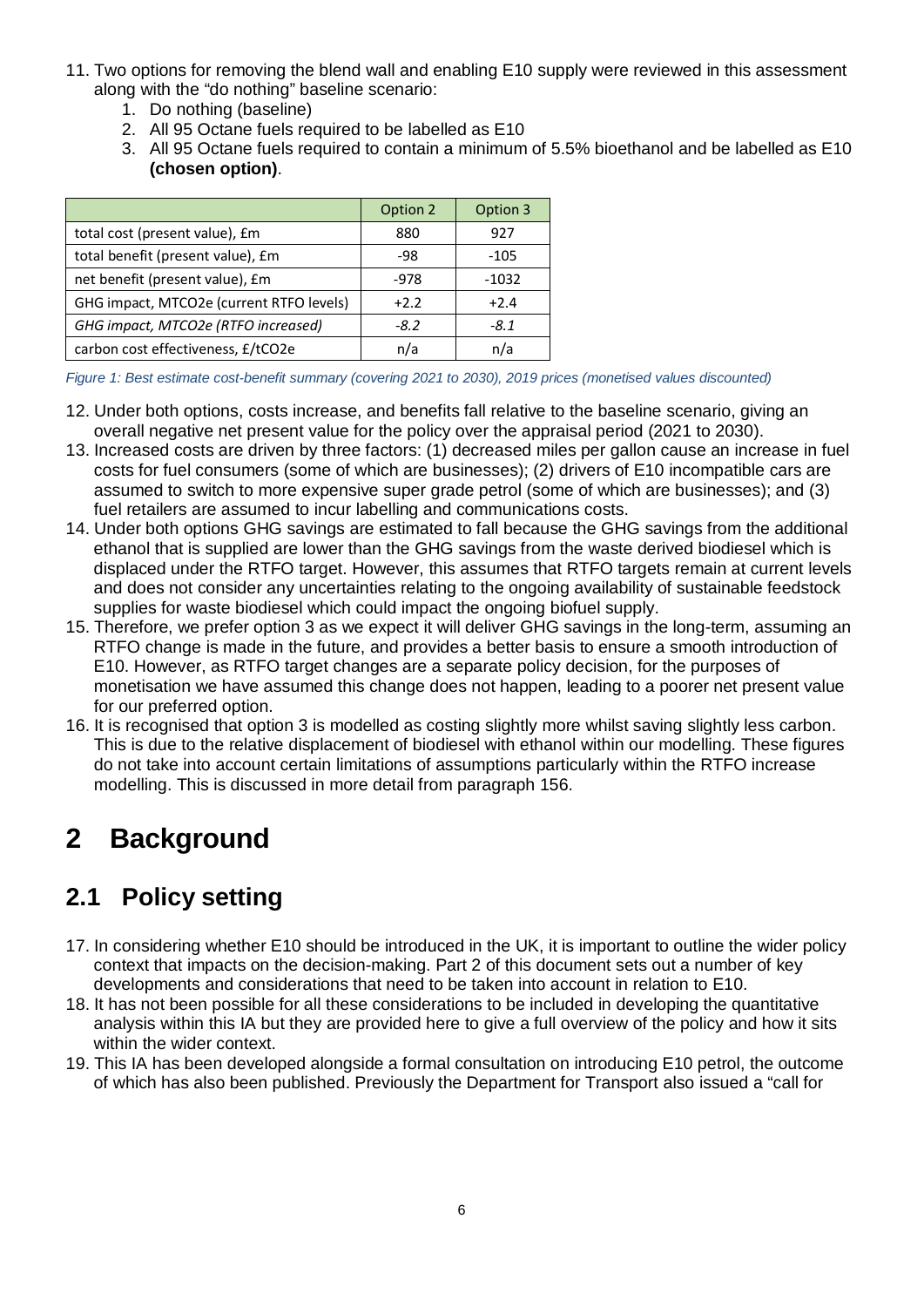evidence" on whether and how best to introduce E10<sup>[4](#page-6-1)</sup>. We published the government response to that call for evidence in March 2020. This has helped inform our policy development for the new consultation and this impact assessment.

# **2.2 Transport decarbonisation**

# <span id="page-6-0"></span>*Overview*

- 20. The transport sector is now the largest single source of GHG emissions in the UK and is acknowledged to be one of the more challenging sectors to decarbonise<sup>[5](#page-6-2)</sup>. In the short and medium term, biofuels such as bioethanol and biodiesel will play an important role in decarbonising the vehicles currently on UK roads.
- 21. Moving forward, electrification will play an increasing role in decarbonising passenger vehicles and smaller vans, while biofuels will likely continue to be needed to fuel heavy goods vehicles and become increasingly important in other modes, such as aviation.
- 22. In addition, as the fuel efficiency and electrification of new passenger cars increases, demand for conventional fuels such as petrol, will fall<sup>[6](#page-6-3)</sup>. Increasing blending rates therefore ensures that biofuel supply volumes do not also fall as a result. This allows progress to continue in emissions reductions across the transport energy space.
- 23. As a result, it will be important to set the right incentives to the biofuels industry if we are to achieve our future emissions reductions commitments under the Net Zero 2050 target. In March we published 'Decarbonising Transport: Setting the Challenge' which sets out our sector strategy, including the importance of biofuels.
- 24. While we are on track to hit our targets under the third carbon budget (2018-2022), the trajectory of emissions reductions indicate additional policies will be required to meet the reductions required by the fourth (2023-2027) and fifth carbon budget (2028-2032)<sup>5</sup>. It is therefore important we look to utilise opportunities to decarbonise transport where possible.

# *Renewable Transport Fuel Obligation (RTFO)*

- 25. The Renewable Transport Fuel Obligation is one of the Government's main policies for reducing GHG emissions from fuels supplied for use in road vehicles, and non-road mobile machinery (e.g. tractors, construction machinery).
- 26. Under the RTFO, suppliers of road and non-road mobile machinery (NRMM) fuel supplying petrol, diesel, gas oil or renewable fuel totalling 450,000 litres or more in an obligation period have an obligation to supply a certain share of renewable fuels as specified for that year. Obligated suppliers may meet their obligation by redeeming Renewable Transport Fuel Certificates (RTFCs) or by paying a fixed sum for each litre of fuel for which they wish to 'buy-out' of their obligation. RTFCs are generated by supplying sustainable renewable fuels and can be traded on the open market.
- 27. One certificate may be claimed for every litre of sustainable renewable fuel supplied. Fuel derived from certain wastes or residues, fuel from dedicated energy crops, and renewable fuels of nonbiological origin (RFNBOs) are incentivised by awarding double the RTFCs per litre or kilogram supplied.
- 28. In 2018, the Government introduced legislation that is doubling RTFO targets between 2018 and 2020 and sets minimum levels out to 2032 (but with no end date thereafter).

<span id="page-6-1"></span><sup>4</sup> "E10 petrol, consumer protection and fuel pump labelling" published July 2018 - [https://www.gov.uk/government/consultations/e10-petrol](https://www.gov.uk/government/consultations/e10-petrol-consumer-protection-and-fuel-pump-labelling)[consumer-protection-and-fuel-pump-labelling](https://www.gov.uk/government/consultations/e10-petrol-consumer-protection-and-fuel-pump-labelling)

<span id="page-6-2"></span><sup>5</sup> Decarbonising Transport: Setting the Challenge – <https://www.gov.uk/government/publications/creating-the-transport-decarbonisation-plan>

<span id="page-6-3"></span><sup>6</sup> Updated energy and emissions projections 2019.

https://assets.publishing.service.gov.uk/government/uploads/system/uploads/attachment\_data/file/931323/updated-energy-and-emissionsprojections-2019.pdf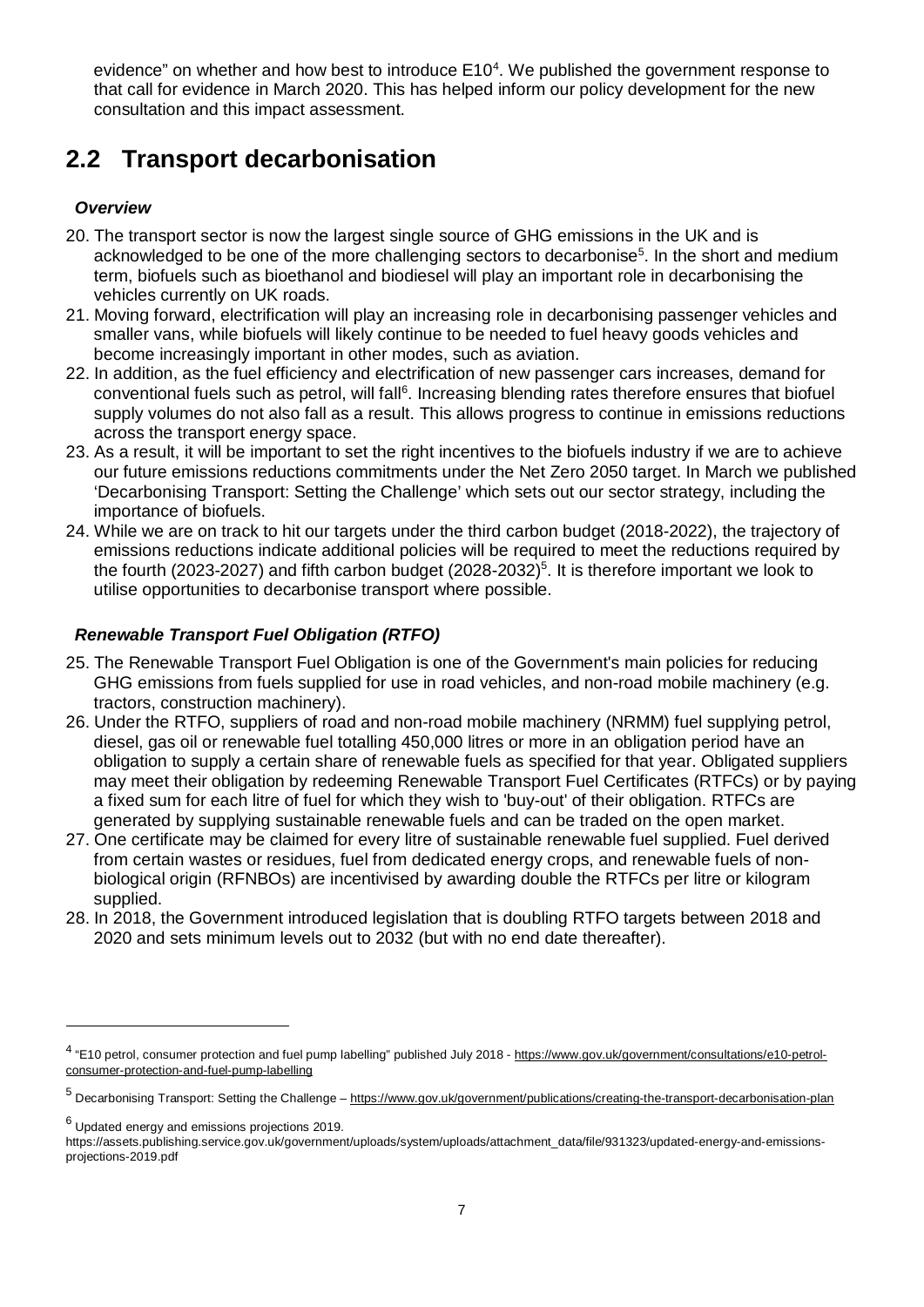# *RTFO, biofuels and fuel standards*

- 29. Suppliers have flexibility in how they meet RTFO targets and can use a variety of different fuels. The majority of the obligation is met by either blending ethanol into petrol or biodiesel into diesel, with detailed statistics regularly published<sup>[7](#page-7-1)</sup>.
- 30. To date, RTFO annual statistics show most of the ethanol supplied under the RTFO is made from crop feedstocks such as feed wheat, sugar beet or corn, while most of the biodiesel is produced from waste cooking oil and other waste oils from biomaterial.
- 31. In the UK, biofuels can be blended into conventional road fuels including petrol and diesel provided they adhere to statutory fuel standards.
- 32. The petrol standard (BS EN 228) includes reference to two levels of ethanol blending, up to 5% (known as E5) and up to 10% (known as E10). To date, all petrol supplied in the UK has conformed to the E5 specification.
- 33. The diesel standard (BS EN 590) requires standard diesel to contain no more than 7% biodiesel (known as B7). High blend biodiesel such as B20, B30 or even B100 can be supplied, however vehicles (normally buses or HGVs) need to be approved by the manufacturer.
- 34. The RTFO target in 2020 can be met by fuel suppliers blending ethanol up to the 5% blendwall for E5 petrol and diesel up to the 7% blendwall for B7 diesel $8$ .

# <span id="page-7-0"></span>*Future targets*

- 35. Currently, the core RTFO target is maintained between 2020 and 2032 (and indefinitely beyond). This is intended as a minimum target, to give fuel suppliers long-term certainty that the RTFO scheme would continue through the 2020s. As specified in paragraph 34, the current targets can be met without moving to E10 petrol.
- 36. As the 'Decarbonising Transport: Setting the Challenge' publication indicates, we need to consider all reasonable policies for further reducing  $CO<sub>2</sub>$  emissions from road transport in order to meet our legally binding carbon budgets. Increasing RTFO targets above the current 2020-2032 level is one potential option. Targets beyond 2032 will also need to be considered as part of work in setting the sixth carbon budget (2033–2037).
- 37. Increasing overall targets will require suppliers to consider which renewable fuels to supply. As current blending levels are already close to the E5 and B7 blendwall<sup>8</sup>, biofuel blending will face further commercial barriers. Fuel suppliers will have the following broad options:
	- Increasing ethanol blending which would require the sale of E10, and/or
	- Increasing supply of high blend biodiesel (B20/30/100) for use in commercial vehicles, and/ or
	- Increased supply of HVO[9](#page-7-3) biodiesel as a drop-in fuel to regular diesel, and/or
	- Increased supply of biogas for use in commercial vehicles, and/or
	- Buy-out

- 38. From the above list, increasing ethanol blending is the only option for which there is a high level of understanding as to the availability, sustainability, costs and deliverability of the fuel. There is stable and sufficient supply of bioethanol to meet the extra demand E10 would create. E10 can be used in the majority of petrol vehicles and therefore the potential customer base is already established. In these respects, the technical, policy and consumer barriers to its introduction are low and well understood.
- 39. For the other options there are a number of significant uncertainties. First, the supply of sustainable waste-based feedstocks for biodiesel blending is currently unknown. Demand for used cooking oil for biodiesel production is increasing both across Europe and at a global scale. The year 2020 is a key measure for supply resilience as blending mandates across Europe are expected to peak in order to meet targets in the EU Renewable Energy Directive.

<span id="page-7-1"></span><sup>7</sup> <https://www.gov.uk/government/collections/renewable-fuel-statistics>

<span id="page-7-2"></span><sup>8</sup> RTFO Government Response and Cost Benefit Analysis 2017 -

[https://assets.publishing.service.gov.uk/government/uploads/system/uploads/attachment\\_data/file/644843/renewable-transport-fuel-obligations](https://assets.publishing.service.gov.uk/government/uploads/system/uploads/attachment_data/file/644843/renewable-transport-fuel-obligations-order-government-response-to-consultations-on-amendments.pdf)[order-government-response-to-consultations-on-amendments.pdf](https://assets.publishing.service.gov.uk/government/uploads/system/uploads/attachment_data/file/644843/renewable-transport-fuel-obligations-order-government-response-to-consultations-on-amendments.pdf)

<span id="page-7-3"></span><sup>&</sup>lt;sup>9</sup> Hydrotreated Vegetable Oil (HVO) is a type of renewable diesel that can be blended at higher concentrations with fossil diesel and still meet fuel standard specifications. It does not count towards the 7% limit for B7 diesel. HVO can be made from waste or crop feedstocks.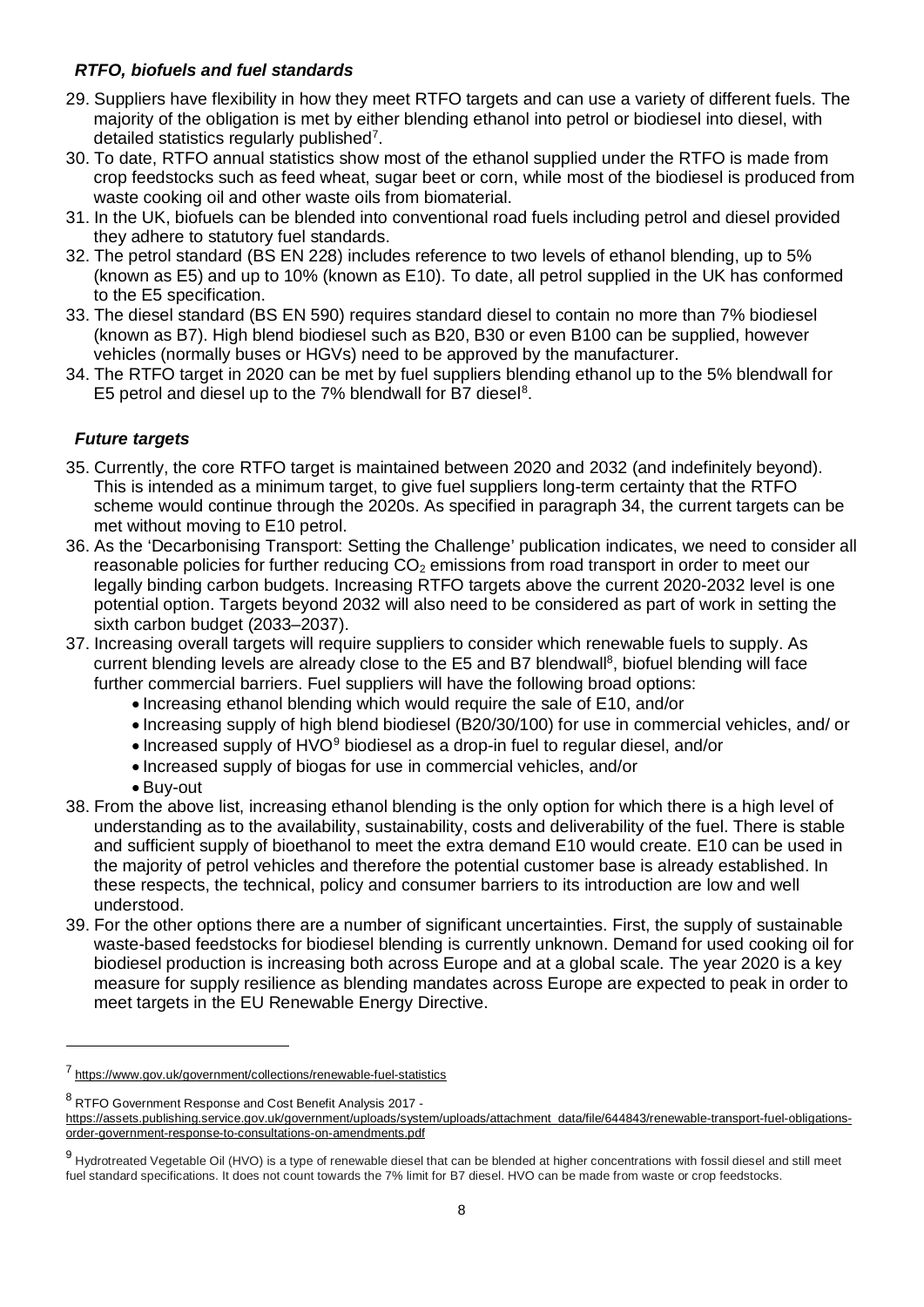- 40. Second, for increased volumes of high blend biodiesel to be supplied there needs to be market demand to purchase the fuel. High-blend biodiesel is generally sold to fleet operators of commercial vehicles as it requires some adjustments to the vehicle and infrastructure. It's currently unclear just what enabling measures would be required to drive increased volumes of high blend biodiesel, and it is unlikely this could be delivered quickly, owing to the time needed for firms to invest in new or upgraded vehicles.
- 41. Responses to the call for evidence within the original consultation largely reaffirmed these points, however it is not expected that a detailed understanding of the picture in relation to biodiesel will be available until after the 2020 obligation has been delivered. Any changes to the RTFO would need to be consulted on separately and legislated for. The consultation would be accompanied by a costbenefit analysis setting out the expected costs and GHG savings.
- 42. Regardless of the viability of increasing biodiesel blending and other low carbon fuel options, the viability and benefits of increasing ethanol blending are well understood. As a result, E10 is currently understood to be the only biofuel supply option that could be delivered via a "step change" to RTFO targets. The other options would likely require a slower, progressive increase in targets that allow suppliers time to develop supply routes to deliver higher obligation volumes. It is therefore clear that E10 can be an important part of decarbonising passenger cars in the short term in order to assist in meeting challenging carbon budgets.
- 43. It is also important to note that the work on introducing E10 will necessarily need to be on a faster timescale than decisions on overall RTFO targets. This is because there needs to be at least six months between any final decision on the introduction of E10, and its actual appearance at forecourts to allow for necessary communications to consumers and industry preparation. We also need to consider the needs of our domestic ethanol producers, as discussed in section 2.3.

# *Impacts of E10 on current and future targets*

- 44. As this consultation did not formally propose higher RTFO targets, the main body of the impact assessment has modelled the effect of E10 on current targets against a "do nothing" baseline. Further analysis based on possible future target changes is included in annex C.
- 45. The "do nothing" baseline assumes that the current targets through the 2020s will be largely met by blending petrol with up to 5% ethanol and diesel with up to 7% biodiesel. Introducing E10 will therefore increase ethanol blending and have the effect of displacing some of the biodiesel that would have been blended into diesel as there is currently no incentive for fuel suppliers to go above and beyond the RTFO targets.
- 46. As ethanol delivers slightly lower carbon savings compared to waste derived biodiesel, and costs for consumers are slightly higher due to a lower energy density, the short-term impact of introducing E10 is likely to lead to reduced carbon savings at higher  $cost<sup>10</sup>$ . This is why the impact assessment indicates a negative cost benefit ratio.
- 47. However, introducing E10 would create headroom in the UK fuel supply sector to increase RTFO targets further. This would displace additional fossil fuel from the fuel mix and deliver higher carbon savings. These are estimated at around 0.7 to 0.8 megatons per year if targets were increased from the current B7/E5 level towards the B7/E10 level of blending. This is because the biodiesel originally displaced by increased ethanol blending is added back in under higher targets. The chart below shows the GHG impact of introducing E10 with and without increased RTFO targets. The blue bars represent a small emissions savings reduction if RTFO targets are not increased, however the red bar shows the potential emissions savings were targets to be increased following the introduction of E10.

<span id="page-8-0"></span><sup>&</sup>lt;sup>10</sup> Annex B includes data on fuel prices, energy density and costs.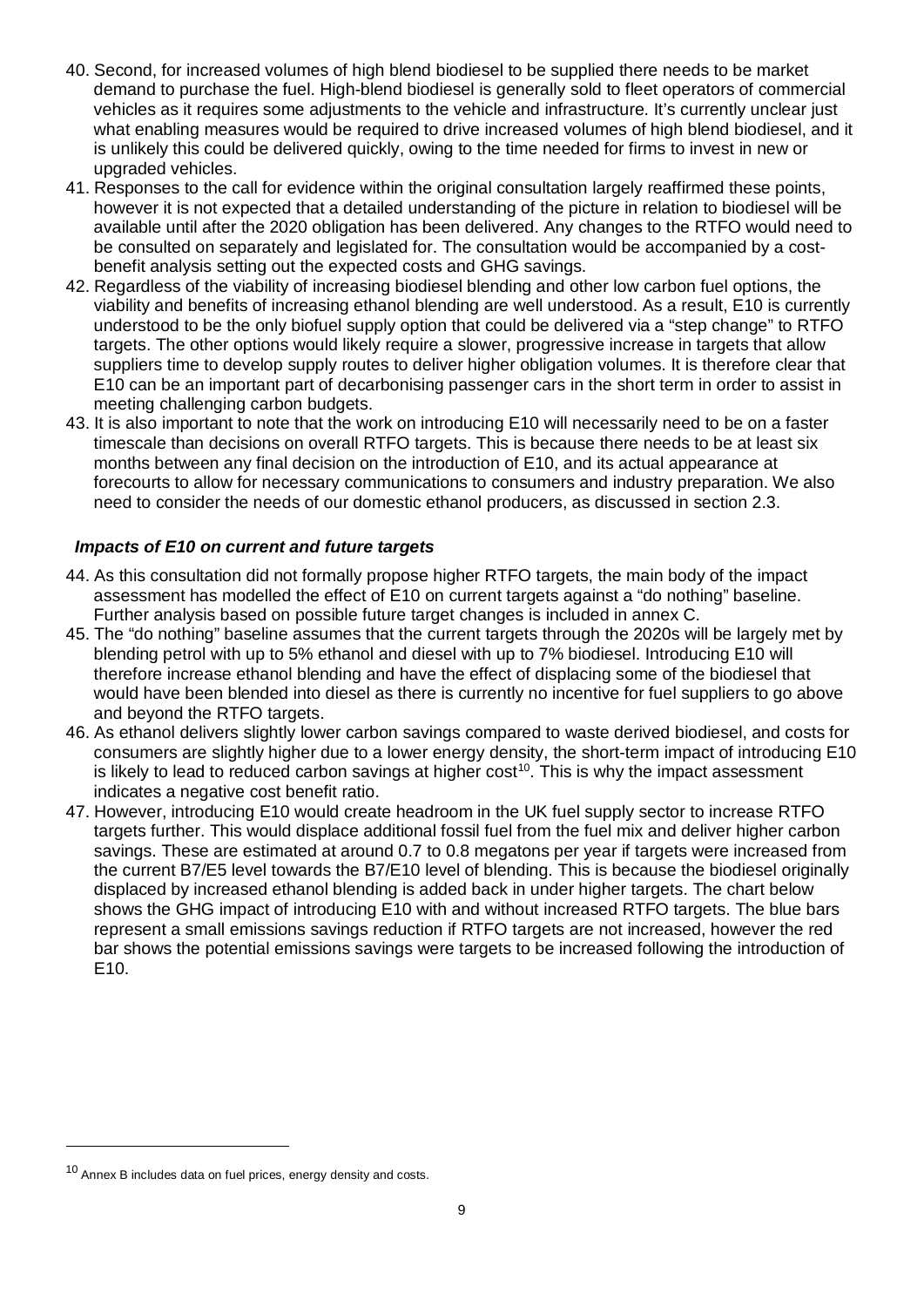

E10 GHG savings (with & without RTFO target increase)

*Figure 2: GHG impact of introducing E10 with and without increased RTFO targets - underlying data contained in cost-benefit analysis section (current RTFO) and annex C (increased targets) E9.8.*

48. Changing the overall RTFO target will require a separate legislative process to the introduction of E10. As a result, keeping these two strands as separate but linked processes allows us to ensure both can be developed as robust individual policies. It is currently assumed unlikely targets would not be increased by at least the level afforded by the introduction of E10. If E10 is introduced the market is expected to be able accommodate a "step change" in targets equivalent to additional ethanol volume afforded by the move to E10. The main reason a step change target rise would not be implemented would be if the current assumed baseline within our modelling was incorrect such that the cost or availability of sustainable waste-based biodiesel became a significant limiting factor. Under such a scenario, a more gradual rise in targets may be required to ensure fuel suppliers can develop alternative biofuel blending options and markets to deliver higher obligation levels cost effectively.

#### *Emissions reductions and carbon budgets*

- 49. The Climate Change Act 2008 commits the UK to reducing greenhouse gas emissions to net zero by 2050 when compared to 1990 levels. To meet this aim, the Act implements a process of setting fiveyear caps on greenhouse gas emissions termed carbon budgets. While we have met our obligations under the first three carbon budgets, further action is required to ensure we can meet the fourth and fifth carbon budget.
- 50. The transport sector is the single biggest emitter accounting for over a quarter of emissions in the UK<sup>5</sup>. Recognising the need to scale up efforts in the transport industry, the UK's first Transport Decarbonisation Plan is being developed and will bring together a programme of coordinated action needed for transport to play its part in reaching net zero emissions by 2050.
- 51. In terms of biofuels, we will need to maximise the potential of cost effective and deliverable measures through the 2020s and beyond. This will likely include increases to RTFO targets.
- 52. Analysis of a scenario where E10 is introduced and RTFO targets are increased shows that introducing E10 could help deliver around 0.7-0.8 megatons per year of  $CO<sub>2</sub>$  savings over the target periods at a cost of £349.50/tCO<sub>2</sub> (2019 prices). More detail on these calculations can be found in annex C.
- 53. Figure 3 shows a range of measures that could help meet future emissions reductions targets, and the associated estimated costs. E10 policy costs have been converted to carbon budget comparable figures to allow comparison with other policy measures to reduce GHG emissions. Costs are shown in  $E$ /tonne of CO<sub>2</sub>e. The red line shows the level of emissions reductions required for carbon budget 5 with the blue line showing the E10 policy cost (£188/tCO<sub>2</sub>), based on carbon budget accounting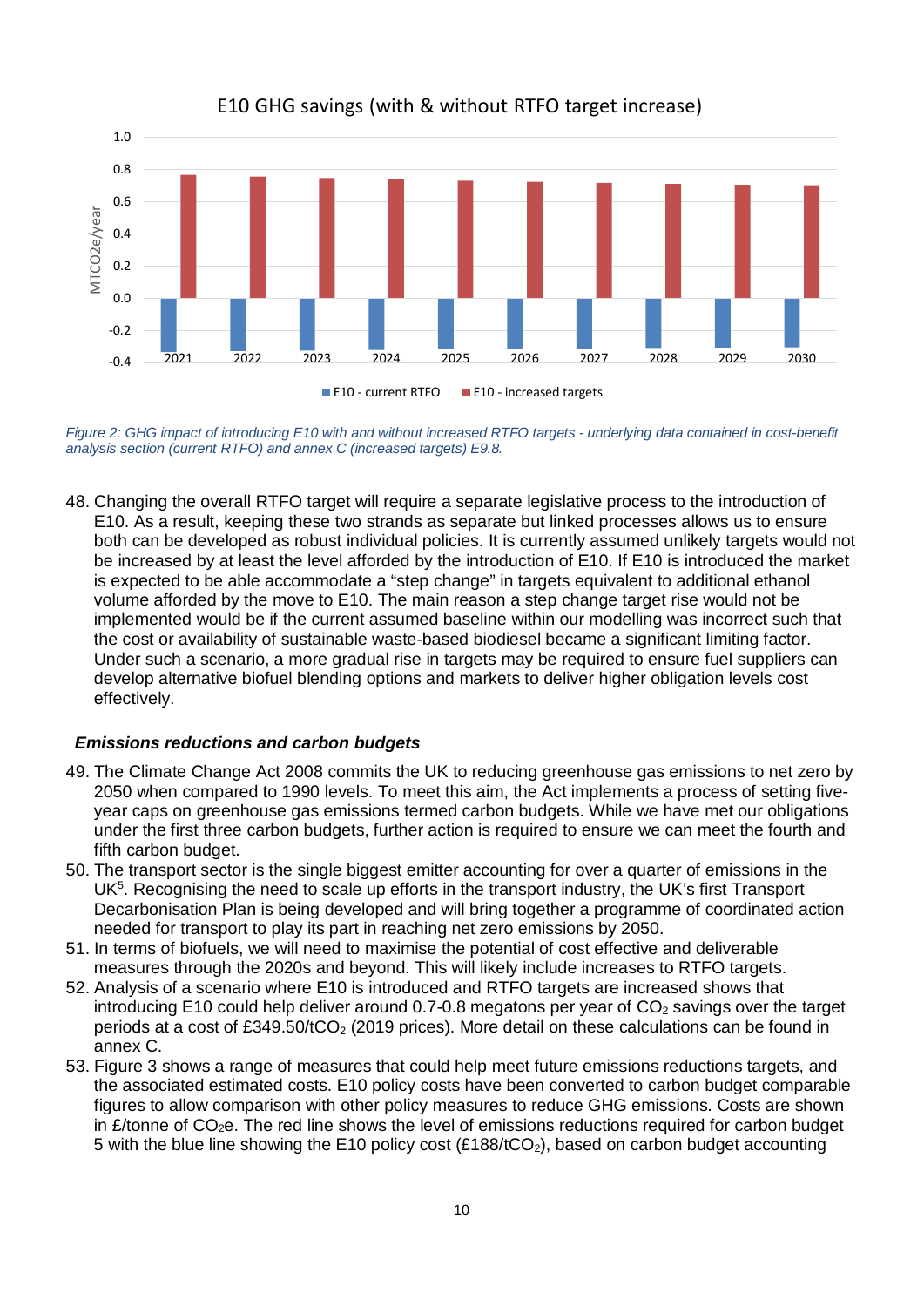(which attributes a 100% GHG saving to biofuels)<sup>11</sup>. This indicates that the costs associated with introducing E10 are within the expected range for measures required for carbon budget 5. More detail on these calculations can be found in annex C.



*Figure 3: Marginal abatement cost curve showing the cost of carbon saving opportunities in the UK (for the heat and transport sectors). The red dotted line shows the level of carbon savings required by carbon budget 5 targets (central case). The blue dotted line shows the cost of carbon savings associated with the introduction of E10 (carbon budget accounting methodology) Source: [The Clean Growth Strategy 2017,](https://assets.publishing.service.gov.uk/government/uploads/system/uploads/attachment_data/file/700496/clean-growth-strategy-correction-april-2018.pdf) p. 147. (See annex C for more information on this chart)*

# **2.3 UK bioethanol sector**

# *Overview*

-

- 54. The UK currently has a bioethanol production capacity of around 1 billion litres per year, with two large biorefineries based in Humberside and Teesside and one smaller facility in Norfolk. To date, industry have confirmed this capacity has regularly been underutilised. Currently, of the larger plants, one is operating at around half capacity, with the other mothballed due to poor market conditions.
- 55. Significant amounts of bioethanol supplied under the RTFO come from outside the UK. RTFO biofuel statistics 2017/18[12](#page-10-1) indicate that UK feedstocks accounted for 217 million litres of the UK bioethanol supply (29% of the total UK bioethanol supply).
- 56. This trend is largely attributed by stakeholders to EU ethanol supply outstripping demand. The original investments made across Europe over the past decade were predicated on an assumption that ethanol demand would have increased more rapidly across the continent. As a result, in recent years, production capacity has outstripped demand creating challenging trading conditions in which UK plants have struggled to compete.

<span id="page-10-0"></span><sup>&</sup>lt;sup>11</sup> Lifecycle emissions savings includes subtracting emissions resulting from the production processes involved in producing the fuel. Carbon Budget accounting does not include this and therefore shows higher carbon savings. Both figures are provided to ensure they can be compared to other measures.

<span id="page-10-1"></span><sup>12</sup> <https://www.gov.uk/government/statistics/biofuel-statistics-year-10-2017-to-2018-report-6> [accessed 17/12/19]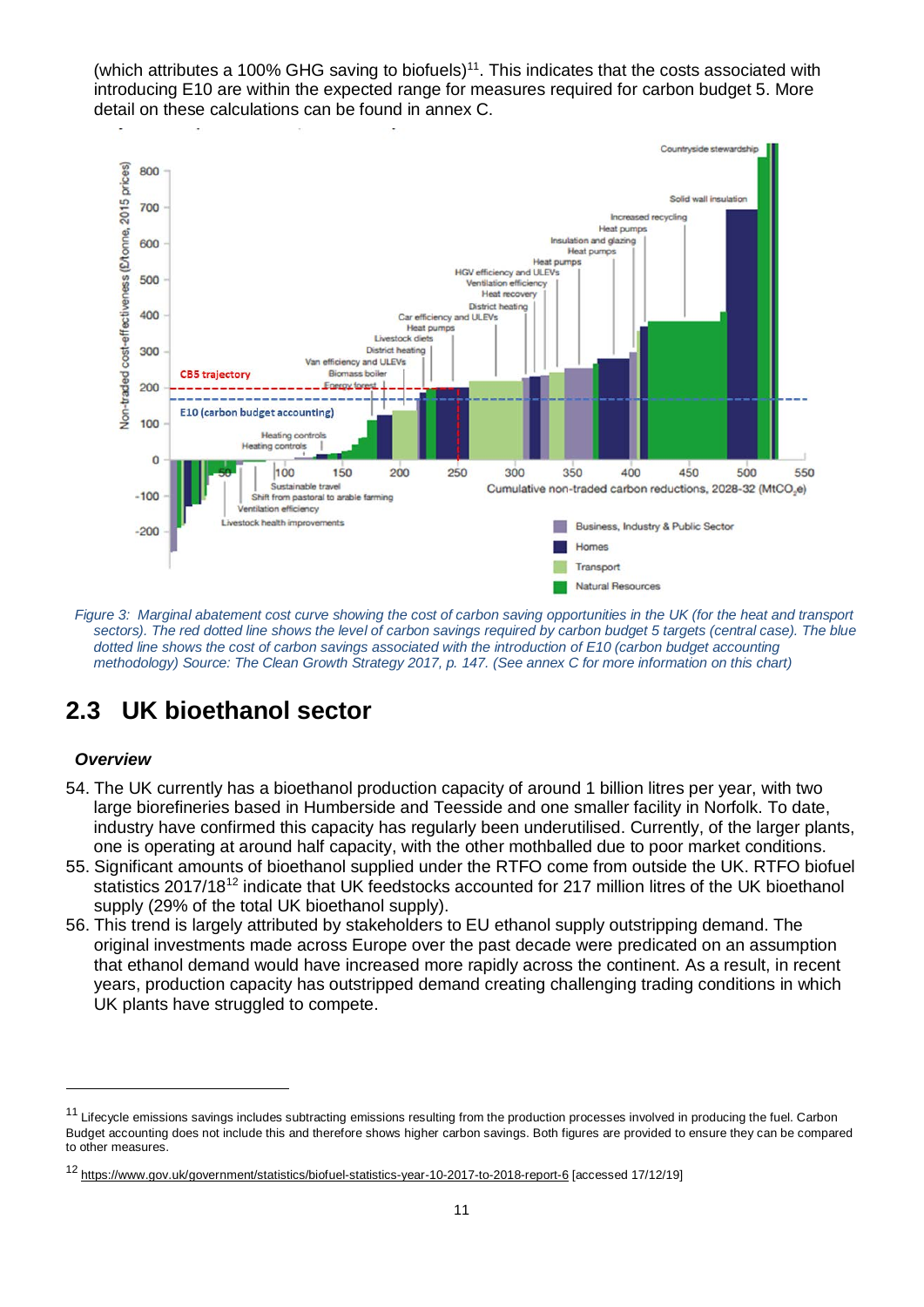## *Improving market conditions*

- 57. UK producers have been clear that were domestic demand to increase as a result of E10 introduction, it could help improve market conditions. With current blend levels constrained by the E5 blendwall, introducing E10 would approximately double the potential market for ethanol in the UK.
- 58. This should also be considered alongside wider EU upturns in demand. E10 is being introduced in a number of EU countries, with demand for ethanol increasing across the continent as nations seek to meet EU Renewable Energy Directive targets.
- 59. UK producers have cautioned that if the UK does not introduce E10 it is likely the domestic industry may not remain viable<sup>13</sup>.

## <span id="page-11-0"></span>*Wider benefits*

- 60. UK ethanol production is beneficial to a number of related sectors and as such could help meet ambitious wider decarbonisation goals. UK ethanol is largely produced by processing feed-wheat. The two large plants in the North East of England have historically sourced their wheat locally, providing a stable market for farmers in the area.
- 61. The production of ethanol also results in valuable by-products. The high protein animal feed, Dried Distillers Grains with Solubles (DDGS) is a valuable commodity that is sold to livestock farmers. UK ethanol plants can produce around 850,000 tonnes per year<sup>[14](#page-11-2)</sup>, replacing e.g. more costly soya beanbased feed from South America<sup>13</sup>. This has a further net benefit in terms of GHG emissions reductions.
- 62. UK ethanol producers are also able to capture and store some of the  $CO<sub>2</sub>$  they create in producing ethanol. This stored  $CO<sub>2</sub>$  is a valuable resource in itself and is used in a number of industry sectors including nuclear and food and drink. This has led to one UK ethanol plant being listed as Critical National Infrastructure due to the importance of maintaining this supply domestically.

## *Future opportunities*

- 63. Further into the future, ethanol, and the facilities that produce it, could play an important role in decarbonising other sectors such as aviation or the chemical industry. Existing production facilities could be adapted to meet future demand for these products but securing facilities in the short term is essential for these benefits to be realised in the future.
- 64. In the short term, if E10 is not introduced by 2021, we could lose our domestic industry. As we expect E10 will be needed to meet future carbon budgets, waiting significantly longer to introduce the new grade only jeopardises the ability of UK companies to benefit.

# **2.4 E10 Overview and Challenges**

### *Overview*

- 65. E10 is a blend of petrol with up to 10% bioethanol blended into fossil petrol.
- 66. Since 2012, the statutory petrol fuel standard has included two specifications for petrol that can be supplied in the UK. Petrol can either conform to the "E5" standard, with no more than 5% ethanol, or the E10 standard, with no more than 10% ethanol.
- 67. However, to date, no fuel retailer has stocked E10 petrol in the UK. A number of factors have dissuaded retailers from either a unilateral introduction, or a co-ordinated industry-led change.
- 68. There are two grades of petrol widely available in the UK distinguished by their octane rating (RON). Standard petrol, which is sold at every filling station, must have a RON of at least 95. Higher octane

<span id="page-11-1"></span><sup>13</sup> The future of the British Bioethanol industry - APPG for British Bioethanol http://researchbriefings.files.parliament.uk/documents/CDP-2019-0004/CDP-2019-0004.pdf

<span id="page-11-2"></span><sup>&</sup>lt;sup>14</sup> Ensus capacity around 350,000 tonnes. [https://www.ensus.co.uk/Company/About\\_us/](https://www.ensus.co.uk/Company/About_us/) – Vivergo around 500,000 tonnes <https://vivergofuels.com/about/facts/>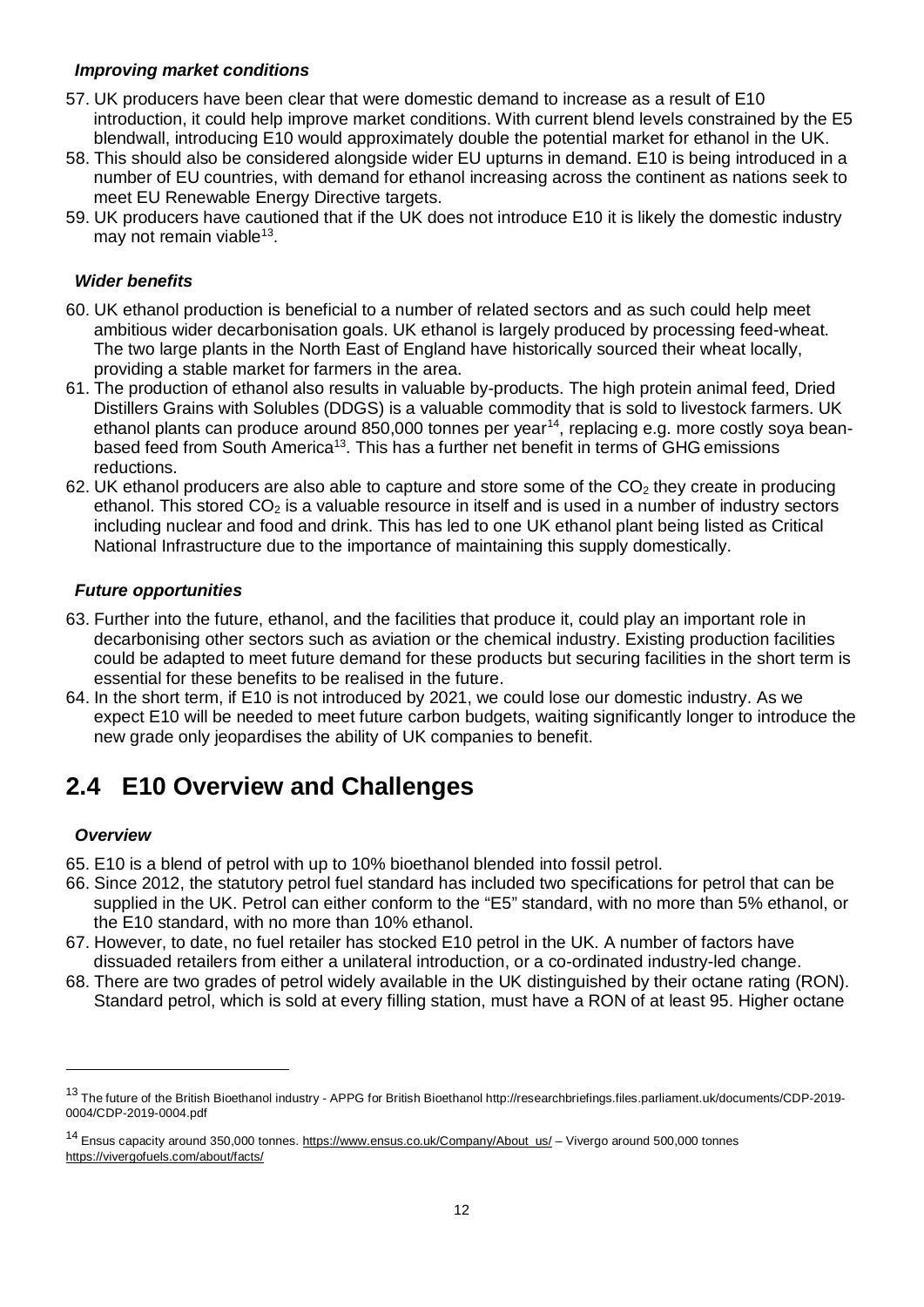petrol with a RON of 97 or more is known as the "Super" grade and is available from many filling stations. Currently, both petrol grades qualify as "E5" as their ethanol content is no more than 5%.

- 69. All petrol vehicles can use high octane fuel, and most can use the standard grade. There are some high-performance vehicles that are advised by their manufacturer only to use the high-octane option, which performs better in engines that develop high compression.
- 70. The core reason for blending biofuels into road fuels is to reduce greenhouse gas emissions rather than air quality air related emissions. A range of studies have looked at the air quality implications of increased bioethanol blending with general consensus that a switch between E5 and E10 has minimal impact in either direction on emissions relating to air quality<sup>[15](#page-12-0)</sup>.

## *Barriers to industry-led E10 introduction*

- 71. Ethanol is blended into petrol is to reduce GHG emissions from the fossil fuels traditionally used to power the nations cars and motorbikes as well as other petrol-powered equipment. While E10 has wider societal benefits in terms of helping to meet climate change related targets and obligations, there are no clear consumer advantages to choosing E10 fuel. Where individual's incentives are not aligned with the socially optimal outcome (maximising value for society), there is a market failure.
- 72. There are three factors that act have contributed to this market failure and created a barrier to a commercially-led introduction of E10:
	- Vehicle compatibility and labelling requirements.
	- Slightly lower energy density of ethanol meaning a small decrease in fuel efficiency (and therefore higher per mile fuel costs).
	- Any new fuel grade would realistically need to replace an existing grade in the UK market.
- 73. These points are discussed in more detail in the sections below but have created a significant barrier to the market-led introduction of E10.
- 74. Fuel retailers have flagged their concern that in being the first to introduce E10, consumers could choose to fill up at a competitor's forecourt if they are still supplying the standard E5 grade. This risk has prevented any retailer offering petrol blended above the 5% ethanol level. This has remained the case even though blending ethanol is understood to be the cheaper option for fuel suppliers to meet their RTFO targets cost effectively, the alternative being supplying more expensive biodiesel.
- 75. The difference between fuel retailers and fuel suppliers is an important factor in this respect. Fuel retailers are companies that operate filling stations while fuel suppliers are the companies that supply the fuel to filling stations. These are normally separate companies. The RTFO obligation sits with the fuel supplier. As a result, if a retailer does not want to supply E10 for commercial reasons, fuel suppliers cannot supply it. As a result, there is a risk that, even if suppliers cannot meet their obligation by supplying other biofuels, they may "buy-out" of their RTFO obligation before supplying E10. Buy-out of the RTFO will still impose a cost on the motorist, but the carbon savings of supplying renewable fuel will not be realised.

### *Commercial barrier: Vehicle compatibility and labelling*

- 76. The vast majority of petrol vehicles are approved for use with E10. It has been the reference fuel for new car emissions and performance tests since 2016 and all cars since 2011 are approved to use E10.
- 77. There are no absolute rules for vehicle compatibility, but generally, cars produced since 2011 are approved for use with E10, with most from 2000 also listed as approved<sup>16</sup>. However, some older vehicles from the mid-2000s and older cherished and classic cars are not approved. Ethanol can be corrosive to some rubbers and alloys used in engine and fuel systems. The European vehicle

<span id="page-12-0"></span><sup>&</sup>lt;sup>15</sup> Impact of higher levels of bio components in transport fuels in the context of the Directive 98/70/EC of the European Parliament and of the Council of 13 October 1998, relating to the quality of petrol and diesel fuels and amending Council Directive 93/12/EEC <https://op.europa.eu/en/publication-detail/-/publication/ec1f67bd-5499-11e7-a5ca-01aa75ed71a1/language-en/format-PDF>

<span id="page-12-1"></span><sup>16</sup> ACEA have produced a car compatibility guide - <https://www.acea.be/publications/article/e10-petrol-fuel-vehicle-compatibility-list>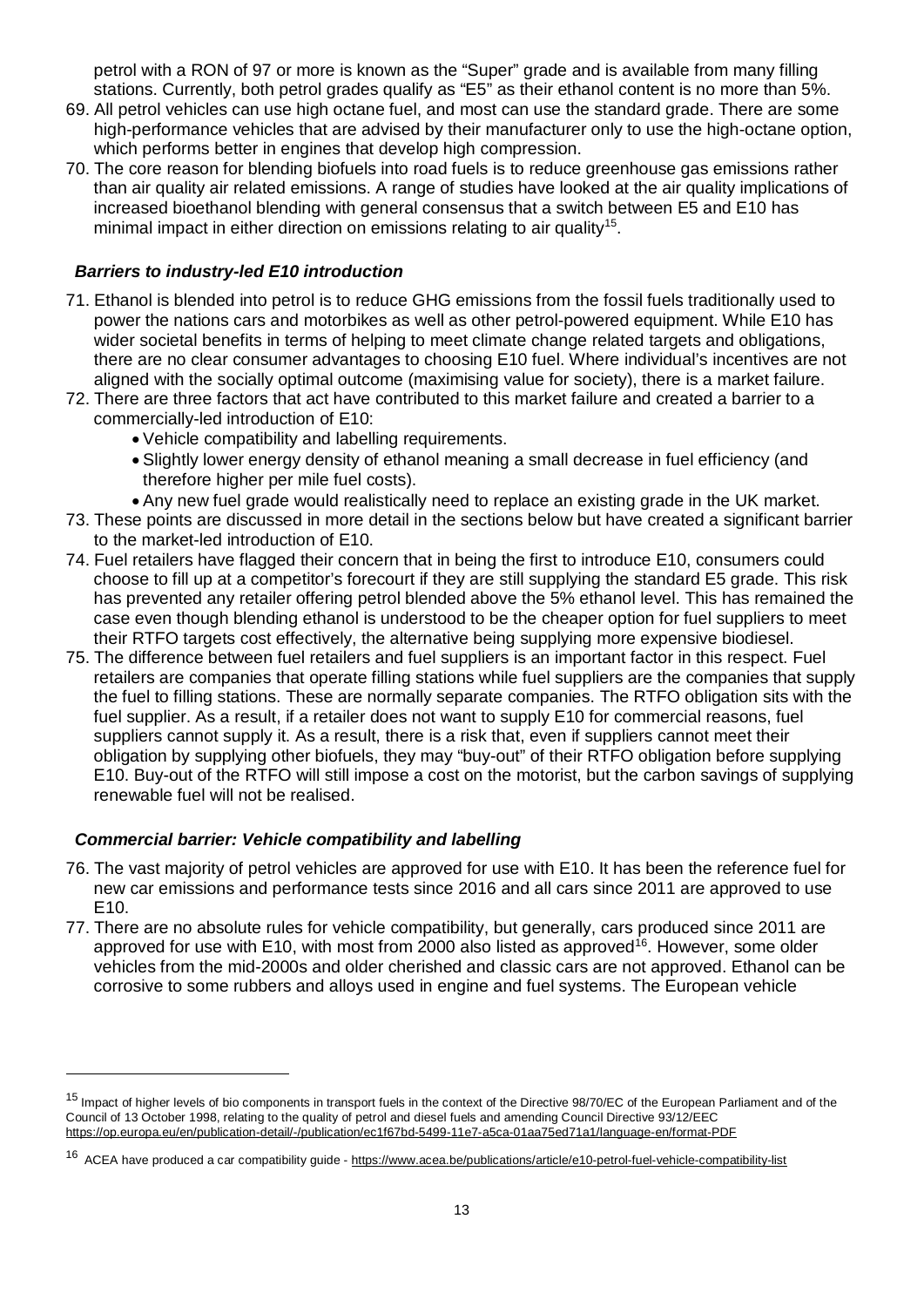manufacturer trade associations have produced guides to vehicle compatibility to help owners identify the fuels their vehicles can use<sup>[17](#page-13-0)</sup>.

- 78. Estimates for 2019 show that 96.6%<sup>18</sup> of petrol cars in use in the UK are E10 compatible. 3.4%, around 700,000 cars, were classified incompatible, of which 25% are pre-1985 cars.
- 79. Based on scrappage rates ascertained from the DVLA database, by 2021 the number of incompatible cars is expected to fall to around 600,000 of which 50% are pre-1985 cherished vehicles. The total number of incompatible cars in the fleet continues to decline in the future to 279,000 incompatible cars by 2030 of which over 80% are pre-1985 cars.
- 80. As a number of vehicles and other petrol-powered machinery are not approved for use with E10, the ongoing supply of the current E5 grade will need to be maintained.
- 81. Because of the vehicle compatibility points, petrol classed as E10 must be labelled accordingly. The Biofuel (Labelling) Regulations 2004 set out a statutory consumer message to inform consumers that E10 is not suitable for use in all vehicles. This message will be updated in line with the proposals set out in the accompanying Government Response to the E10 consultation.
- 82. The need to communicate compatibility information to consumers, and the fact that some consumers would need to purchase an alternative petrol grade creates the barrier to a single commercial entity rolling the fuel out. The concern expressed by individual retailers are that they would need to shoulder the burden of this consumer education piece.



*Figure 4: Number of incompatible vehicles with E10. Based on 2016 SMMT/DVLA E10 compatibility dataset* 

#### *Commercial barrier: Energy density and costs*

- 83. Bioethanol is less energy dense than petrol and contains only 65% of the energy content of fossil petrol (see annex B). This means, as more ethanol is blended into fossil petrol, less energy is contained in one litre of petrol.
- 84. Based on a direct relationship between energy and mileage, around 2% more litres of petrol with 10% ethanol (E10) are required to drive a given distance compared to petrol with 5% ethanol (E5) (see annex C for more detail).
- 85. This reduction in mileage is taken into account when calculating the GHG savings from E10. Overall  $CO<sub>2</sub>$  emissions when using petrol with 10% ethanol will still be 1.8% less than with 5% ethanol.

<span id="page-13-0"></span><sup>&</sup>lt;sup>17</sup>ACEM have produced a motorbike/scooter compatibility guide - <https://www.acem.eu/component/content/article/2-non-categorise/33-e10>

<span id="page-13-1"></span><sup>&</sup>lt;sup>18</sup> Based on analysis of SMMT 2016 E10 compatibility dataset (the dataset is owned by SSMT and has not been published) combined with DVLA car scrappage rates<https://www.gov.uk/government/statistical-data-sets/veh02-licensed-cars> (table VEH0211)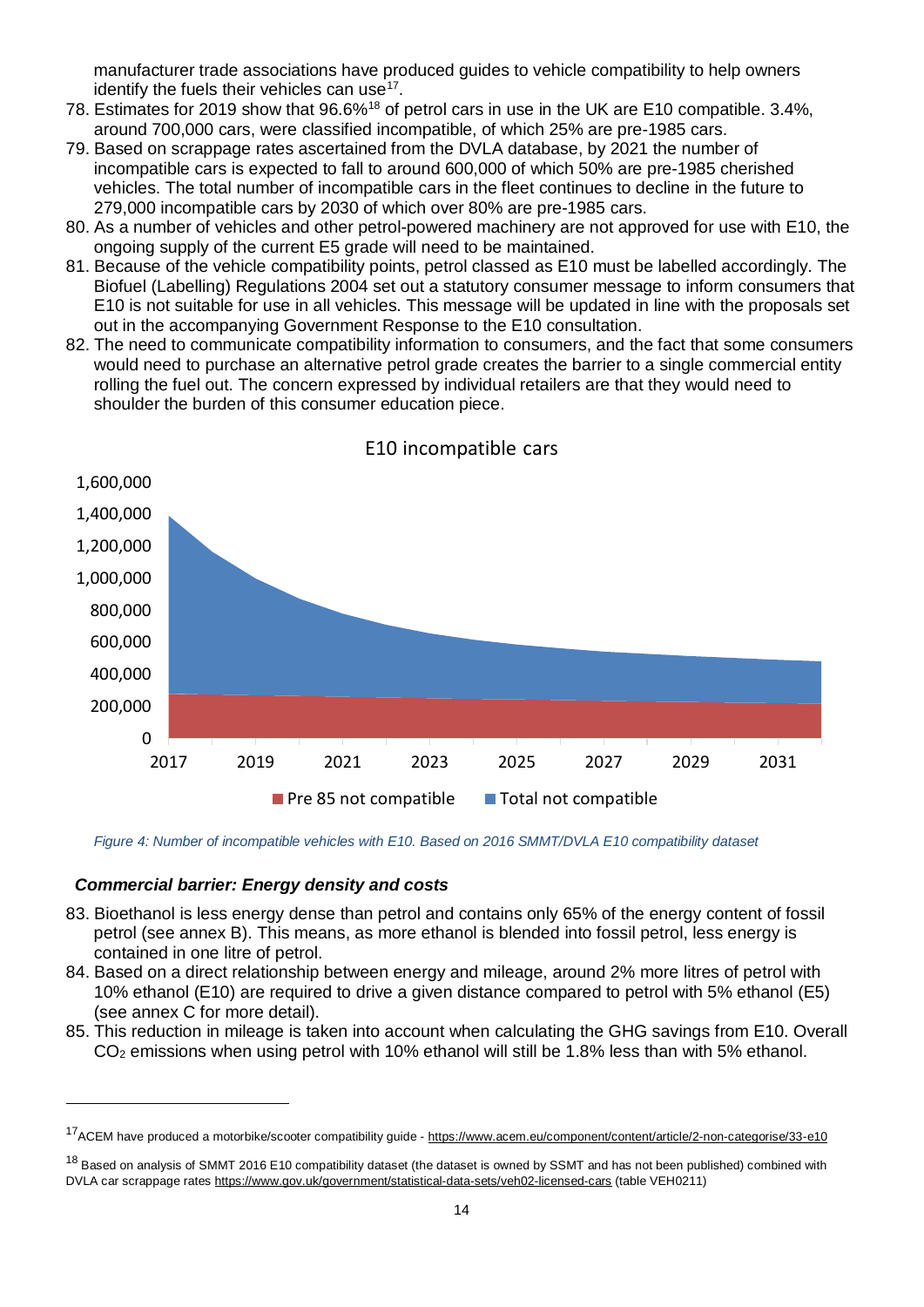- 86. Moving from 5% to 10% ethanol content is not expected to alter pump prices. However, as the energy content of the fuel will also decrease, overall fuel costs for petrol cars are therefore estimated to increase by 2.3% as a result of moving from 5% to 10% bioethanol content (more details on these calculations can be found in annex C).
- 87. It is important to consider that the energy density issue is likely a minor rather than major factor in determining why E10 has not been introduced in commercially. Ethanol has been blended up to the 5% level since around 2013, with the same energy density issue applying. However, as the move to E10 will require prominent advertisement, the link between ethanol and fuel efficiency can be more easily drawn for consumers. This increases the risk of a poor public reception should a single supplier or retailer chose to launch it. Expressed more simply, the energy density issue is only apparent due to the need to label the fuel and would likely not be widely noticed were blending to be increased without additional labelling.

# *Commercial barrier: E10 replacing an existing fuel grade*

- 88. Following a call for evidence run by the Department for Transport in 2018 it is clear that fuel retailers are unlikely to be able offer E10 as an additional choice to the current fuel grades available on the UK market.
- 89. The UK petrol market is heavily optimised around supplying two grades of petrol all forecourts sell a 95 octane standard petrol, while many forecourts also offer a higher octane "super" grade petrol at a higher price.
- 90. The whole supply chain, from refineries and blending facilities, through distribution and onto forecourts is designed around supplying two grades of petrol. Adding an additional grade would be costly at each stage of the supply line and could take multiple years to deliver to due to the require infrastructure changes.
- 91. Further, having E10 as an additional petrol option would likely create a more fractured petrol market, with possible low E10 uptake. Countries that have continued the sale of E5 95 and E10 95 alongside each other, most notably, France and Germany, have seen slow uptake in E10 fuel supply (~49%<sup>19</sup> and  $\sim$ 14% respectively<sup>20</sup>). This indicates that where consumers are given a choice, many continue to use E5 petrol. In both these countries significant tax incentives have been used to ensure E10 is cheaper than E5, however the many motorists still use the original E5 grade. This indicates that the "green" pull of a lower emission petrol, even when combined with a price incentive, is not sufficient to flip the petrol market to the mass uptake of E10.
- 92. On the other hand, countries that have only kept E5 available as the "super grade" fuel such as Finland (~68%), Belgium (~79%<sup>21</sup>) and the Netherlands<sup>[22](#page-14-3)</sup>, have seen much quicker and more comprehensive uptake.
- 93. As the main objective for the fuel sector in introducing E10 is to enable them to meet RTFO targets if the fuel only sells in low volumes it will not significantly help in meeting ongoing targets. As a result, the only viable route suggested by the fuel sector is for E10 to be introduced as a direct replacement for the standard petrol grade. This would mean the current E5 95 octane grade would become E10 95.

# *The market failure*

- 94. The factors listed above have contributed to the overall market failure preventing the fuel sector from introducing E10. Currently, the only benefit to the fuel sector of introducing E10 would be slightly decreased costs associated with meeting RTFO obligations. The current obligation can be met by blending petrol at the E5 level, and diesel at the B7 level.
- 95. This limited benefit is not outweighed by the risks to a single fuel supplier or retailer. The need to convert the main and most popular fuel grade to one which must be advertised as not being suitable

<span id="page-14-0"></span><sup>19</sup> French market share data - <https://www.bioethanolcarburant.com/actualite/bioethanol-data-7-septembre-2020/>

<span id="page-14-1"></span><sup>20</sup> German market share data - <https://www.bdbe.de/daten/marktdaten-deutschland>

<span id="page-14-2"></span><sup>&</sup>lt;sup>21</sup> Finland and Belgium - [https://epure.org/media/1886/190509-def-pr-revised-epure-e10-leaflet\\_en\\_web.pdf](https://epure.org/media/1886/190509-def-pr-revised-epure-e10-leaflet_en_web.pdf)

<span id="page-14-3"></span><sup>&</sup>lt;sup>22</sup> E10 was introduced in October 19 and data has not been published on fuel trends, but anecdotal reports suggest a smooth transition.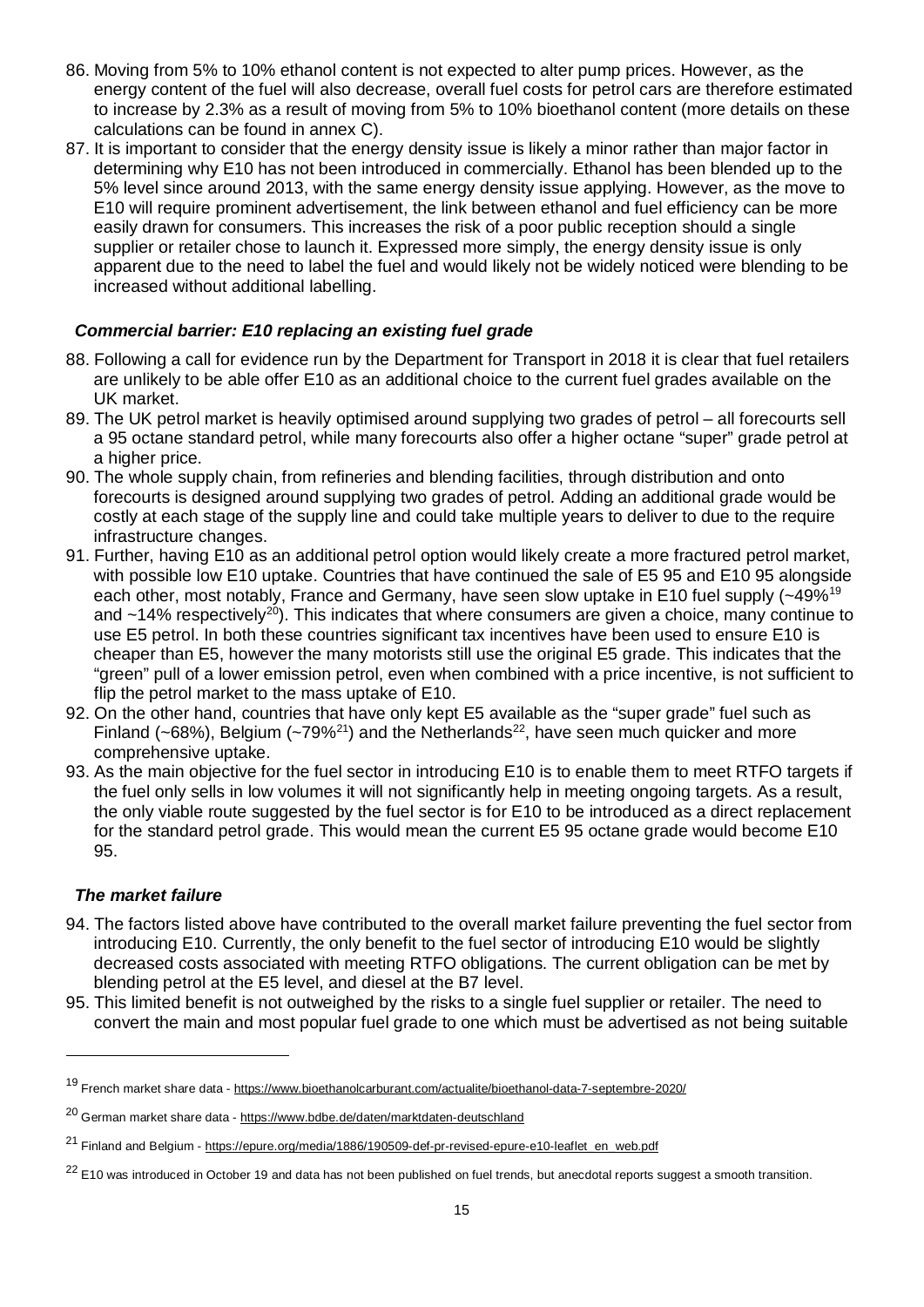for a selection of vehicles, whilst also delivering slightly lower MPG would be a high risk move for any company.

- 96. While consumers have shown willingness to purchase green alternatives in other markets, such as energy providers, these markets have significant consumer choice. The petrol market has very low levels of consumer choice and engagement. Few consumers actively support a single petrol brand and generally shop based on convenience and price.
- 97. For this reason petrol suppliers and retailers aim to serve as large a market as possible via their limited two petrol grade offering. A single retailer switching the most popular 95 grade to E10 is therefore high risk.
- 98. It is unlikely that those who prefer to purchase a greener fuel would outnumber those that are put off by the additional engagement needed to have confidence in their fuel purchase.
- 99. In short, the risks to a single fuel supplier switching to E10 outweigh the possible commercial benefits.

### *Need for Government-led introduction*

- 100. To overcome these issues, a co-ordinated industry-wide roll out with accompanying single communications campaign is favoured by the fuel industry. This would remove the challenge of competing retailers supplying different grades. However, the fuel retail industry has stated that they are unable to organise this without government intervention due to concerns around competition law and whether all stakeholders within the sector would engage.
- 101. It is difficult to fully assess the concerns around competition law, as any co-operation between fuel suppliers could only be reviewed once the extent of the required co-operation became apparent. For this reason, fuel suppliers and retailers have indicated they would not be willing to risk infringing competition law by proceeding with an industry led co-ordinated introduction. There is also concern that unless such an industry led introduction was backed by all stakeholders, it would not achieve the aim of removing the commercial barrier that competitors may continue to sell E5 fuel in an effort to gain market share.
- 102. A government-led introduction also has clear benefits. A single nationwide introduction date with central communications and compatibility information would help keep consumer confusion to a minimum. This rectified information failures which are the current cause of market failure and under consumption of E10 petrol which is mentioned later. It removes competition concerns for fuel retailers and ensures consumers face the same choices at filling stations nationwide, as is currently the case.
- 103. This approach mirrors that of other European countries. In almost all cases, E10 has been introduced following government intervention, with the main objectives of meeting emissions targets and supporting domestic agriculture and bio-economies.
- 104. The communications campaign will be developed by government in a similar approach to that of the "know your fuel" campaign ahead of the introduction of new fuel labels in 2019. A campaign and accompany marketing material is developed by government, with assets shared with the fuel sector to use as necessary. It is not compulsory to participate in the communications campaign, but as the fuel sector will benefit from a smooth introduction of the fuel, it is expected that most will.

# **2.5 Keeping E5 available (Protection Grade)**

- 105. In requiring E10 is introduced, we will also need to ensure that the current E5 grade is maintained as a choice on the market. A number of vehicles that are not approved for use with E10, as well as machinery and other petrol-powered equipment, will remain in use for the foreseeable future.
- 106. Accordingly, any introduction of E10 petrol also needs to consider how access to E5 is maintained. 107. The UK petrol market is already set up for the widespread distribution of two grades of petrol. Many
- petrol stations stock both a 95 octane "Premium" grade petrol, and a higher octane (97+) "Super" grade.
- 108. The Premium 95 grade accounts for around 95% of petrol sales, with the 97+ Super grade just 5%. As a result, for E10 to deliver any significant carbon savings it will need to be introduced in the Premium grade, with E5 maintained in the Super grade. This is the approach taken in other countries that have recently introduced E10 (Belgium and the Netherlands) and evidence suggests that this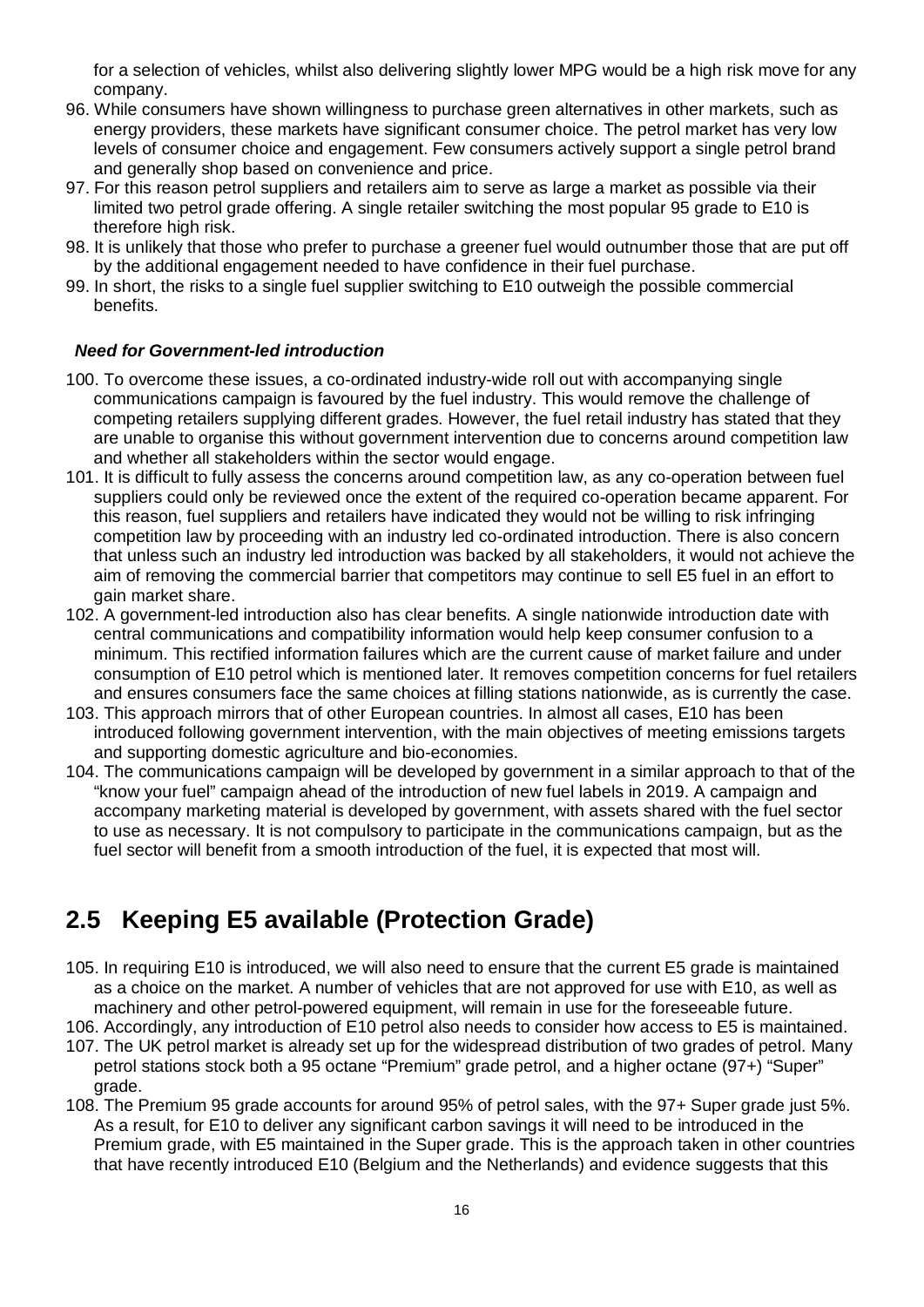approach has worked well, with smooth introductions of E10 and no reports of fuel or compatibility issues.

109. The higher octane super grade can be used in all types of petrol engine.

# <span id="page-16-0"></span>**3 Problem under consideration and rationale intervention**

# **3.1 Rationale for intervention**

- 110. It is clear from our engagement with stakeholders throughout this and previous consultations that the fuel sector is unlikely to introduce E10 without Government intervention. The commercial barriers to an industry led introduction discussed in Chapter 2 mean there is no appetite within industry to lead on any introduction. As a result, if E10 is to be introduced it is reasonable to assume government intervention will be required.
- 111. In addition, a government led and co-ordinated introduction would create the best environment for a smooth UK wide E10 switch.
- 112. Government is keen to see E10 introduced for two main reasons:
	- Facilitate the delivery of the RTFO and create favourable conditions for a future target increase.
	- Ensure the UK ethanol sector can benefit from the introduction of E10 through its timely and smooth introduction.

# **3.2 Policy objective**

- 113. The core policy objective is for E10 to be introduced across the UK in the standard petrol grade.
- 114. This will facilitate the effective delivery of the RTFO scheme by initially providing suppliers with increased flexibility in meeting their obligations while also providing a favourable environment for future target increases to be considered.
- 115. Effective delivery of the RTFO, and maximising opportunities for future target increases will be an important part of the UK's ability to meet carbon budgets 4 and 5 via emissions savings in the transport sector. The costs modelled in this IA indicate that E10 sits within the expected range for the level of carbon abatement required for carbon budget 5 as set out from paragraph 49 above.
- 116. Progressing a policy of E10 introduction in 2021 is also expected to foster the market conditions required to support the UK ethanol sector. Failure to do this in the short term could lead to one or both of the UK's major ethanol facilities closing permanently, with the loss of important investment in the UK's bioeconomy. These facilities have significant potential to help deliver on our bioeconomy strategy in the future.
- 117. This medium to long term view will help provide industry with a clear signal of the future direction of travel in this policy area. This is central to the rationale for introducing E10 now, rather than delaying a decision to later in the 2020s, alongside future RTFO target increases.

# <span id="page-16-1"></span>**4 Description of options considered (including status-quo)**

# *Options considered at Call for Evidence*

- 118. A call for evidence on whether and how best to introduce E10 was published in July 2018. It asked whether E10 should be introduced as an additional grade of petrol alongside the current 95 E5 and 97+ E5 grades.
- 119. The Government response to that call for evidence was published alongside the consultation and draft Impact Assessment but is also summarised here. The "three-grade approach" of introducing E10 alongside the current two grade system was widely rejected by respondents across the fuel supply sector. There were three main reasons for this: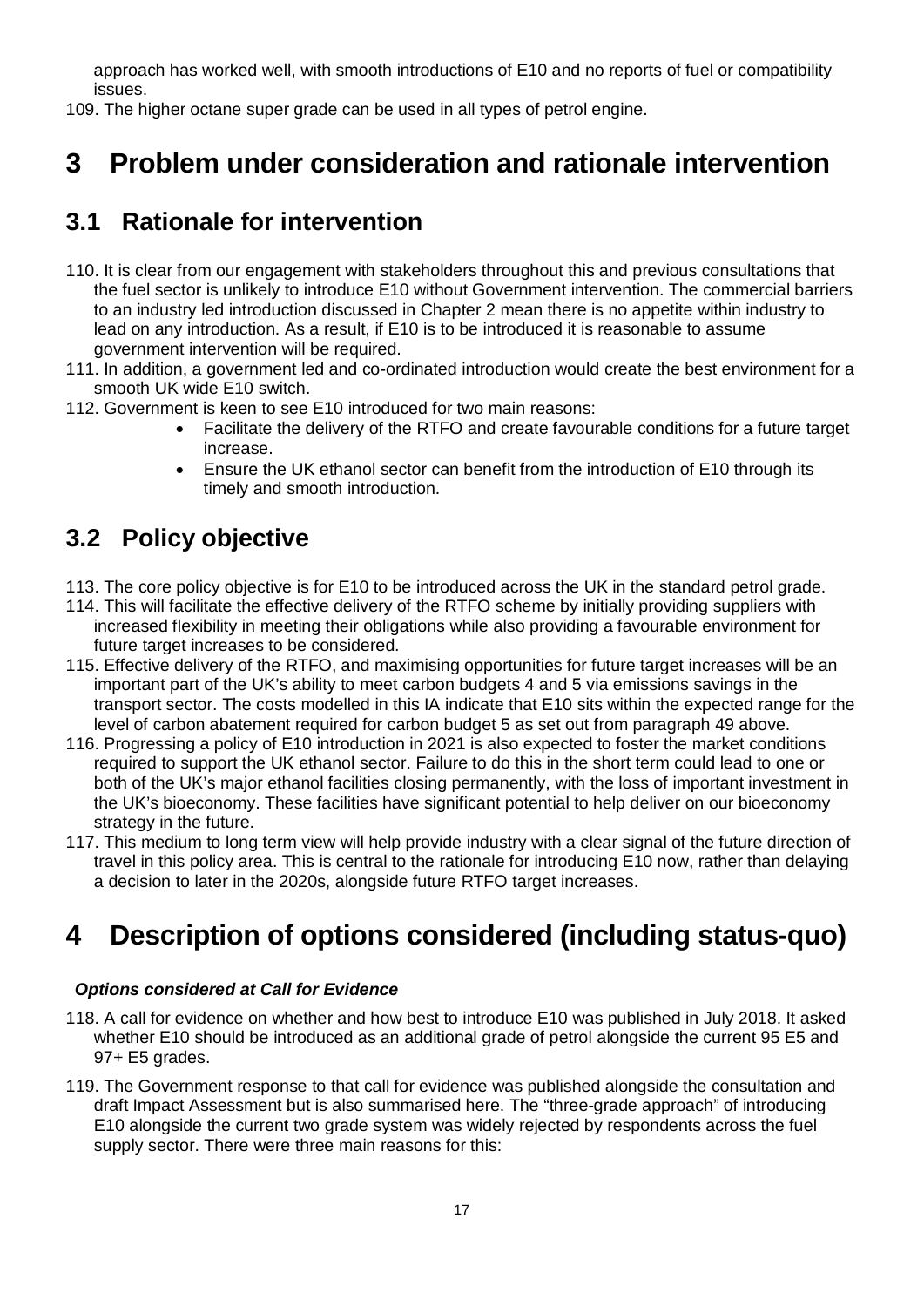- First, respondents argued that, it would require significant infrastructure investment at all stages of the supply chain in order to accommodate a new grade. The UK fuel distribution system is reported to be heavily optimised around two grades of petrol and adding a third would be costly.
- Secondly, these upgrades would take time to plan and implement and would be subject to uncertain timelines in terms of permitting additional fuel storage at various supply chain points.
- Thirdly, by putting standard grade E5 and E10 alongside each other on the market, it was suggested that E10 uptake would remain low, as has been seen in other countries taking this approach. As a result, the carbon savings that E10 can deliver would be limited by its market penetration.
- 120. As a result, we did not proposed to require E10 to be introduced in this manner as part of the recent consultation. This is because it would represent the highest cost solution, would take time to implement and any carbon savings would be contingent on it gaining market share.

### *Non-legislative options*

- *121.* E10 has been permitted to be supplied by fuel retailers since 2013. The current commercial barriers have so far prevented its introduction, as described in section 3.1. We understand from anecdotal evidence that fuel suppliers are more likely to "buy out" of their RTFO target rather than unilaterally introducing E10.
- *122.* As a result, further non-legislative initiatives, such as government encouragement via a central communications campaign, are considered unlikely to achieve the policy goal. In addition, this approach could lead to a partial E10 introduction which would still limit potential carbon savings and could lead to consumer confusion in a more complex petrol market.
- *123.* Non-legislative options (other than the do-nothing approach) have therefore not been assessed in detail as part of this impact assessment.

## *Two-grade approach*

- 124. Given the UK's current petrol market is based around supplying two grades, E10 would need to be introduced either as an additional choice to motorists, thereby creating a three-grade petrol market, or as a replacement to one of the existing E5 grades (either the 95 octane Premium or the 97+ octane Super grade).
- 125. The three-grade approach has been ruled out following the 2018 Call for Evidence, as discussed from paragraphs 118.
- 126. Based on these factors, and the success of "two grade" introductions elsewhere in Europe (paragraph 108), a two-grade approach is the favoured route for E10 introduction in the UK. E10 would need to be introduced in the 95 octane Premium grade in order to deliver substantive carbon savings, with the 97+ Super grade retained as the E5 protection grade for those that need access to lower ethanol fuel. Introducing E10 in the 97+ Super grade would not be effective as it represents only a circa 5% share of the market. Doubling the ethanol content of this grade would therefore lead to only a small change in the capacity to blend ethanol in the UK.
- 127. To achieve the two-grade approach, each grade will need to meet different specifications. The Motor Fuel Composition and Content Regulations 1999 contain the current specifications for petrol sold in the UK. Amending these specifications to provide for a 95 octane Premium grade E10 and a 97+ octane Super grade E5 is the approach suggested in the consultation.

# *Ethanol as the "preferred fuel"*

- 128. In meeting overall RTFO targets, fuel suppliers have two main options biodiesel and bioethanol. Generally, blending bioethanol has represented better value to fuel suppliers in meeting overall obligations than biodiesel. As a result, since the RTFO was launched, ethanol blending increased up towards the E5 petrol blendwall in around 2013, before plateauing. Since then, further increases in RTFO targets have been met by increasing biodiesel blending towards the B7 blendwall. Current RTFO targets can be broadly met by blending to the E5 and B7 blendwall, with limited contributions from other areas such as biogas.
- 129. As a result, it is expected that, were suppliers to move above the 5% blendwall and label petrol as E10, as ethanol provides a more cost-effective route to RTFO compliance, they would proceed to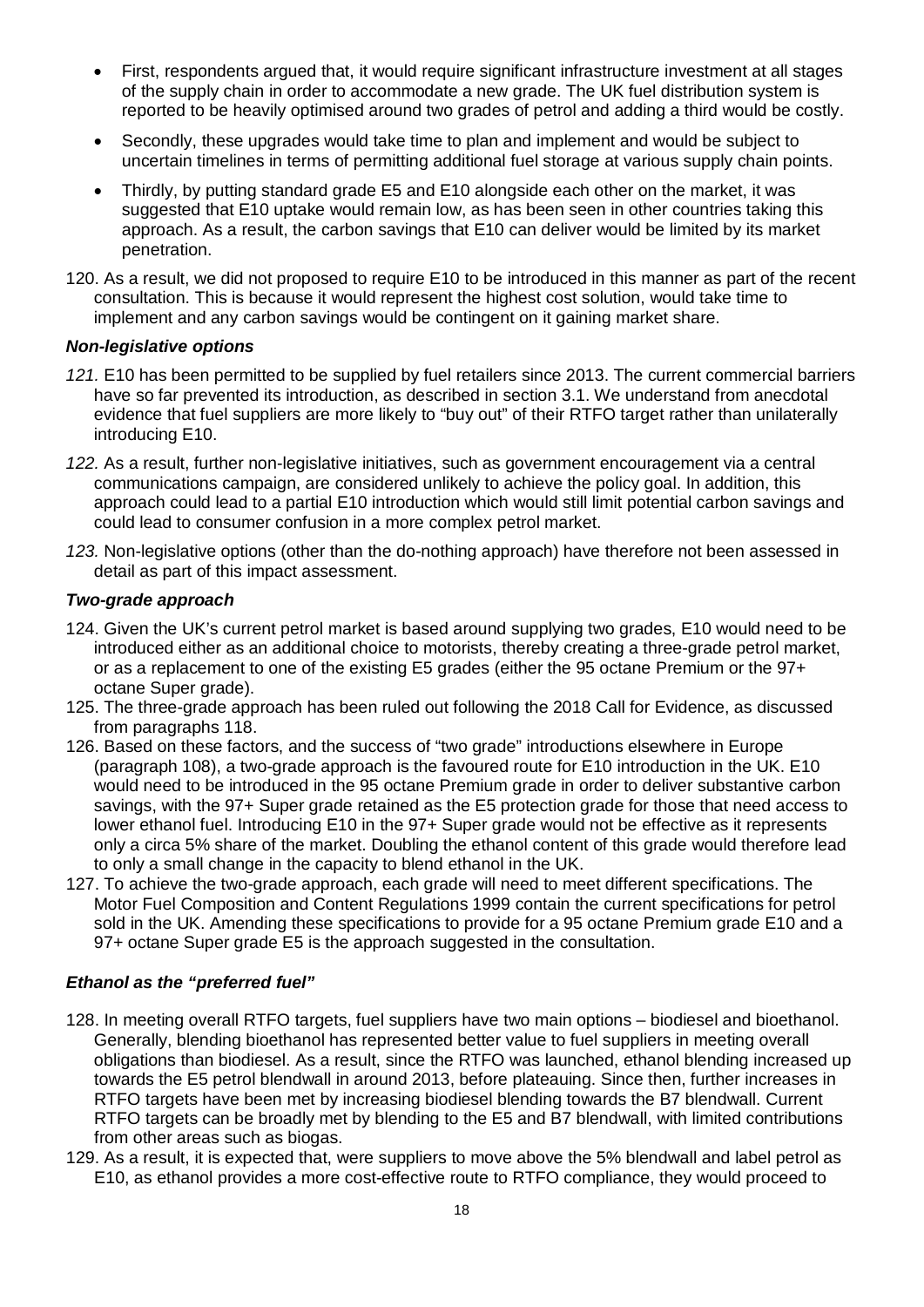blend towards the 10% blendwall in petrol, and reduce the level of biodiesel blending. Further details on these assumptions are explained in the analysis of the options below.

- 130. As a result, our policy proposals aim to remove the 5% blendwall while providing fuel suppliers with flexibility in how they meet overall targets. This flexibility will permit them to take specific biofuel blending decisions based on cost, however based on historic price trends, we expect ethanol to remain the preferred fuel, while biodiesel will remain the marginal fuel. This is explored in more detail in the analysis of the options presented below.
- 131. The incentive to blend towards the 10% blendwall is also a product of the change in label. When more than 5% ethanol is blended into petrol, the label must be changed to E10. At this point the benefit of keeping ethanol content lower, i.e. not needing to label the fuel E10 and inform motorists of compatibility issues, no longer outweighs the benefits to the fuel sector of lower RTFO costs that supplying more ethanol could deliver.
- 132. It is also the case that under scenarios where E10 is introduced, the lower energy density of ethanol means more total litres of road fuel must be supplied to meet the same driving demand. As a result, where ethanol blending increases, fuel retailers will supply more litres of petrol, possibly leading to higher profits, though the mechanics of this are dependent on commercial decisions as to how costs are passed on.
- 133. These combined market factors have driven past blending ratios towards the 5% blendwall and are expected to drive future blending ratios towards the 10% blendwall when possible[23](#page-18-0).

# *Option 1 – Do nothing*

 $\overline{a}$ 

134. No change to minimum blend levels or fuel labelling. Under this option, the blend wall would remain in place and bioethanol blending would be expected to remain at its current level of E4.6. This 4.6% average blend level is understood to be towards the maximum that can be achieved over a calendar year whilst also remaining within the 5% figure for each litre of petrol. It is not possible / economic to blend exactly 5% into every litre of fuel. The 4.6% ethanol level is the baseline against which the other options are assessed.

# *Option 2 – All 95 Octane fuels required to be labelled as E10*

- 135. Under this option, all 95 Octane fuels would be required to be labelled as E10. This would effectively remove the 'blendwall' as all petrol would be labelled as E10. As E5 and E10 fuel would have the same 'E10' label, it is assumed that any disadvantage associated with being the first retailers to shift to E10 would no longer be present as all fuel retailers would be rolling out E10 labelled fuel at the same time.
- 136. As ethanol is generally the preferred blending fuel for suppliers (see para 128 on), removal of the E5 blendwall would likely result in an increase of bioethanol blending towards the E10 blendwall.
- 137. Three different RTFO target scenarios have been considered when assessing this option. (1) a low scenario where ethanol blending rates remain unchanged at E4.6 (i.e. labelling changes only) (2) a high scenario where ethanol is blended into petrol at a 9.8% concentration (a theoretical maximum as blending exactly 10% across the petrol market would be challenging) (3) a central scenario at 8.3% concentration. This is weighted via historic biofuel certificate costs between the high and low scenarios.

### *Option 3 – All 95 Octane fuels required to contain a minimum of 5.5% bioethanol and be labelled as E10*

138. Under this option, all 95 octane petrol is required to contain at least 5.5% bioethanol by volume. This would effectively remove the 'blendwall' as all 95 octane petrol would be labelled E10 as it would contain bioethanol in excess of the current E5 blending limit. The competitive disadvantage from being the first retailer to move to E10 would no longer be present as fuel retailers would be required to roll out E10 at the same time. 5.5% is the lowest minimum ethanol level that could be set whilst still being above the 5% E5 blendwall. In this respect it is the minimum legislative intervention that would entirely remove the E5 blendwall.

<span id="page-18-0"></span><sup>&</sup>lt;sup>23</sup> Data on blending levels and historic trends can be found in the RTFO annual statistics <https://www.gov.uk/government/collections/renewable-fuel-statistics>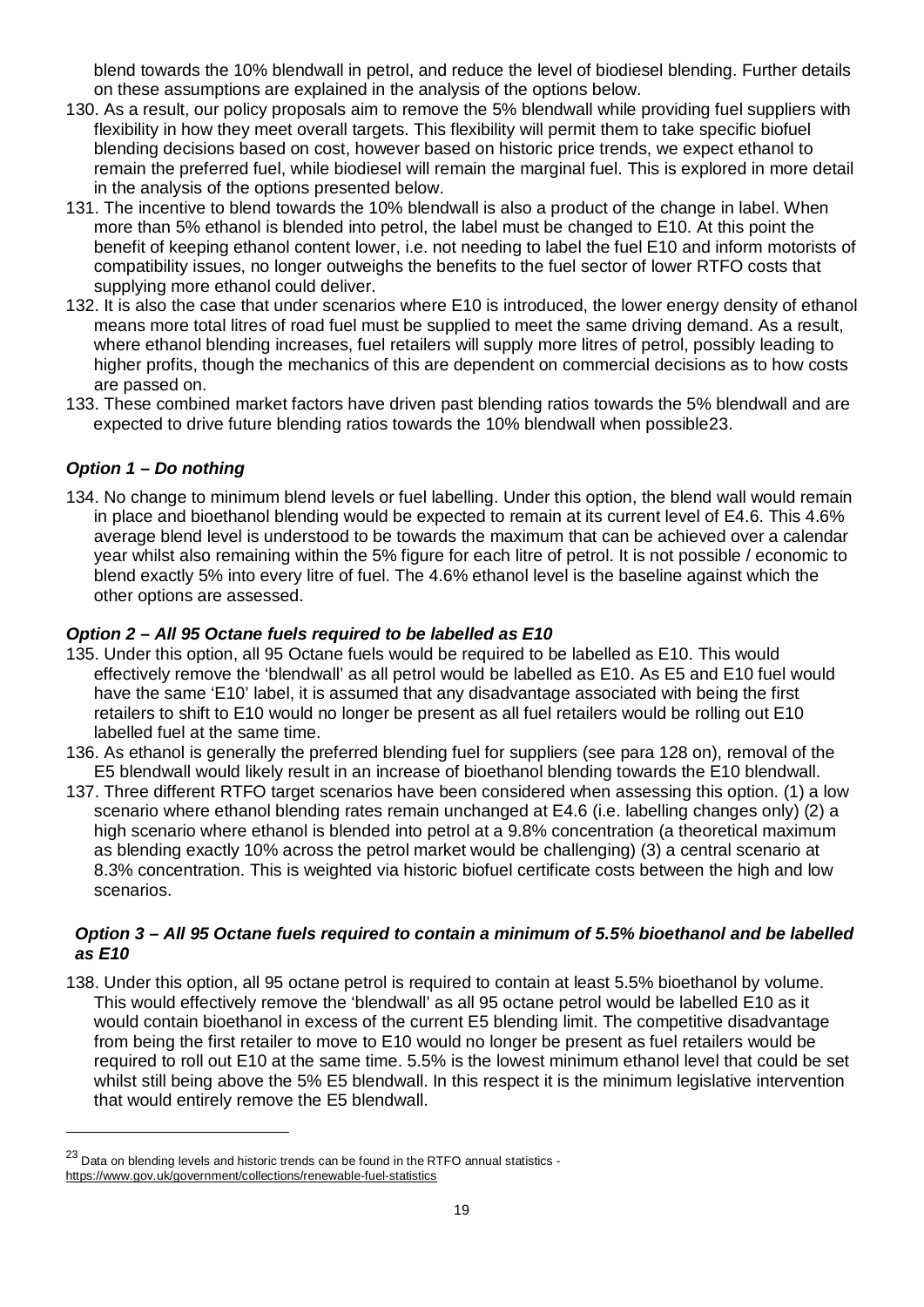- 139. The key difference between this option and option 2 is that this option requires that all 95 octane petrol must contain at least 5.5% bioethanol by volume whereas option 2 is simply a requirement to change the labelling.
- 140. As with option 2, three different RTFO target scenarios have been considered when assessing this option. (1) a low scenario where ethanol blending rates remain unchanged at E5.5 (2) a high scenario where ethanol is blended into petrol at a 9.8% concentration (a theoretical maximum as blending exactly 10% across the petrol market would be challenging) and (3) a central scenario at 8.6% concentration. This is weighted via historic biofuel certificate costs between the high and low scenarios.

## *Why options were chosen*

- 141. Option 2 is seen as the minimum regulatory intervention that could achieve the policy objective. By requiring the labelling of petrol as E10, this option removes the key barrier to a co-ordinated rollout of E10. However, while we would expect fuel suppliers to increase ethanol blending under this option, as it is the preferred fuel, it would not require that change. As a result it has some clear delivery risks, including that fuel retailers may attempt to continue to market the fuel as a low ethanol blend, notwithstanding the required E10 label. While this risk is unlikely, it could cause confusion were a single supplier or retailer to take this approach. In addition, by not requiring an increase in ethanol blending, the communications approach and messaging could be compromised.
- 142. Option 3 mitigates some of the issues that could arise under option 2, namely that fuel suppliers keep ethanol levels below 5% and market their fuel as a low ethanol option for incompatible vehicles, alongside the E10 label. Option 3 also means that ethanol blending levels must increase from their current point, meaning E10 will contain more ethanol than E5. This allows for stronger consumer messaging which is more likely to lead to a successful introduction of E10.
- 143. At the same time, the 5.5% minimum ethanol content will still allow suppliers flexibility in meeting overall RTFO mandates. While bioethanol is the main option in terms of biofuel blending into petrol, it is important individual suppliers maintain flexibility in meeting RTFO obligations. This flexibility ensures they are able to choose the cost-effective route to compliance. Were minimum ethanol levels set very high – towards the 10% maximum, suppliers would not be able to supply alternative biofuels, even if it was cost effect to do so.
- 144. While we expect fuel suppliers to blend more than 5.5%, due to it historically being the preferred fuel to meet targets, the 5.5% also allows them to vary blend levels over the year and geographically to ensure the RTFO is delivered cost effectively. It also allows suppliers to use other biocomponents in petrol, such as bio-methanol. If the minimum ethanol level was set higher, this flexibility would not be available to suppliers.
- 145. Setting the minimum ethanol level higher could preclude the use of other biofuels but would also reduce the ability of suppliers to react to price fluctuations. The 5.5% is deemed to present the best compromise between flexibility whilst still delivering the roll out of the new fuel grade.
- 146. The analysis looks at various different actual blend levels that could be delivered under both option 2 and 3. As a result, analysing a fourth option with a higher minimum blend would present little additional information and so has not been included in the Impact Assessment.

### *Consultation process and Government decision*

- 147. These options were presented as part of the consultation on introducing petrol in the UK. A range of questions were included in the consultation impact assessment $^{24}$ . No additional data suitable to be update our modelling assumptions was presented at consultation stage. As such, we are not able to reasonably improve on any remaining evidence gaps, and no stakeholders raised significant concerns around these evidence gaps or the quality of analysis during the consultation.
- 148. Qualitative evidence from the overall consultation question responses have been considered as part of the decision-making process and where relevant the impact assessment has been updated.

<span id="page-19-0"></span><sup>24</sup> <https://www.gov.uk/government/consultations/introducing-e10-petrol>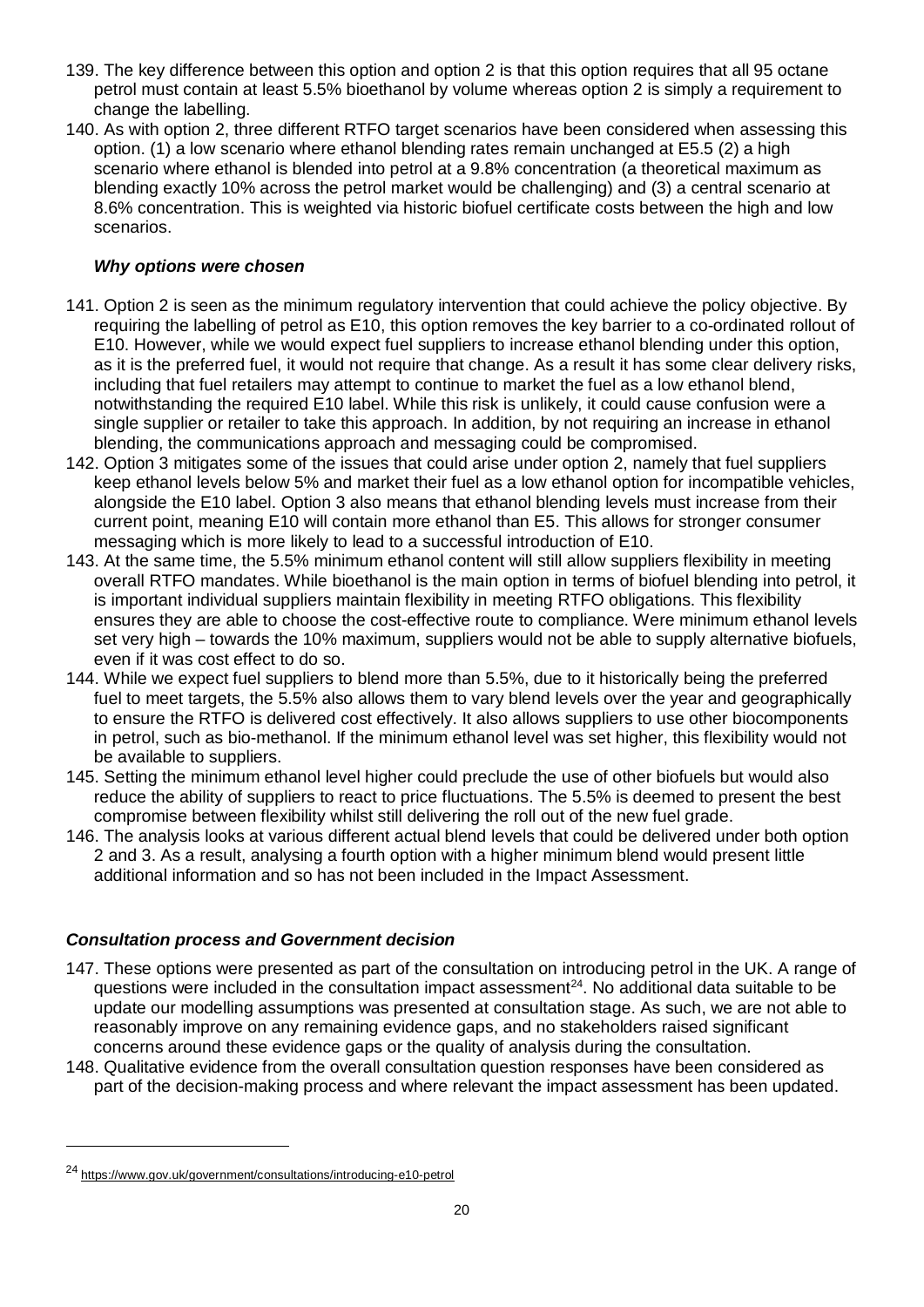- 149. Following the consultation process, Option 3, which requires a minimum 5.5% ethanol blend and the standards 95 octane petrol to be labelled E10, was chosen as the policy option to proceed with. The policy provides greater certainty for retailers and fuel suppliers, ensures a consistent and strong consumer message can be delivered via a communications campaign, and guarantees some increase in ethanol blending, whilst also opening up flexibility for a significant increase.
- 150. The detailed reasoning for the decisions can be found in the Government Response published alongside this IA.

# <span id="page-20-0"></span>**5 Analytical approach and summary of outcomes**

# **5.1 Analytical approach and assumptions**

# *Core analysis*

- 151. In this analysis we have assessed: (1) the costs associated with changes to biofuel blending (both biofuel and displaced fossil fuel); (2) the cost to owners of E10 incompatible vehicles who are assumed to switch to more expensive "super" grade petrol; and (3) the costs of fuel labelling for the new fuel stream. We have also assessed the benefits from GHG impacts which are presented as monetised benefits in the cost benefit analysis. We have also monetised additional fuel duty to accurately assess the costs to business. Further detail on the treatment of taxation in the IA is provided in Annex D.
- 152. The core part of the analysis, and that which is presented in the main summary sheets, is based on E10 being introduced under the current RTFO target regime.
- 153. We have assumed that waste biodiesel is the marginal fuel in the RTFO and ethanol the preferred fuel. This assumption is based on an analysis of current and past RTFO biofuel supply data and prices. This indicates that, in meeting targets, suppliers have supplied ethanol up to the E5 blend limit first (preferred fuel), and then used biodiesel to make up the remaining target (marginal fuel).
- 154. Therefore, any increase in the bioethanol supply results in reduced biodiesel supply according to our overall assumptions. This was explored further in the section above on ethanol as a preferred fuel.
- 155. We have not monetised the additional benefits that increased bioethanol production could bring to related sectors. This includes agricultural sector benefits through an increase in the feed-wheat market and benefits of increased domestic high protein animal feed supply and corresponding reductions in imported soy-based feed. We have not monetised the benefit of the supply of stored CO<sub>2</sub> and its wider contribution in terms of critical nation infrastructure. We have also not monetised the impact of reduced demand for fuels displaced by increased bioethanol blending (e.g. petrol and biodiesel).

# *Additional sensitivity analysis – RTFO target increase*

- 156. The potential impacts of introducing E10 alongside increased RTFO targets (which have been assumed to be increased as a step change to accommodate the additional bioethanol, preventing a drop in biodiesel supply) have also been analysed and are presented as additional analysis against each option. While no decision on future targets has been made at this point, it is considered likely that, provided sufficient affordable feedstock to maintain current biodiesel blending levels remain available, RTFO targets would be increased by at least the level afforded by the introduction of E10 in the early 2020s. This additional analysis is therefore presented to show the likely costs and benefits of such an outcome.
- 157. This additional modelling includes an assumption that, were targets increased in the early 2020s, and E10 not introduced (RTFO target increase plus E10 "do nothing") suppliers would meet their additional target through further increased blending of biodiesel. The weakness of this assumption is that such a scenario is unlikely to be possible. As current targets are close to the B7 blendwall fuel suppliers would find it technically difficult to blend increasing levels of biodiesel, as is assumed in the modelling.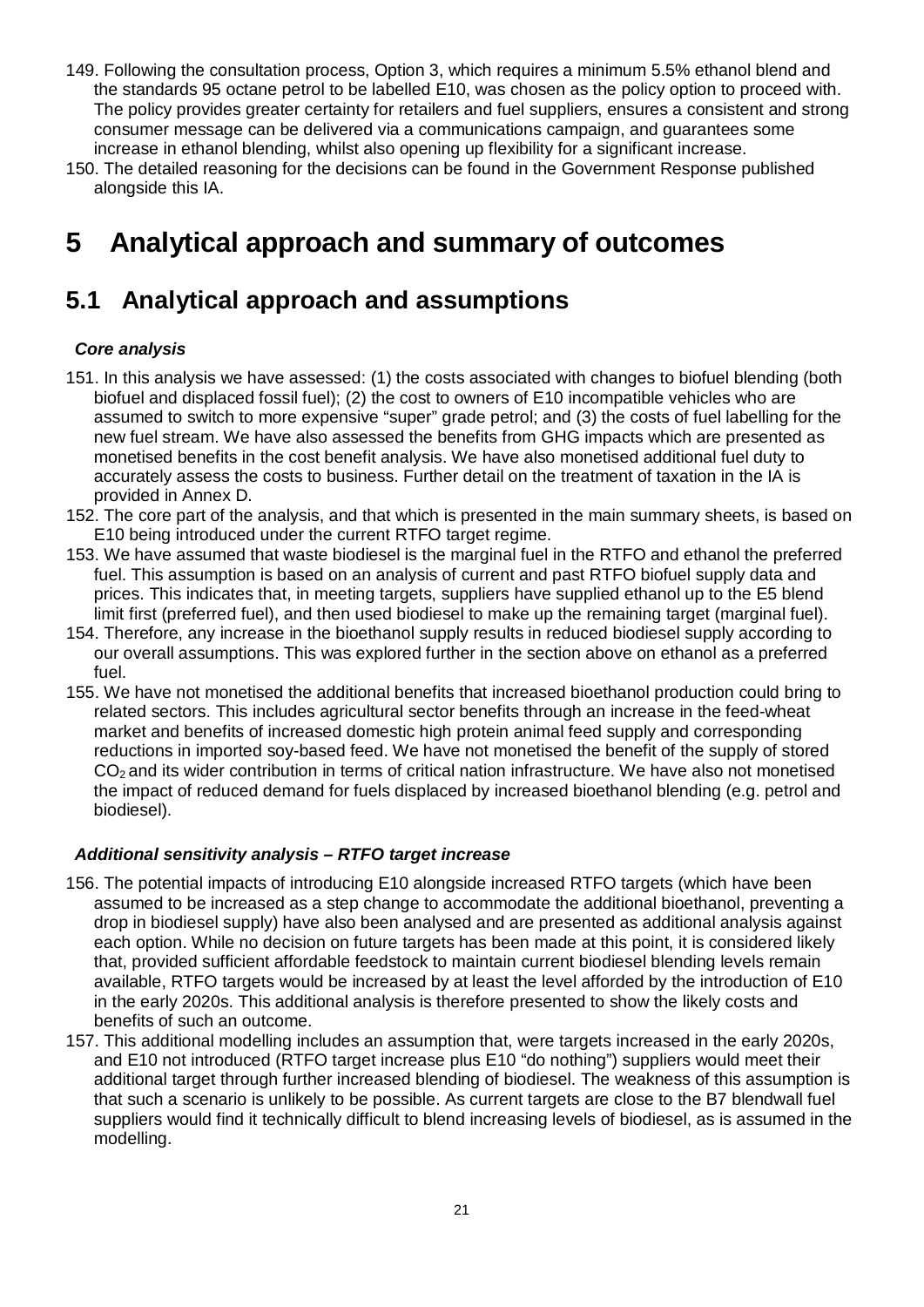- 158. To blend further biodiesel to meet higher targets, as is assumed in the model, would require suppliers to sell increased volumes of "high blend" biodiesel to the commercial vehicle users. This is unlikely to be feasible in the short term.
- 159. In reality, it is unlikely targets would be increased as a step change in the early 2020's if E10 has not been introduced, as suppliers would find it difficult to meet these blending levels without E10. A more likely alternative is a gradual increase in targets that allows suppliers to grow alternative biofuel blending capabilities and markets. As a result, while the additional modelling is useful to understand the possible carbon savings and costs associated with an E10 roll out, there are limitations in how the detail presented would compare to real world blending options due to variability of possible policy scenarios. These questions will be covered in future consultations on overall RTFO policy.

|                 | Monetised                                                                                                                                                                                                                                                                                    | Non-monetised                                                                                                                                                                                                                                                                                                         |
|-----------------|----------------------------------------------------------------------------------------------------------------------------------------------------------------------------------------------------------------------------------------------------------------------------------------------|-----------------------------------------------------------------------------------------------------------------------------------------------------------------------------------------------------------------------------------------------------------------------------------------------------------------------|
| Costs           | Biofuel supply costs<br>$\bullet$<br>Increased costs to owners of<br>$\bullet$<br>incompatible vehicles who may<br>purchase super grade petrol as an<br>alternative to E5<br>Public communications and fuel<br>$\bullet$<br>pump labelling costs<br>Fuel duty costs to business<br>$\bullet$ | Reduced demand for fossil petrol could<br>$\bullet$<br>impact profits at fuel refineries                                                                                                                                                                                                                              |
| <b>benefits</b> | GHG savings from biofuel blending<br>$\bullet$<br>Fuel duty transfer from business to<br>$\bullet$<br>government                                                                                                                                                                             | Increasing ethanol demand will reduce the<br>$\bullet$<br>likelihood of ethanol refinery closure<br>Increased domestic ethanol production<br>$\bullet$<br>would provide a boost to UK feed-wheat<br>growers as well as provide additional<br>domestic production of high protein feed<br>and stored CO <sub>2</sub> . |

### **Non-monetised factors**

- 160. A range of costs and benefits have not been monetised in this IA. The main un-monetised cost is the possible impact introducing E10 would have on refiners and suppliers of fossil petrol, as ethanol would displace petrol in the current road fuel market. This has not been monetised due to insufficient data on the mechanics of profits and possible export options for these companies. Their profits are also affected by how RTFO targets are met. This means any effort to include forecast of the impact on this policy on this area would be highly challenging.
- 161. The main un-monetised benefits are those related to increased profits at domestic ethanol producers and the agricultural sector supplying those producers with feedstocks. Again, due to insufficient information and the high level of uncertainty towards future predictions of these trends, these benefits have not been monetised. However, UK ethanol producers has been vocal in their support for the introduction of E10 linking it directly to the ongoing viability of the sector.
- 162. We have also not monetised the possible increased profits for fuel retailers / suppliers as a result of the increased volumes of total fuel that will need to be supplied when E10 is introduced. The relationship between the increased fuel volumes and various other mechanics of fuel sector profitability make this challenging.
- 163. We have also not included analysis related to impacts on air quality as it is generally considered changing biofuel blend levels within existing fuel standards will have a negligible impact either way in terms of air quality impacts. This is discussed more in para 70. We have also not monetised the possible impact of more frequent refuelling due to the lower energy density of E10 petrol. The possible small change in fuel economy coupled with the most motorists not filling tanks to the brim at each opportunity means any assumptions in this regard would be marginal in terms of cost and be subject to significant uncertainty.

### **95 E10 market adoption assumption**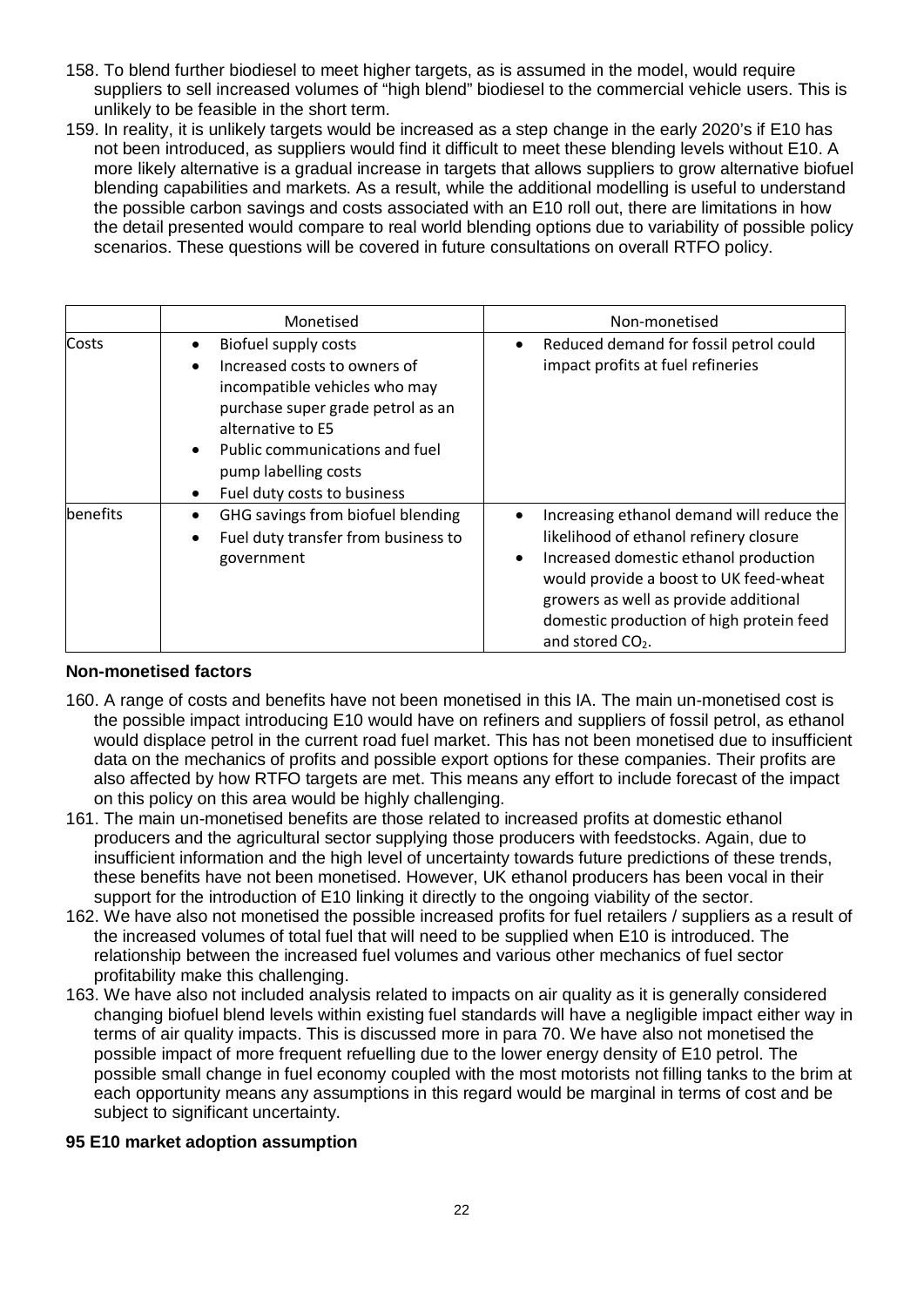- 164. The UK petrol market is currently shared between the 95-octane standard grade and the 97+ super grade. The split is around 95% standard and 5% super.
- 165. While a small number of motorists with incompatible vehicles are expected to need to switch to the super grade we do not expect the overall market share of the two grades to change significantly and this has not been modelled within the IA.
- 166. The majority of incompatible vehicles in 2021 will be classic and cherished cars. Owners of these vehicles are assumed to already make up a significant proportion of those already using the Super grade, as it generally considered preferable for older cars. We expect therefore for relatively few drivers to need to switch to the Super grade, and some may switch from using the Super to using the standard due to the increased ethanol content and "green" impact of reduced emissions.
- 167. It is unlikely that demand will shift based on concerns over reduced MPG, as any reduction experienced due to increased ethanol content (1%-2%) would not be offset by the increased cost of the super grade (8%).
- 168. There is limited published evidence for how petrol markets in different countries have been effected by introducing E10 in the standard grade and keeping E5 in the super grade, however anecdotal evidence from Belgium and the Netherlands, who have proceeded with the most recent similar introductions, suggest no major changes in market share.
- 169. As a result, the analysis in this impact assessment has assumed that market share of the standard and super grade will not change after E10 introduction. To do so would have significantly complicated the analysis for limited benefit in terms of assessing overall costs.

# **5.2 Option 1 – Do nothing**

- 170. There are no monetised costs or benefits associated with this option. However, not introducing E10 could potentially lead to the closure of one or more UK bioethanol refineries
- 171. In a do-nothing scenario we assume that standard grade petrol would continue to be sold as 95 octane E4.6 during the period 2021 – 2030.
- 172. In the table below we show predicted RTFO fuel supply volumes for biodiesel, bioethanol, diesel and petrol. This table has simplified for readability with certain niche fuels aggregated into the totals for the main fuels. The full table is provided in Annex C. This aggregation means that directly comparing the figures in the tables below to calculate the outputs will not yield the results presented in the IA – the full tables in the annex are required to reproduce some of the results presented in analysis.

| <b>Fuel</b>              | 2021   | 2022   | 2023   | 2024   | 2025   | 2026   | 2027   | 2028   | 2029   | 2030   |
|--------------------------|--------|--------|--------|--------|--------|--------|--------|--------|--------|--------|
| Biodiesel                | 1,984  | 2,008  | 2,023  | 2,036  | 2,044  | 2,058  | 2,073  | 2,084  | 2,097  | 2,111  |
| Bioethanol               | 672    | 661    | 652    | 645    | 637    | 631    | 625    | 619    | 615    | 611    |
| <b>Total Biofuel</b>     | 2,657  | 2,669  | 2,675  | 2,681  | 2,681  | 2,689  | 2,698  | 2,703  | 2,712  | 2,722  |
| <b>Fossil Diesel</b>     | 27,647 | 27,438 | 27,282 | 27,094 | 26,838 | 26,661 | 26,515 | 26,307 | 26,113 | 25,935 |
| Fossil Petrol            | 13,964 | 13,726 | 13,553 | 13,403 | 13,226 | 13,109 | 12,980 | 12,861 | 12,773 | 12,699 |
| <b>Total fossil fuel</b> | 41,611 | 41.164 | 40.834 | 40.498 | 40.064 | 39.770 | 39,495 | 39,169 | 38,886 | 38,634 |
| <b>Total Fuel</b>        | 44,267 | 43,834 | 43,510 | 43,179 | 42.744 | 42.459 | 42,192 | 41,872 | 41,598 | 41,356 |

*Figure 5: Baseline fuel supply volumes (million litres)*

173. In the do-nothing scenario, the bioethanol supply is projected to fall over time from 672 million litres in 2021 to 611 million litres by 2030. This fall is due to the overall energy demand for fuels falling over the period (resulting from increased fuel efficiency and electrification of the fleet). This trend is shared across all other fuels. Renewable fuels do not fall as quickly as fossil fuels due to continual increases in the RTFO target<sup>25</sup>. More detail on fuel supply projections can be found in annex B.

<span id="page-22-0"></span><sup>25</sup> <https://www.legislation.gov.uk/ukdsi/2018/9780111164242>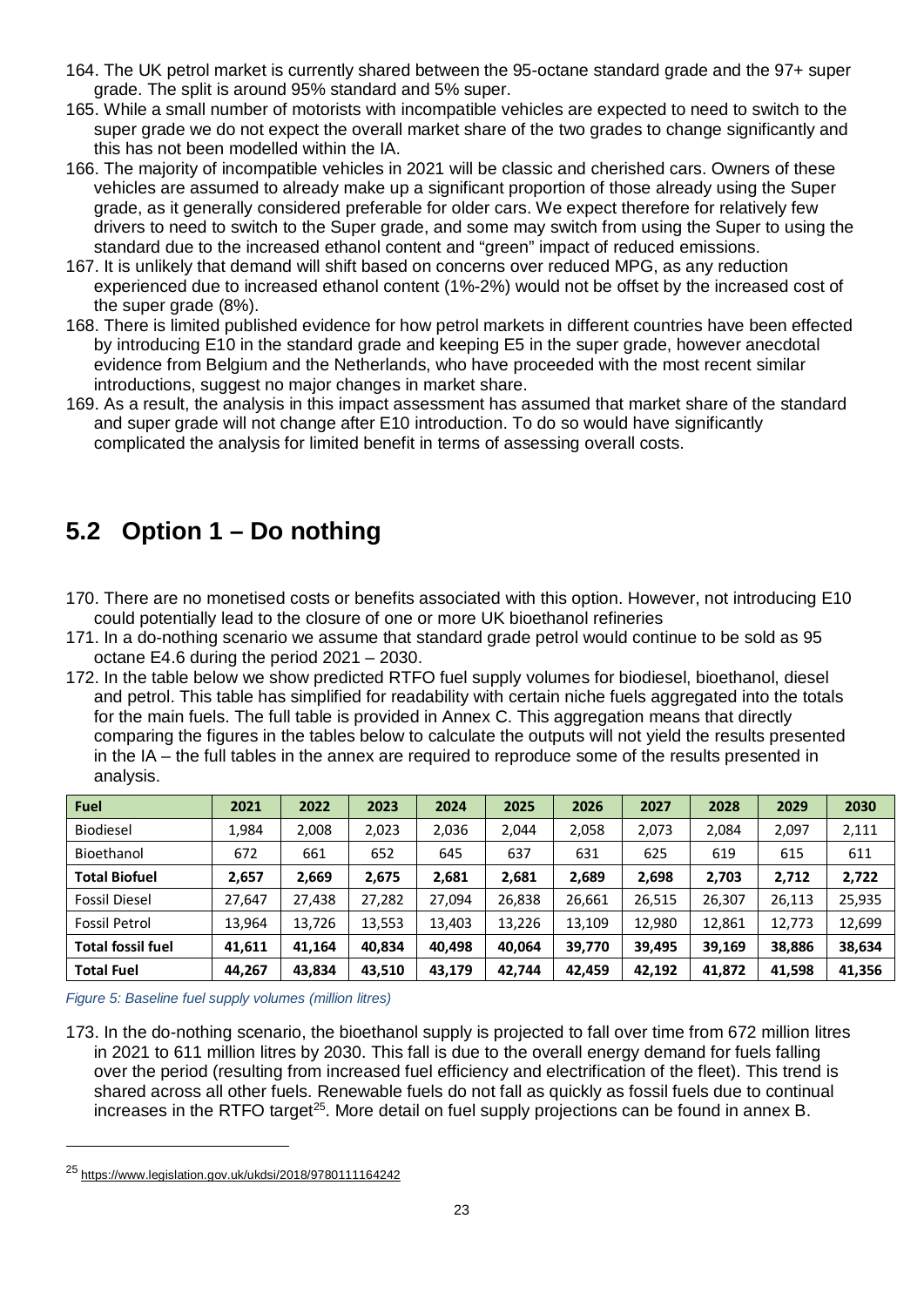174. To calculate the cost of the fuel supply we used the following fuel price projections. Fossil fuel price projections are based on standard government values and biofuel prices are based on an analysis of historical price trends. More detail on fossil fuel and biofuel price projections can be found in annex B.

|      |        |        | £/litre, 2019 prices |                         |
|------|--------|--------|----------------------|-------------------------|
|      | petrol | diesel | crop<br>ethanol      | <b>UCO</b><br>biodiesel |
| 2021 | 0.42   | 0.45   | 0.69                 | 0.99                    |
| 2022 | 0.42   | 0.46   | 0.70                 | 1.00                    |
| 2023 | 0.43   | 0.46   | 0.70                 | 1.00                    |
| 2024 | 0.43   | 0.47   | 0.71                 | 1.01                    |
| 2025 | 0.44   | 0.47   | 0.71                 | 1.01                    |
| 2026 | 0.45   | 0.49   | 0.72                 | 1.02                    |
| 2027 | 0.45   | 0.49   | 0.73                 | 1.03                    |
| 2028 | 0.45   | 0.50   | 0.73                 | 1.03                    |
| 2029 | 0.46   | 0.51   | 0.74                 | 1.04                    |
| 2030 | 0.47   | 0.51   | 0.74                 | 1.05                    |

*Figure 6: biofuel and fossil fuel price projections (£/litre, 2019 prices, undiscounted, excluding tax)*

175. The overall cost of the fuel supply is then calculated by multiplying projected supply volumes by projected prices. The table below has been calculated using the full fuels projection and prices shown in Annex B.

| <b>Fuel</b>              | 2021   | 2022   | 2023   | 2024   | 2025   | 2026   | 2027   | 2028   | 2029   | 2030   |
|--------------------------|--------|--------|--------|--------|--------|--------|--------|--------|--------|--------|
| <b>Biodiesel</b>         | 2,031  | 2,101  | 2,148  | 2,194  | 2,235  | 2,292  | 2,340  | 2,384  | 2,440  | 2,486  |
| Bioethanol               | 518    | 513    | 510    | 508    | 504    | 506    | 505    | 503    | 506    | 506    |
| <b>Total Biofuel</b>     | 2,549  | 2,613  | 2,658  | 2,702  | 2,740  | 2,799  | 2,845  | 2,887  | 2,946  | 2,992  |
| <b>Fossil Diesel</b>     | 12,556 | 12,603 | 12,673 | 12.728 | 12.747 | 12.942 | 13,009 | 13,045 | 13,221 | 13,266 |
| Fossil Petrol            | 5,845  | 5,807  | 5.796  | 5,793  | 5,776  | 5,844  | 5,846  | 5,851  | 5,927  | 5,950  |
| <b>Total fossil fuel</b> | 18,401 | 18.410 | 18.469 | 18,520 | 18,523 | 18.786 | 18,855 | 18,896 | 19,148 | 19,216 |
| <b>Total Fuel</b>        | 20,950 | 21,023 | 21,127 | 21,222 | 21,263 | 21,584 | 21,700 | 21,783 | 22,093 | 22,208 |

*Figure 7: Baseline fuel supply costs (£m, 2019 prices, undiscounted, excluding tax)*

- 177. Carbon impacts are also examined in this analysis. Carbon emission factors are based on reported carbon data from the RTFO statistics with the addition of carbon emissions from indirect land use change (ILUC). Where the historical emissions factors fall below the recently implemented 60% RTFO minimum GHG saving threshold, GHG emissions have been reduced to comply with the threshold (therefore we assume that crop ethanol and crop biodiesel GHG emissions are lower in the future than they have been in the past, as this is required by the minimum GHG saving threshold).
- 178. A 12gCO2e/mj emissions factor to take into account emissions from indirect land use change (i.e. changes in land use (e.g. deforestation) resulting from increased demand for agricultural crops) has been added to the crop bioethanol emissions factor and a 55gCO2e/mj indirect land use change (ILUC) factor has been added to crop biodiesel (ILUC values sourced from the Renewable Energy Directive[26](#page-23-0)). A breakdown of emissions for the main fossil fuels and biofuels is shown in the table below. More information on emissions assumptions can be found in annex B.

<sup>176.</sup> The costs of supplying blended petrol and diesel is estimated at £21bn in 2021 increasing to £22bn in 2030.

<span id="page-23-0"></span><sup>26</sup> [https://eur-lex.europa.eu/legal-content/EN/TXT/?uri=CELEX%3A32015L1513,](https://eur-lex.europa.eu/legal-content/EN/TXT/?uri=CELEX%3A32015L1513) Annex V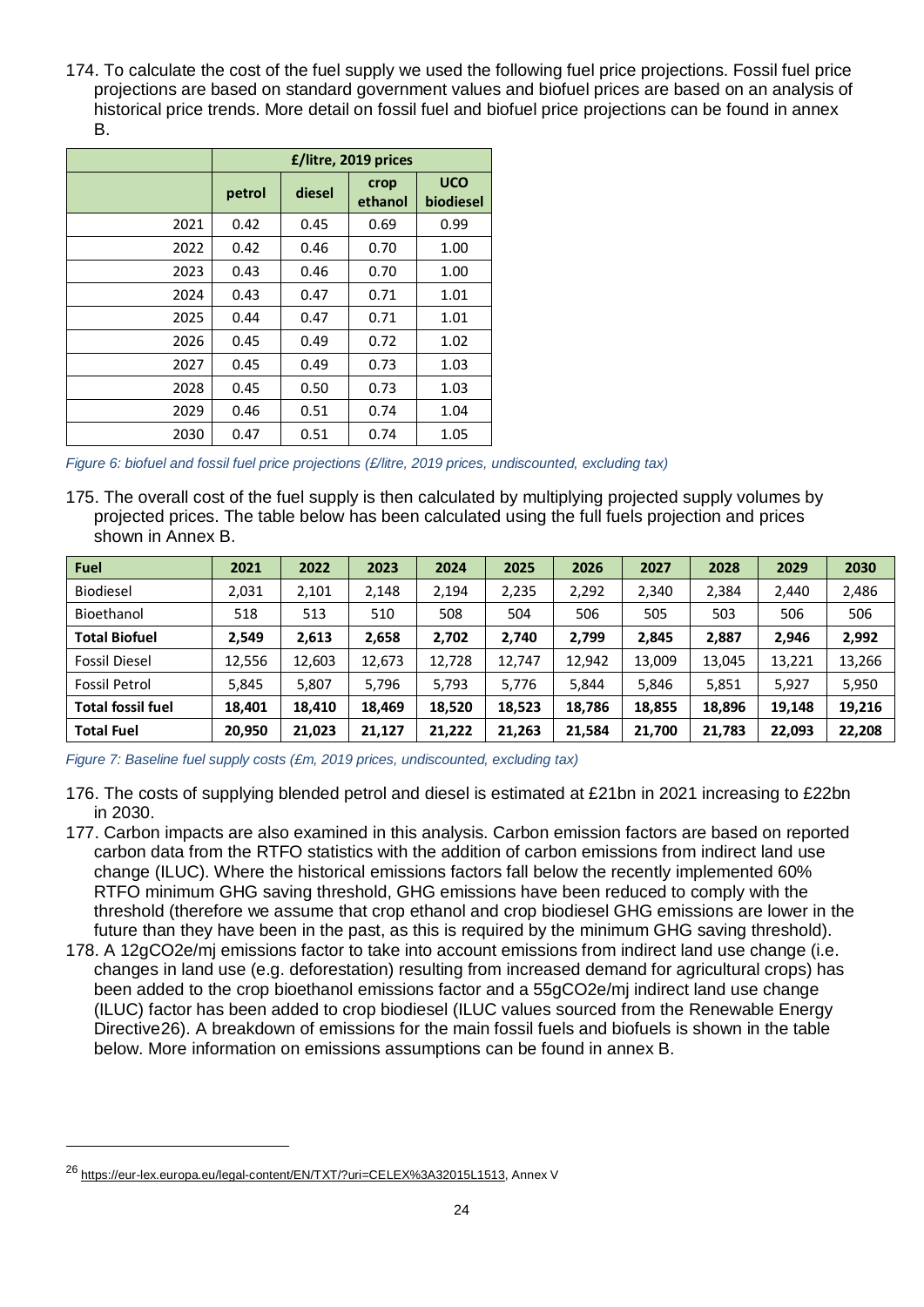|               | petrol | diesel | crop ethanol | waste<br>biodiesel | crop biodiesel |
|---------------|--------|--------|--------------|--------------------|----------------|
| well to tank  |        | 17     | 31           | 10                 | 34             |
| tank to wheel |        |        |              |                    |                |
| <b>ILUC</b>   |        |        |              |                    |                |
| total         | 88     | 92     | 43           |                    | 89             |

*Figure 8: breakdown of emissions factors for main fossil fuels and biofuels covered in the analysis (gCO2e/mj) (underlying sources can be found in annex B)*

179. Multiplying fuel supply volumes by fuel emissions factors gives total GHG emissions

180. Total baseline GHG emissions are calculated by multiplying projected fuel supply by their emissions factors. Overall GHG emissions from road transport are estimated to fall from 132 million tonnes of CO2e in 2021 (MtCO2e) to 123 million tonnes in 2030.

|                     | 2021       | 2022     | 2023 | 2024 | 2025    | 2026 | 2027                             | 2028 | 2029 | 2030            |
|---------------------|------------|----------|------|------|---------|------|----------------------------------|------|------|-----------------|
| Total.<br>Emissions | 127<br>∸⊃∠ | ຳ<br>⊥コ⊥ | 130  | 129  | ຳ<br>ᅩᄼ | 126  | $\Delta$ $\Delta$ $\Gamma$<br>ᅩᄼ | 124  | 124  | $\cdots$<br>ᅭ᠘J |

*Figure 9: total road transport GHG emissions (MTCO2e, lifecycle GHGs)*

# **5.3 Option 2 – All 95 Octane fuels required to be labelled as E10**

Under this option all 95 Octane fuels would be required to be labelled as E10. This would effectively remove the 'blendwall' as all petrol would be labelled as E10. As E5 and E10 fuel would have the same 'E10' label, it is assumed that any disadvantage associated with being the first supplier to shift to E10 would no longer be present and all fuel suppliers would be rolling out E10 labelled fuel at the same time.

Three different RTFO target scenarios have been considered when assessing this option. (1) a low scenario where ethanol blending rates remain unchanged at E4.6 (i.e. labelling changes only) (2) a high scenario where ethanol is blended into petrol at a 9.8% concentration and (3) a central scenario where ethanol is blending into petrol at a 8.3% which is a weighted average based on the probability of a full E10 deployment (E9.8) and the low scenario (E4.6).

# **Cost: Fuel supply impacts (excluding taxes)**

# *Low scenario (E4.6)*

181. Relative to the counterfactual (option 1 – 'do nothing'), there is no change in the fuel supply in the low scenario as bioethanol blending is assumed to remain at E4.6. Therefore, the low scenario has no additional costs to fuel suppliers.

### *High scenario (E9.8)*

182. In the high scenario we assume a blend rate of E9.8 in standard 95 octane petrol, which reflects a successful widespread introduction of E10. This would give the following change in the fuel supply. As above, this table has simplified for readability with certain niche fuels aggregated into the totals for the main fuels.

|                      | 2021   | 2022   | 2023   | 2024   | 2025   | 2026   | 2027   | 2028   | 2029   | 2030   |
|----------------------|--------|--------|--------|--------|--------|--------|--------|--------|--------|--------|
| <b>Biodiesel</b>     | $-409$ | $-402$ | $-397$ | $-393$ | $-388$ | $-385$ | $-381$ | $-378$ | $-375$ | $-373$ |
| Bioethanol           | 818    | 805    | 795    | 787    | 777    | 770    | 763    | 756    | 751    | 747    |
| <b>Fossil Diesel</b> | 375    | 369    | 364    | 360    | 356    | 353    | 350    | 346    | 344    | 342    |
| <b>Fossil Petrol</b> | $-537$ | $-528$ | $-522$ | $-516$ | $-510$ | $-505$ | $-500$ | -496   | -493   | $-490$ |
| <b>Total Fuel</b>    | 247    | 243    | 240    | 238    | 235    | 233    | 230    | 228    | 227    | 226    |

*Figure 10: Change in fuel supply moving between the baseline and E9.8 (million litres)*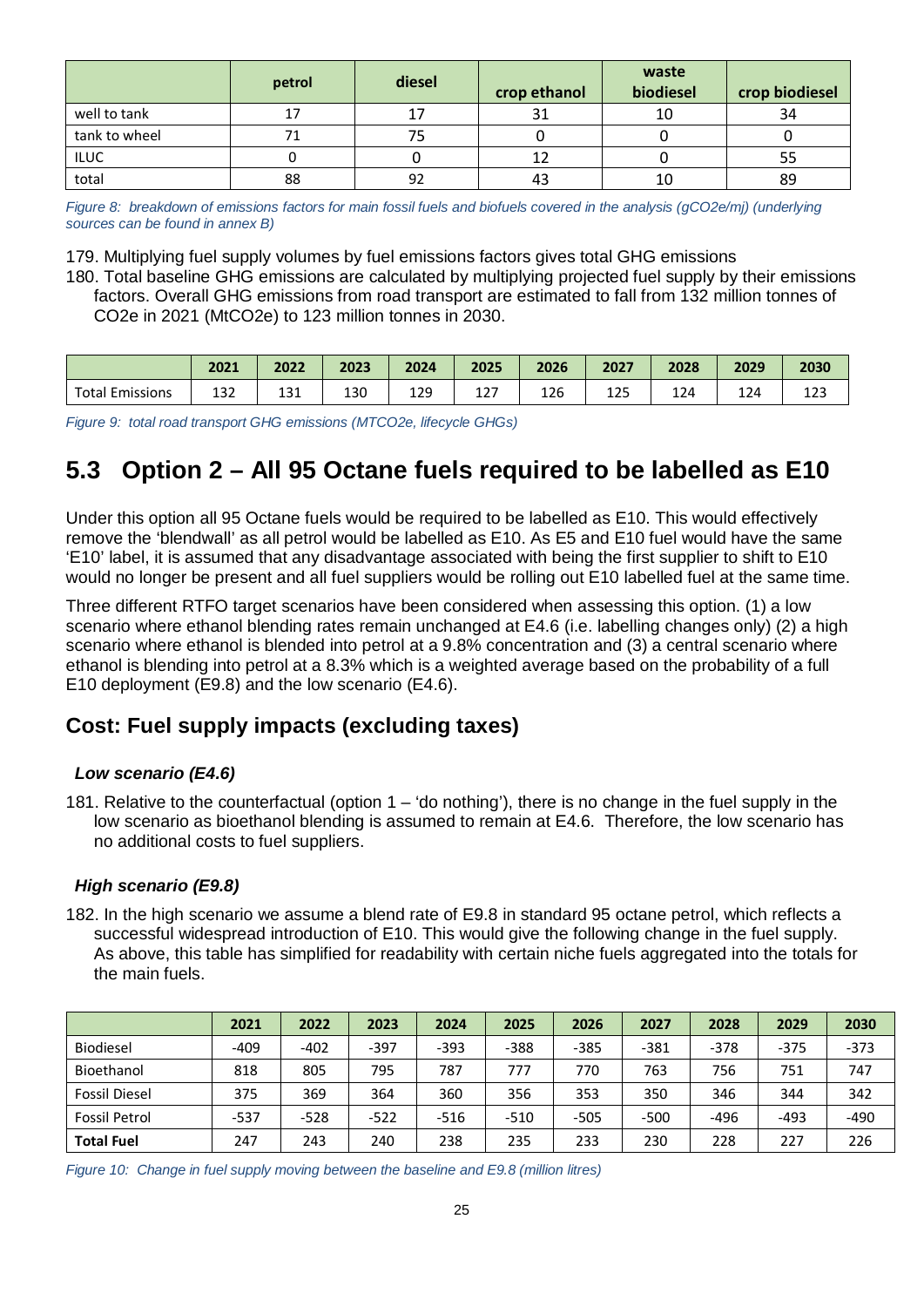183. An increase in supply of crop bioethanol is expected to displace waste biodiesel from the fuel supply (as waste biodiesel is assumed to be the marginal biofuel supplied under the RTFO). As waste biodiesel is double rewarded under the RTFO, and contains slightly more energy, just over two litres of bioethanol are supplied for every litre of waste biodiesel displaced.

The fossil petrol supply decreases to accommodate the increased bioethanol supply and fossil diesel increases to offset the fall in the biodiesel supply. Overall, the fuel supply increases by around 235 million litres per year. This happens because bioethanol has a relatively low energy content, so more litres of fuel are required to meet the same energy demand.

184. Multiplying the change in fuel supply by projected fuel prices gives the following cost profile. As above, this table has simplified for readability with certain niche fuels aggregated into the totals for the main fuels.

|                      | 2021   | 2022   | 2023   | 2024   | 2025   | 2026   | 2027   | 2028   | 2029   | 2030   |
|----------------------|--------|--------|--------|--------|--------|--------|--------|--------|--------|--------|
| <b>Biodiesel</b>     | $-406$ | $-401$ | $-398$ | $-396$ | -393   | $-394$ | $-392$ | $-391$ | $-392$ | $-392$ |
| Bioethanol           | 568    | 562    | 559    | 557    | 553    | 555    | 554    | 552    | 555    | 556    |
| <b>Fossil Diesel</b> | 170    | 169    | 169    | 169    | 169    | 171    | 172    | 172    | 174    | 175    |
| <b>Fossil Petrol</b> | $-225$ | $-223$ | $-223$ | $-223$ | $-223$ | $-225$ | $-225$ | $-226$ | $-229$ | $-230$ |
| <b>Total Fuel</b>    | 108    | 107    | 107    | 107    | 106    | 108    | 108    | 108    | 109    | 109    |

*Figure 11: Change in cost of fuel supply moving between the baseline and E9.8 (£m, 2019 prices, undiscounted, excluding taxes)*

- 185. Bioethanol costs increase by £568m in 2021 falling to £556m in 2030. The decrease in waste biodiesel leads to a cost saving of £406m in 2021 falling to £392m in 2030.
- 186. Fossil petrol costs decrease by £225m in 2021 decreasing further to £230m in 2030. The increase in fossil diesel leads to a cost of £170m in 2021 to £175m in 2030.
- 187. Overall, the total fuel supply cost increases by £108m in 2021 falling to £109m in 2030.

# **Cost: Incompatible vehicles**

- 188. In this assessment, drivers of vehicles that are incompatible with E10 are assumed to purchase "super unleaded" grade petrol which will not be labelled as E10 under this proposal. Drivers of compatible vehicles are assumed to switch to E10 when it is introduced.
- 189. To estimate vehicle compatibility, we have taken data from the SMMT $^{27}$  $^{27}$  $^{27}$  on vehicles that are incompatible with E10 and applied estimated vehicle scrappage rates going forward. DfT has standard assumptions about the rate at which cars are scrapped dependent on age. However, this does not account for classic cars, which are significantly less likely to be scrapped.
- 190. To estimate scrappage rates for the E10 unsuitable fleet we categorised cars into two categories by year of production: 1985 or newer or pre-1985 (a proxy for classic cars). A "survival rate" was then applied to estimate the number of incompatible cars leaving the fleet in each year. This gives the following projection of non-E10 suitable cars by year:

|                                | 2021    | 2022    | 2023    | 2024    | 2025    | 2026    | 2027    | 2028    | 2029    | 2030    |
|--------------------------------|---------|---------|---------|---------|---------|---------|---------|---------|---------|---------|
| <b>Total not</b><br>compatible | 519,110 | 453.193 | 404.978 | 369.643 | 343.449 | 323.583 | 308.339 | 296.327 | 286.614 | 278,619 |
| Pre-85 not<br>compatible       | 262,109 | 257.782 | 253.515 | 249,303 | 245,142 | 241,062 | 237.091 | 233.198 | 229.368 | 225,607 |
| % pre 85                       | 50%     | 57%     | 63%     | 67%     | 71%     | 74%     | 77%     | 79%     | 80%     | 81%     |

*Figure 12: Number of incompatible vehicles split by pre-1985 and post-1985, SMMT compatibility dataset 2016 <sup>37</sup>*

<span id="page-25-0"></span><sup>&</sup>lt;sup>27</sup> Vehicle compatibility data was supplied by the Society of Motor Manufacturers & Traders (SMMT). A summary of this data can be found in figure 4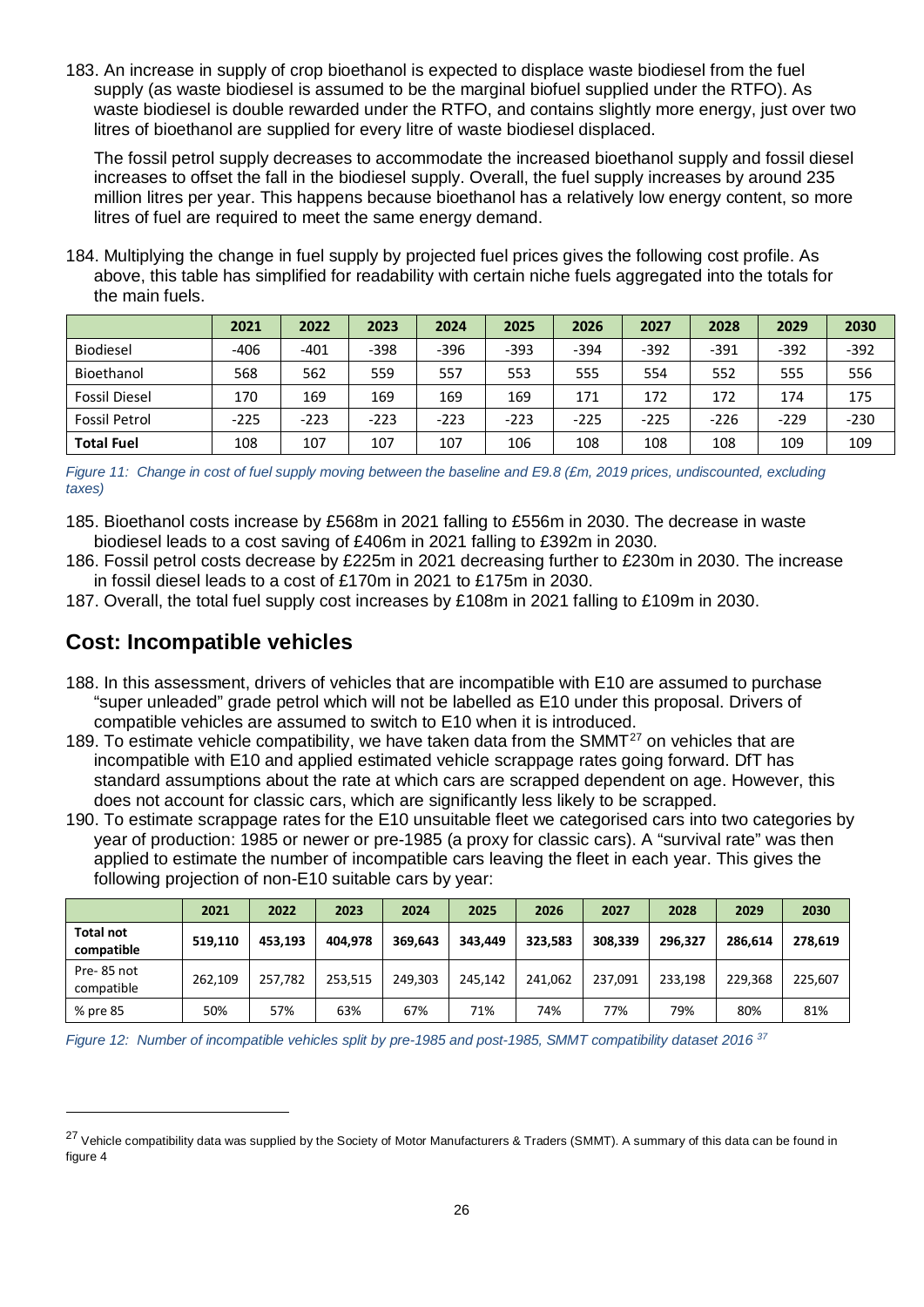- 191. The current 12-month average retail price<sup>[28](#page-26-0)</sup> of "premium unleaded" petrol at the time of this analysis was 125 pence per litre and "super unleaded" was 135 pence per litre 10 pence price differential.
- 192. Assumptions were made on the fuel efficiencies and average mileage of incompatible vehicles. Fuel efficiency data was taken from historic fuel efficiencies from DfT Energy and Environment data tables<sup>29</sup>. The data only goes as far back as 1997 which is taken as a proxy for all incompatible vehicles which gives an efficiency of 34.0 miles per gallon. DfT's car fleet model<sup>[30](#page-26-2)</sup> provided estimates for vehicle mileage with the oldest vehicles in the fleet averaging 4700 miles per year.
- 193. Combining the vehicle data with the assumptions above gives us the costs to incompatible vehicles who would have to switch to "super unleaded" fuel. Combining the efficiency and mileage assumptions gives an estimated 629 litres of petrol consumed per incompatible vehicle.
- 194. The analysis looks at both costs to all incompatible vehicles and those that were made before 1985, these are considered as classic cars. Multiplying the super cost premium by the demand from incompatible vehicles gives the following cost profile.

|         | 2021         | 2022           | 2023                      | 2024 | 2025                        | 2026     | 2027              | 2028     | 2029         | 2030       |
|---------|--------------|----------------|---------------------------|------|-----------------------------|----------|-------------------|----------|--------------|------------|
| £m/year | $\sim$<br>-- | 2q<br>--<br>__ | $\sim$ $\sim$<br>ZC<br>__ | 24   | $\sim$ $\sim$<br><u>_ _</u> | Α.<br>-- | $\sim$<br>ᅩ<br>__ | --<br>__ | --<br>$\sim$ | . .<br>ᅟᅩᅌ |

*Figure 13: Cost to incompatible vehicle owners (£m, 2019 prices, undiscounted)*

- 195. Cost to incompatible vehicles would be £33m in 2021 falling to £18m in 2030 as the size of the incompatible fleet decreases over the period.
- 196. This cost differential would also include the increased VAT paid as the base cost of the fuel is higher. To avoid double counting because taxation costs are considered a transfer for the purposes of this analysis we have used the costs excluding the additional VAT for the final cost to incompatible vehicles. Any additional fuel VAT paid by businesses could still be claimed back under standard VAT rules, so has not been included in any additional business costs. There is no change in fuel duty costs to incompatible vehicles as it is paid per litre, which will be unchanged (further details on the treatment of tax is provided in Annex D).

|               | 2021<br>LJULI – | 2022           | 2023                | 2024                | 2025 | 2026 | 2027 | 2028    | 2029      | ำกวก<br>ZU3U |
|---------------|-----------------|----------------|---------------------|---------------------|------|------|------|---------|-----------|--------------|
| Em/<br>ı/vear | $\Omega$<br>40  | <b>.</b><br>24 | $\sim$ $\sim$<br>∠∠ | $\mathcal{D}$<br>2U | 18   | . .  | . .  | -<br>16 | . .<br>-- | ᅩ            |

*Figure 14: Cost to incompatible vehicle owners excluding VAT (£m, 2019 prices, undiscounted)*

197. This gives a cost of £28m in 2021 to £15m in 2030.

198. These costs are expected to occur independent of the fuel blend of E10 as consumers are expected to avoid E10 labelled fuel if their vehicle is not compatible. As a result, the same costs are anticipated for low and high scenarios as fuel choice decisions are based on label and not actual biofuel blending level, which would be unknown to the consumer.

# **Cost: Communication Campaign and Fuel labelling**

- 199. Fuel filling stations will be required to re-label all their petrol pumps to account for the new E10 fuel. This cost has already been calculated in the recent Alternative Fuel Labelling Regulations Impact Assessment<sup>31</sup>.
- 200. It is assumed that the labelling exercise would have to be replicated by fuel pump station once again to apply the E10 labels. It is possible the fuel pump stations could incorporate the costs of these new labels as part of their own regular branding campaigns so there would no extra cost faced by stations from this. Alternatively, this may not coincide with fuel pump stations branding and labelling timeline and so would be an additional cost. These were treated as low and high cost

<span id="page-26-0"></span><sup>28</sup> <https://www.gov.uk/government/statistical-data-sets/oil-and-petroleum-products-weekly-statistics>

<span id="page-26-1"></span><sup>29</sup> <https://www.gov.uk/government/statistical-data-sets/energy-and-environment-data-tables-env>

<span id="page-26-2"></span> $30$  DfT car fleet model uses mileage and vehicle age information gathered for MOT recording

<span id="page-26-3"></span><sup>31</sup> [https://assets.publishing.service.gov.uk/government/uploads/system/uploads/attachment\\_data/file/781677/alternative-fuel-labelling-impact](https://assets.publishing.service.gov.uk/government/uploads/system/uploads/attachment_data/file/781677/alternative-fuel-labelling-impact-assessment.pdf)[assessment.pdf](https://assets.publishing.service.gov.uk/government/uploads/system/uploads/attachment_data/file/781677/alternative-fuel-labelling-impact-assessment.pdf)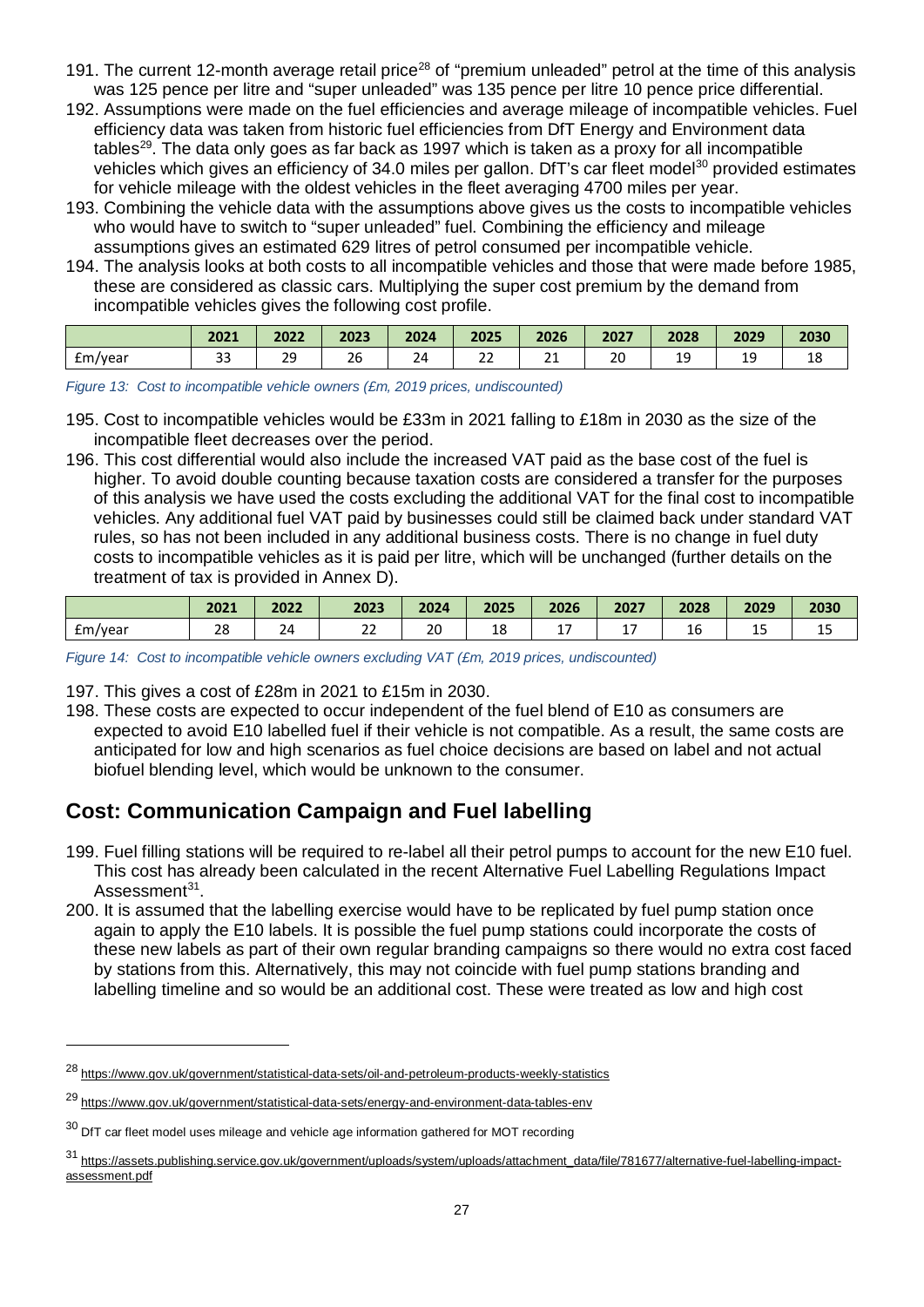scenarios respectively. This is shown in the table below with the costs taken from the Alternative Fuel Labelling Regulations Impact Assessment.

|                                | 2021  | 2022 | 2023 | 2024 | 2025 | 2026                     | 2027 | 2028 | 2029 | 2030 |
|--------------------------------|-------|------|------|------|------|--------------------------|------|------|------|------|
| Cost of fuel<br>labelling (£m) | £1.20 | ۰    |      |      |      | -                        |      |      |      |      |
| Cost of<br>communications      | £3.6  | -    |      |      |      | $\overline{\phantom{0}}$ |      |      |      |      |
| Total (£m)                     | £4.8  |      |      |      |      | -                        |      |      |      |      |

*Figure 15: Fuel labelling costs to fuel filling stations (£m, 2019 prices, undiscounted)*

- 201. It is assumed that, following an additional outlay for the initial labelling, replacement labels would be factored into branding maintenance schedules with marginal additional costs is also taken for this analysis.
- 202. These costs are expected to occur independent of the fuel blend of E10 as the labels on fuel pumps would be E10 regardless of the true blend of petrol.
- 203. Based on the £1.2million base cost of fuel labelling, this is then tripled and added to the labelling costs to give an overall cost of £4.8 million (1.2m of fuel labelling cost and £3.6 million of communication campaign cost). The decision to triple these costs comes from the rationale that literature which form the communication campaign such as posters, adverts etc. could cost roughly three times the amount of labels to print. This is an assumption which has been shared with industry. Generally, industry were unable to verify or provide more detailed costs, but agreed that it would be more than the base labelling costs incurred for previous fuel labelling requirements and industry were content with these projections. The overall total amount of £4.8m encompasses overall fuel labelling and communication costs. The development and design of the communications assets (posters / leaflets etc.) will be provided by Government (these costs have not been included in the analysis and will be drawn from existing DfT budget), with industry only needing to procure printing and distribution of these assets to forecourts.
- 204. We have not conducted a sensitivity analysis on the on the labelling and communications costs as it is founded on an unevidenced assumption. Adding sensitivity to this would therefore add no additional insight on proportionality grounds.

# **Benefit: GHG savings**

### *Low scenario (E4.6)*

205. There are no additional GHG savings in the low scenario as the fuel supply is the sme as the baseline.

#### *High scenario (E9.8)*

|             | 2021    | 2022    | 2023    | 2024    | 2025    | 2026                 | 2027    | 2028                  | 2029    | 2030    |
|-------------|---------|---------|---------|---------|---------|----------------------|---------|-----------------------|---------|---------|
| MTCO2e/year | $-0.33$ | $-0.33$ | $-0.32$ | $-0.32$ | $-0.32$ | <b>O</b> 21<br>-∪.ۂ⊥ | $-0.31$ | $\mathbf{A}$<br>-0.31 | $-0.31$ | $-0.30$ |

*Figure 16: GHG savings impact of moving from the baseline to E9.8 (MTCO2e/year)*

206. This decrease in GHG savings is mainly because the biofuel displaced by ethanol (waste biodiesel is assumed to be displaced) gives a slightly higher carbon saving.

|         | 2021  | 2022 | 2023  | 2024      | 2025     | 2026  | 2027  | 2028                  | 2029                      | 2030                 |
|---------|-------|------|-------|-----------|----------|-------|-------|-----------------------|---------------------------|----------------------|
| Em/year | $-24$ | -24  | $-24$ | 21<br>-24 | 21<br>24 | $-24$ | $-24$ | $\sim$ $\sim$<br>-zo- | $\mathbf{r}$<br>,,<br>-25 | $\sim$ $\sim$<br>-zə |

*Figure 17: Monetised GHG savings benefit of moving from the baseline to E9.8 (£m, 2019 prices, undiscounted)*

207. The monetised value of this decrease in GHG savings is valued at -£24m in 2021 rising to -£25m by 2030. Non-traded carbon values have been used to monetise the emissions (these values can be found in annex B).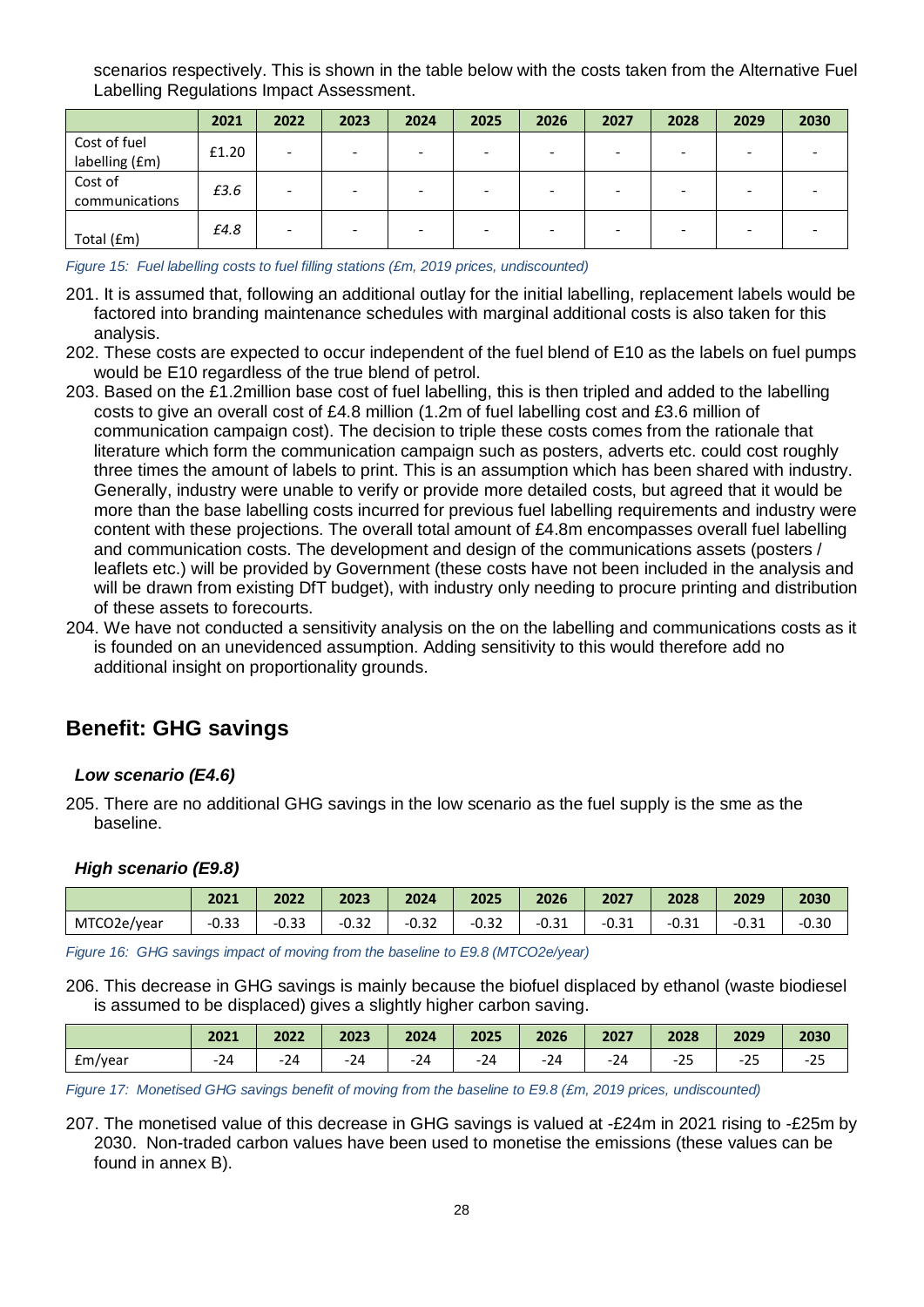# **Delivery Risks**

- 208. Option  $2 -$  which is a requirement to simply change the labels on fuel pumps from E5 to E10 is considered to carry a higher delivery risk than option 3 (which requires ethanol blending above the E5 blendwall). As suppliers can theoretically choose to continue to sell E5 there is a risk that retailers could label the fuel as E10 but continue to market it separately as a low ethanol option, therefore undermining the smooth consumer roll out of E10.
- 209. This could cause confusion amongst consumers hindering the acceptance of the new fuel grade. The lack of a requirement to blend more ethanol could lead the public to question whether compatibility issues are correct and generally sew distrust in the communications campaign.
- 210. Overall biofuel supply will still be controlled by the RTFO, so carbon saving risks remain low, but consumer confidence in biofuels could be hit, limiting appetite for further RTFO increases.

# **Probability of full E10 deployment**

211. Biofuel and fossil fuel market prices can be used to estimate the cost of generating a Renewable Transport Fuel Certificates (RTFC). The cost of generating a certificate by supplying bioethanol is estimated by taking the difference between the cost of supplying a litre of bioethanol and the cost of supplying a litre of petrol (which is displaced from the fuel mix by bioethanol).

£/certificate (bioethanol) = bioethanol price  $(E/$ litre) – petrol price  $(E/$ litre)

212. The cost of generating a certificate by supplying used cooking oil derived biodiesel (UCOME) is estimated by taking the difference between the cost of supplying a litre of UCOME and the cost of supplying a litre of diesel (which is displaced from the fuel mix by biodiesel). As supplying a litre of UCOME generates two certificates, the difference in prices is divided by two to produce the certificate cost estimate.

£/certificate (UCOME) = (UCOME price  $(E/litre) -$ diesel price  $(E/litre)/2$ 

- 213. Looking at market price data from the past 5 years (from April 2015 to April 2020), we can see that the estimated cost (to the fuel supplier) of generating a renewable transport fuel certificate using UCOME has been on average 24% higher than the cost of generating certificates using bioethanol. For 71% of this period, the cost of generating a certificate from supplying bioethanol has been the lower of the two. In addition, suppliers will also sell more litres under a scenario where E10 is introduced which could lead to higher profits (assuming that profit is a function of volume sold). For these reasons, we conclude that suppliers are likely choose to supply more bioethanol if the E10 blend wall is effectively removed by this policy change.
- 214. As the price differential between biodiesel and bioethanol can fluctuate, including flexibility into the policy proposals ensures suppliers can balance their blending between the two main biofuel options as dictated by the market.

# **Cost-benefit summary for Option 2**

- 215. The table below shows a summary of monetised costs and benefits for the central scenario (E8.3), the low scenario (E4.6) and the high scenario (E9.8) for the appraisal period of 2021 to 2030. The central scenario has been calculated by a weighted average calculation which attributes a 71% probability to E9.8 and a 29% probability to E4.6 (see 'probability of full E10 deployment' section directly above for explanation of the probabilities weightings). For the calculation of the low and high scenarios within the EANCB calculator, the methodology has been adjusted such that the NPV values of the high and low scenarios have been calculated by subtracting high costs from high benefits and low costs from low benefits.
- 216. In the central scenario, total costs of £880m are made up of (1) £657m of additional fuel costs; (2) £169m of costs to incompatible vehicles; (3) £5m communication campaigns and fuel pump labelling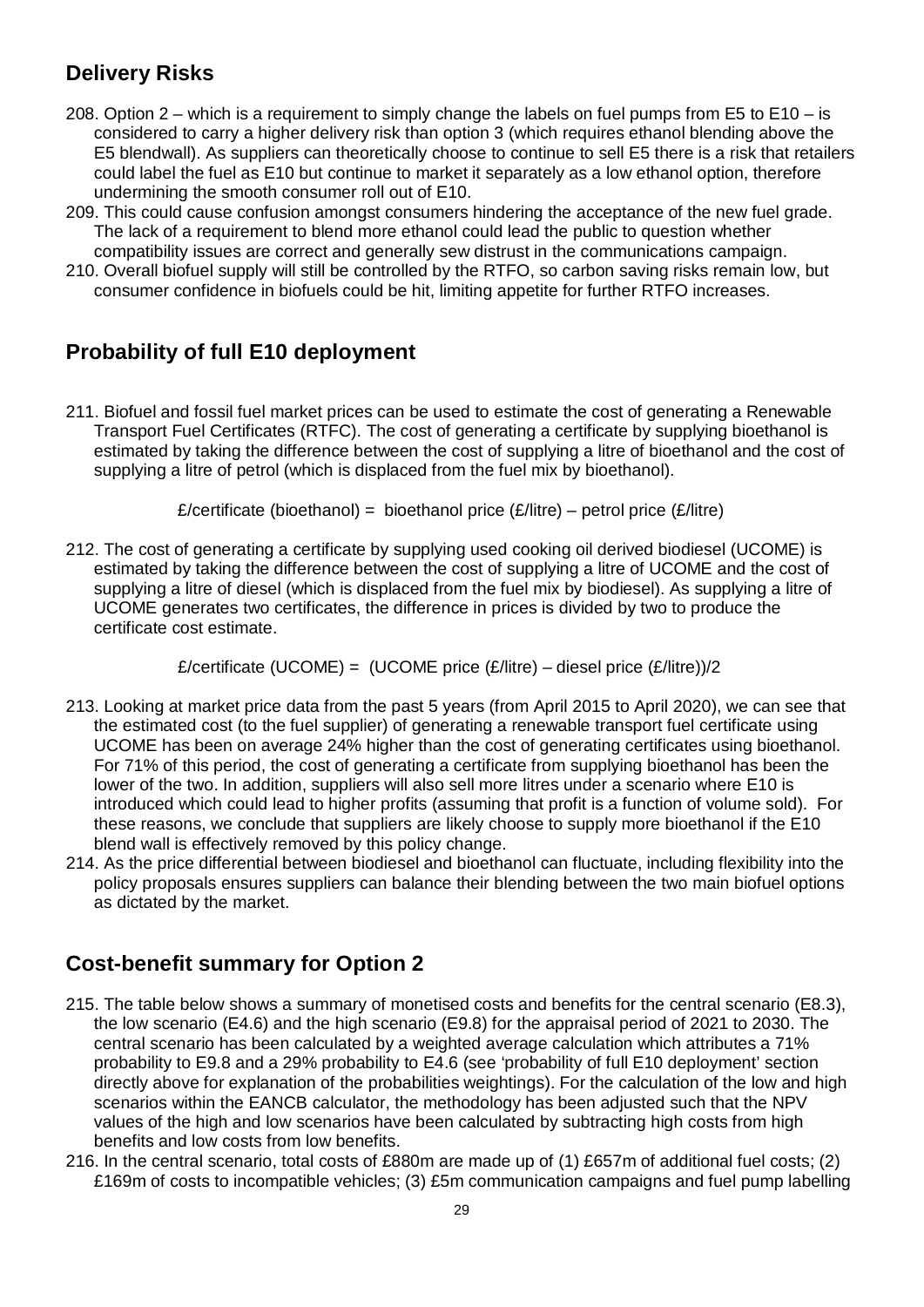costs; and (4) £50m fuel duty costs. GHG savings are estimated to fall by 2.2 MTCO2e which is valued at -£148m (a negative benefit). There is also a transfer of £50m in the form of fuel duty benefits, giving total benefits of £98m. Overall this gives a policy net present value of -£978m. £/tCO2e is not given as there are no GHG savings under this scenario.

- 217. In the low scenario, the fuel supply is assumed to remain unchanged. However, as standard grade petrol fuel pumps are all labelled as E10 under the scenario, it is assumed that owners of incompatible vehicles will buy super grade petrol, incurring a cost of £169m in addition to £5m communications campaign and fuel labelling costs. Overall this gives a policy net present value of - £174m. £/tCO2e is not given as there are no GHG savings under this scenario.
- 218. In the high scenario, total costs of £1169m are made up of (1) £925m of additional fuel costs; (2) £169m of costs to incompatible vehicles; (3) £5m communication campaign and fuel pump labelling costs; and (4) £70m of fuel duty costs. GHG savings are estimated to fall by 3.2 MTCO2e which is valued at -£209m (a negative benefit). There is also a transfer of £70m in the form of fuel duty benefits, giving total benefits of £138m. Overall this gives a policy net present value of -£1307m. £/tCO2e is not given as there are no GHG savings under this scenario.

|                                                      | <b>Central</b><br>(E8.3) | low<br>deployment<br>(E4.6) | high<br>deployment<br>(E9.8) |
|------------------------------------------------------|--------------------------|-----------------------------|------------------------------|
| Cost of communication campaign and fuel<br>labelling | 5                        | 5                           | 5                            |
| Cost to incompatible vehicles                        | 169                      | 169                         | 169                          |
| Fuel costs                                           | 657                      | 0                           | 925                          |
| Fuel duty cost                                       | 50                       | 0                           | 70                           |
| <b>Total Costs</b>                                   | 880                      | 174                         | 1169                         |
| Carbon benefits                                      | $-148$                   | 0                           | $-209$                       |
| Fuel duty benefit                                    | 50                       | 0                           | 70                           |
| <b>Total Benefits</b>                                | -98                      | $\Omega$                    | -138                         |
| <b>NPV</b>                                           | $-978$                   | $-174$                      | -1307                        |

*Figure 18: Option 2 summary cost-benefit data covering appraisal period 2021 to 2030 (£m, 2019 prices, discounted)*

|                      | central<br>(E8.3) | low<br>deployment<br>(E4.6) | high<br>deployment<br>(E9.8) |  |
|----------------------|-------------------|-----------------------------|------------------------------|--|
| GHG savings (MTCO2e) | $-2.2$            | 0.0                         | $-3.2$                       |  |
| $f$ /tCO2e           | n/a               | n/a                         | n/a                          |  |

*Figure 19: Option 2 GHG savings impact covering appraisal period 2021 to 2030 (MTCO2e)*

### *Cost distribution (excluding tax)*

- 219. In assessing who is likely to bear the costs of this policy change we look at 4 different groups: fuel suppliers; (2) fuel retailers; (3) individual fuel consumers; and (4) business fuel consumers.
- 220. **Communication Campaign and Labelling costs** *-* the cost of the communication campaign and labelling pumps is assumed to fall 100% on fuel retailers.
- 221. **Incompatible vehicle costs -** owners of E10 incompatible vehicles are assumed to purchase more expensive super grade (E5) petrol instead of standard grade (E10) petrol. We estimate that petrol consumed by incompatible vehicles is split between 98% individual fuel consumers and 2% business fuel consumers (see table in annex D for how this has been calculated).
- *222.* **Fuel costs** *–* As bioethanol contains less energy than the fuel it displaces, total fuel volumes increase. The cost of the increased volume of fuel is borne by consumers of petrol. We estimate that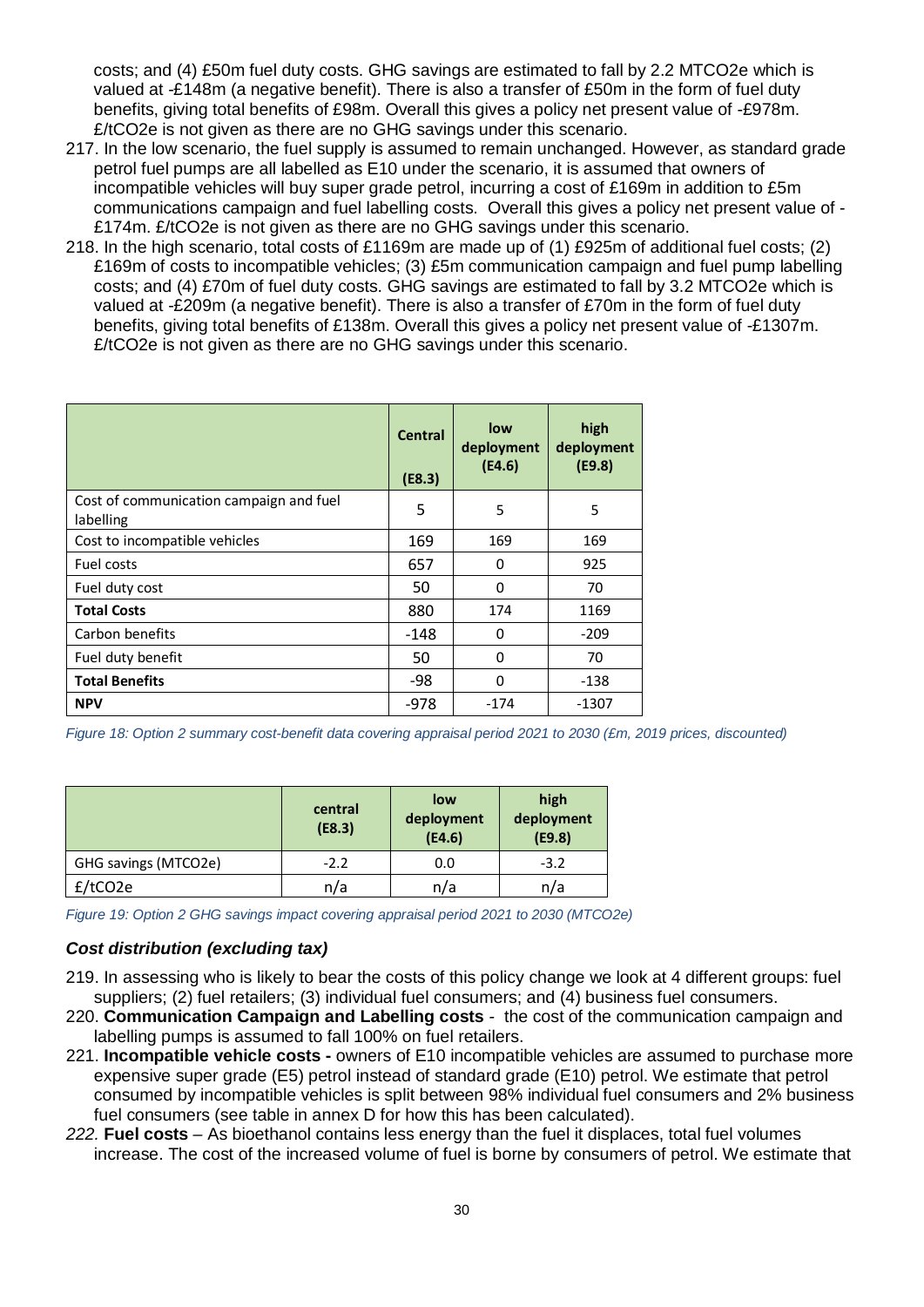94% of petrol is consumed by individual members of the public and 6% is consumed by business fuel  $consumes<sup>32</sup>$  $consumes<sup>32</sup>$  $consumes<sup>32</sup>$ .

*223.* The tables below show how policy costs are estimated to be spread across these groups.

|                                     | Total (E8.3<br>$-$ central<br>scenario) | fuel<br>suppliers | fuel<br>consumers<br>(individuals)<br>retailers |     | consumers<br>(companies) |
|-------------------------------------|-----------------------------------------|-------------------|-------------------------------------------------|-----|--------------------------|
| Cost of fuel<br>labelling           | 5                                       | $\Omega$          | 5                                               | 0   | 0                        |
| Cost to<br>incompatible<br>vehicles | 169                                     | $\Omega$          | 0                                               | 165 | 3                        |
| Fuel costs                          | 657                                     | $\Omega$          | 0                                               | 617 | 39                       |
| <b>Total Costs</b>                  | 830                                     |                   | 5                                               | 783 | 43                       |

*Figure 20: costs split into fuel consumer groups covering appraisal period 2021 to 2030 (£m, 2019 prices, discounted) (central scenario) (excluding taxes)*

|                    |    | companies   individuals |
|--------------------|----|-------------------------|
| <b>Total Costs</b> | 18 | 783                     |

*Figure 21: costs split into companies and individuals covering appraisal period 2021 to 2030 (£m, 2019 prices, discounted) (central scenario) (excluding taxes)*

224. These costs have been expressed net of any additional tax costs. Tax costs are treated as transfers for this impact assessment and calculating the net present value of the policy. The section below includes a summary of the costs to businesses, including those relating to increased tax costs.

### *Business costs including fuel duty*

- 225. Under option 2, total costs for businesses will include the costs listed above, plus the additional value of the fuel duty incurred because of purchasing more litres of E10 compared to E5 (see Annex D for further details of the approach to taxation).
- 226. This was calculated by apportioning the increased fuel consumption of business consumers via the method in the "cost distribution section" and applying a 57.95p/l duty rate, then discounted across the appraisal period.
- 227. This cost represents an additional £50m over the appraisal period for the central scenario. For the low scenario, there is no change in fuel duty and for the high scenario this amounts to £70.4m. These costs do not count towards the NPV of the policy but will be borne by business.

| Business costs (£m)                 |                   |                             |                              |  |  |  |  |
|-------------------------------------|-------------------|-----------------------------|------------------------------|--|--|--|--|
|                                     | central<br>(E8.3) | low<br>deployment<br>(E4.7) | high<br>deployment<br>(E9.8) |  |  |  |  |
| Cost of fuel<br>labelling           | 4.8               | 4.8                         | 4.8                          |  |  |  |  |
| Cost to<br>incompatible<br>vehicles | 3.4               | 3.4                         | 3.4                          |  |  |  |  |
| Fuel costs                          | 39.4              |                             | 55.5                         |  |  |  |  |

<span id="page-30-0"></span><sup>32</sup> DVLA ownership data - <https://www.gov.uk/government/statistics/vehicle-licensing-statistics-2019>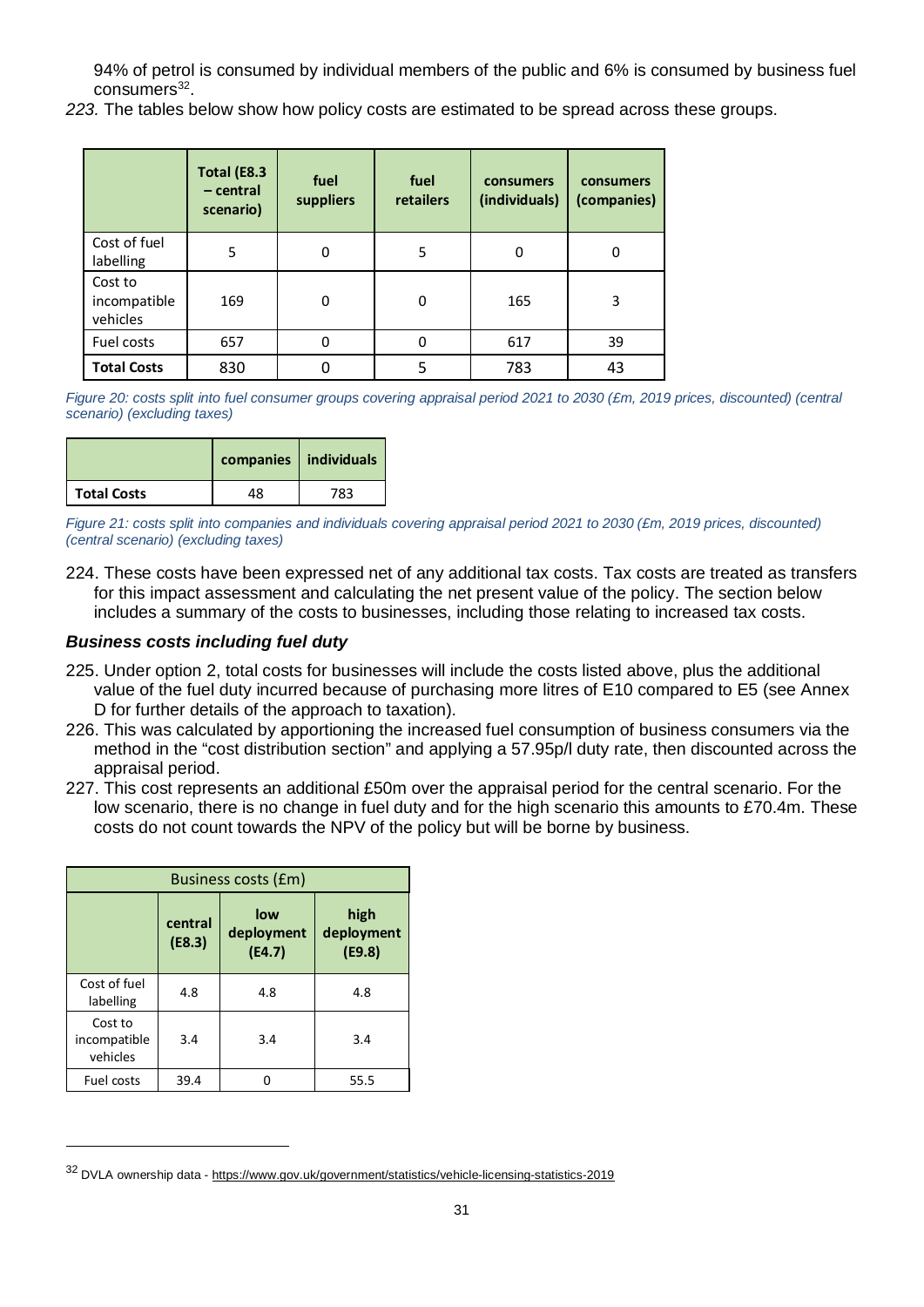| Additional<br>fuel duty | 50   |     | 70.4  |
|-------------------------|------|-----|-------|
| <b>Total Costs</b>      | 97.6 | 8.2 | 134.1 |

*Figure 22. Total costs to businesses including fuel duty, covering appraisal period 2021 to 2030 (£m, 2019 prices, discounted)*

#### **Additional modelling -** *RTFO target increase sensitivity analysis (excluding taxes)*

- 228. Introducing E10 will create space for future RTFO target increases which will generate additional GHG savings. Monetised costs and benefits for a scenario where targets are raised to accommodate E10 in 2021 is shown in the tables below. Detail on the assumptions that underpin this analysis can be found in para's 152 on.
- 229. In the central scenario (E8.3), the target increase is assumed to be met through a mixture of bioethanol and waste biodiesel. Total costs of £2,667m are made up of (1) £2,494m of additional fuel costs; (2) £169m of costs to incompatible vehicles; and (3) £5m communication campaign and fuel pump labelling costs. GHG savings are estimated to increase by 8.2 MTCO2e which is valued at £542m. Overall this gives a policy net present value of  $-E2,225$ m. Carbon cost effectiveness<sup>[33](#page-31-0)</sup> under the central scenario is £271/tCO2e.
- 230. In the low scenario, the ethanol supply is assumed to remain unchanged and the RTFO target increase is assumed to be met through increased blending of waste biodiesel. However, as standard grade petrol fuel pumps are all labelled as E10 under the scenario, it is assumed that owners of incompatible vehicles will choose to buy super grade petrol. Total costs of £1,765m are made up of (1) £1,592m of additional fuel costs; (2) £169m of costs to incompatible vehicles; and (3) £5m communication campaign and fuel pump labelling costs. GHG savings are estimated to increase by 10.5 MTCO2e which is valued at £690m. Overall this gives a policy net present value of -£1,421m. Carbon cost effectiveness under the low scenario is £136/tCO2e.
- 231. In the high scenario, the target increase is assumed to be met entirely through increased bioethanol blending. Total costs of £3,036m are made up of (1) £2,862m of additional fuel costs; (2) £169m of costs to incompatible vehicles; and (3) £5m communication campaign and fuel pump labelling costs. GHG savings are estimated to increase by 7.3 MTCO2e which is valued at £482m. Overall this gives a policy net present value of -£2,554m. Carbon cost effectiveness under the high scenario is £350/tCO2e.

|                                                      | central<br>(E8.3) | low<br>deployment<br>(E4.6) | high<br>deployment<br>(E9.8) |
|------------------------------------------------------|-------------------|-----------------------------|------------------------------|
| Cost of communication<br>campaign and fuel labelling | 5                 | 5                           | 5                            |
| Cost to incompatible vehicles                        | 169               | 169                         | 169                          |
| Fuel costs                                           | 2,494             | 1,592                       | 2,862                        |
| <b>Total Costs</b>                                   | 2,667             | 1,765                       | 3,036                        |
| Carbon benefits                                      | 542               | 690                         | 482                          |
| <b>Total Benefits</b>                                | 542               | 690                         | 482                          |
| <b>NPV</b>                                           | $-2,225$          | $-1,421$                    | $-2,554$                     |

*Figure 23: Option 2 summary cost-benefit data covering appraisal period 2021 to 2030 – with increased RTFO targets (£m, 2019 prices, discounted)*

| central<br>(E8.3) | low<br>deployment<br>(E4.6) | high<br>deployment<br>(E9.8) |
|-------------------|-----------------------------|------------------------------|
|-------------------|-----------------------------|------------------------------|

-

<span id="page-31-0"></span><sup>33 £/</sup>tCO2e carbon cost effectives is presented net of monetised GHG savings in line with the Government's GHG valuation guidance (p.25) [https://assets.publishing.service.gov.uk/government/uploads/system/uploads/attachment\\_data/file/794737/valuation-of-energy-use-and](https://assets.publishing.service.gov.uk/government/uploads/system/uploads/attachment_data/file/794737/valuation-of-energy-use-and-greenhouse-gas-emissions-for-appraisal-2018.pdf)[greenhouse-gas-emissions-for-appraisal-2018.pdf](https://assets.publishing.service.gov.uk/government/uploads/system/uploads/attachment_data/file/794737/valuation-of-energy-use-and-greenhouse-gas-emissions-for-appraisal-2018.pdf)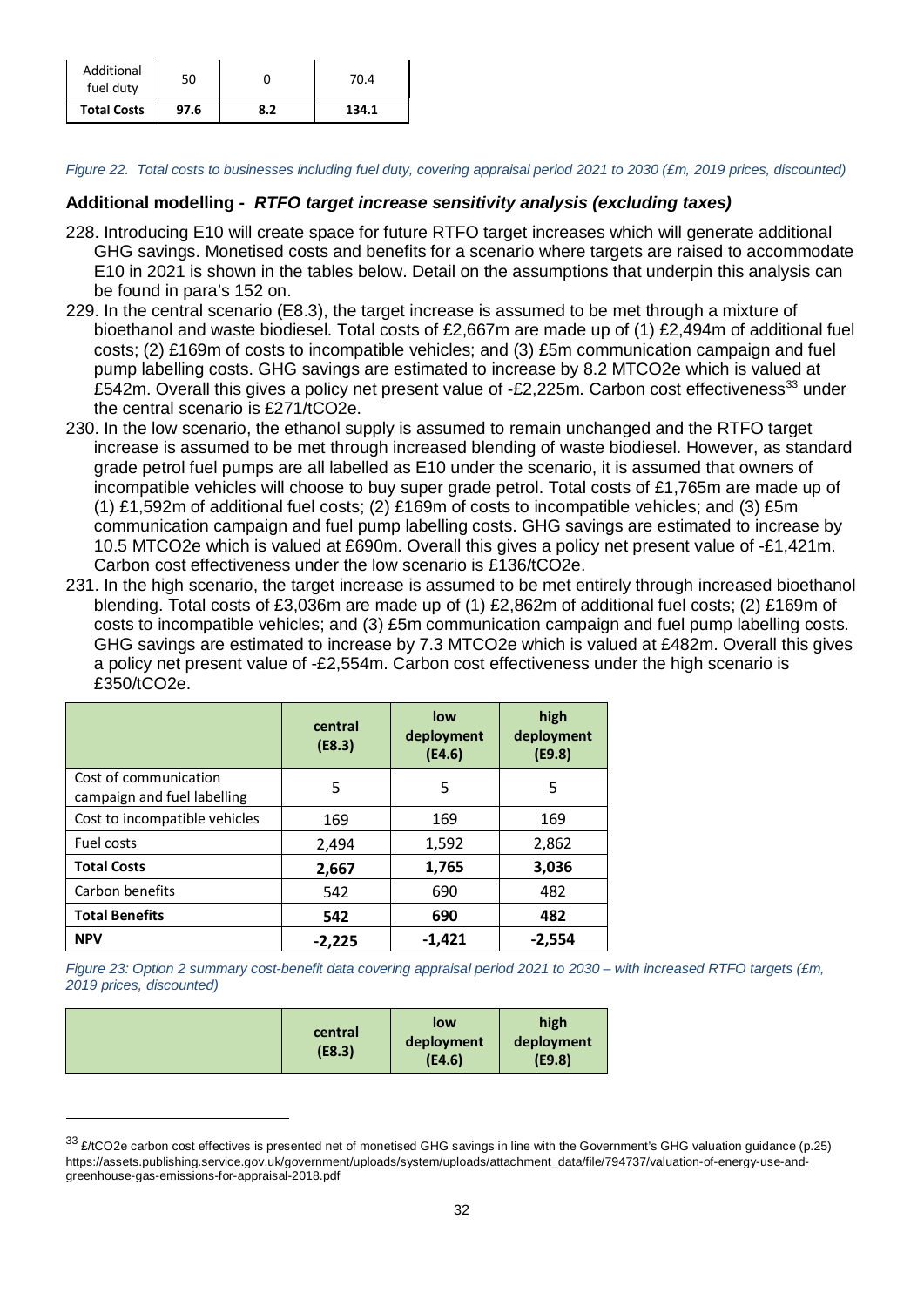| GHG savings (MTCO2e) | o.z | ر . |
|----------------------|-----|-----|
| f/tCO2e              |     | 35C |

*Figure 24: Option 2 GHG savings impact covering appraisal period 2021 to 2030 – with increased RTFO targets (MTCO2e)*

# *High Carbon Price Sensitivity (excluding taxes)*

232. In recent years, fossil fuel prices have been lower than anticipated. This has the effect of increasing the cost of saving carbons across the economy. To reflect increase in the cost of carbon abatement, we look at a sensitivity where the current high carbon price is used to value GHG savings. In the scenario where current targets are maintained (which lowers GHG savings relative to the baseline), monetised carbon savings fall from -£148m to -£222m. In the scenario where RTFO targets are increased to accommodate the additional supply of bioethanol (which lowers GHG savings relative to the baseline), monetised carbon savings rise from £542m to £813m.

|                       |                         | current RTFO targets | increased RTFO targets  |                      |  |
|-----------------------|-------------------------|----------------------|-------------------------|----------------------|--|
|                       | central<br>carbon price | high<br>carbon price | central<br>carbon price | high<br>carbon price |  |
| <b>Total Costs</b>    | 830                     | 830                  | 2,667                   | 2,667                |  |
| Carbon benefits       | $-148$                  | $-222$               | 542                     | 813                  |  |
| <b>Total Benefits</b> | $-148$                  | $-222$               | 542                     | 813                  |  |
| <b>NPV</b>            | -978                    | $-1,052$             | $-2.225$                | $-1,954$             |  |

*Figure 25: Option 2 (E8.3) NPV components with central and high carbon prices (£m, 2019 prices, discounted, excluding taxes)*

|                      |                         | current RTFO targets    |                      | increased RTFO targets |  |
|----------------------|-------------------------|-------------------------|----------------------|------------------------|--|
|                      | central<br>carbon price | central<br>carbon price | high<br>carbon price |                        |  |
| GHG savings (MTCO2e) | $-2.2$                  | $-2.2$                  | 8.2                  | 8.2                    |  |
| f/tCO2e              | n/a                     | n/a                     | 270                  | 238                    |  |

*Figure 26: Option 2 (E8.3) GHG savings with central and high carbon prices (MTCO2e). Cost figures for current targets are not shown as there is a negative carbon saving.*

# **5.4 Option 3 – All 95 Octane fuels required to contain a minimum of 5.5% bioethanol and be labelled as E10 (Chosen option)**

- 233. Under this option all 95 octane petrol is required to contain at least 5.5% bioethanol by volume. This would effectively remove the 'blendwall' as all 95 octane petrol would be labelled as E10 and would contain bioethanol in excess of the current E5 blending limit. The competitive disadvantage from being the first supplier to move to E10 would no longer be present as fuel suppliers would be required to roll out E10 at the same time.
- 234. The key difference between with this option and option 2 is that option 3 requires that all 95 octane petrol must contain at least 5.5% bioethanol by volume whereas option 2 is simply a requirement to change the labelling.
- 235. As with option 2, three different RTFO target scenarios have been considered when assessing this option. (1) a low scenario where ethanol blending rates remain unchanged at E5.5 (i.e. labelling changes only) (2) a high scenario where ethanol is blended into petrol at a 9.8% concentration and (3) a central scenario where ethanol is blending into petrol at a 8.6% which is a weighted average based on the probability of a full E10 deployment (E9.8) and the low scenario (E5.5).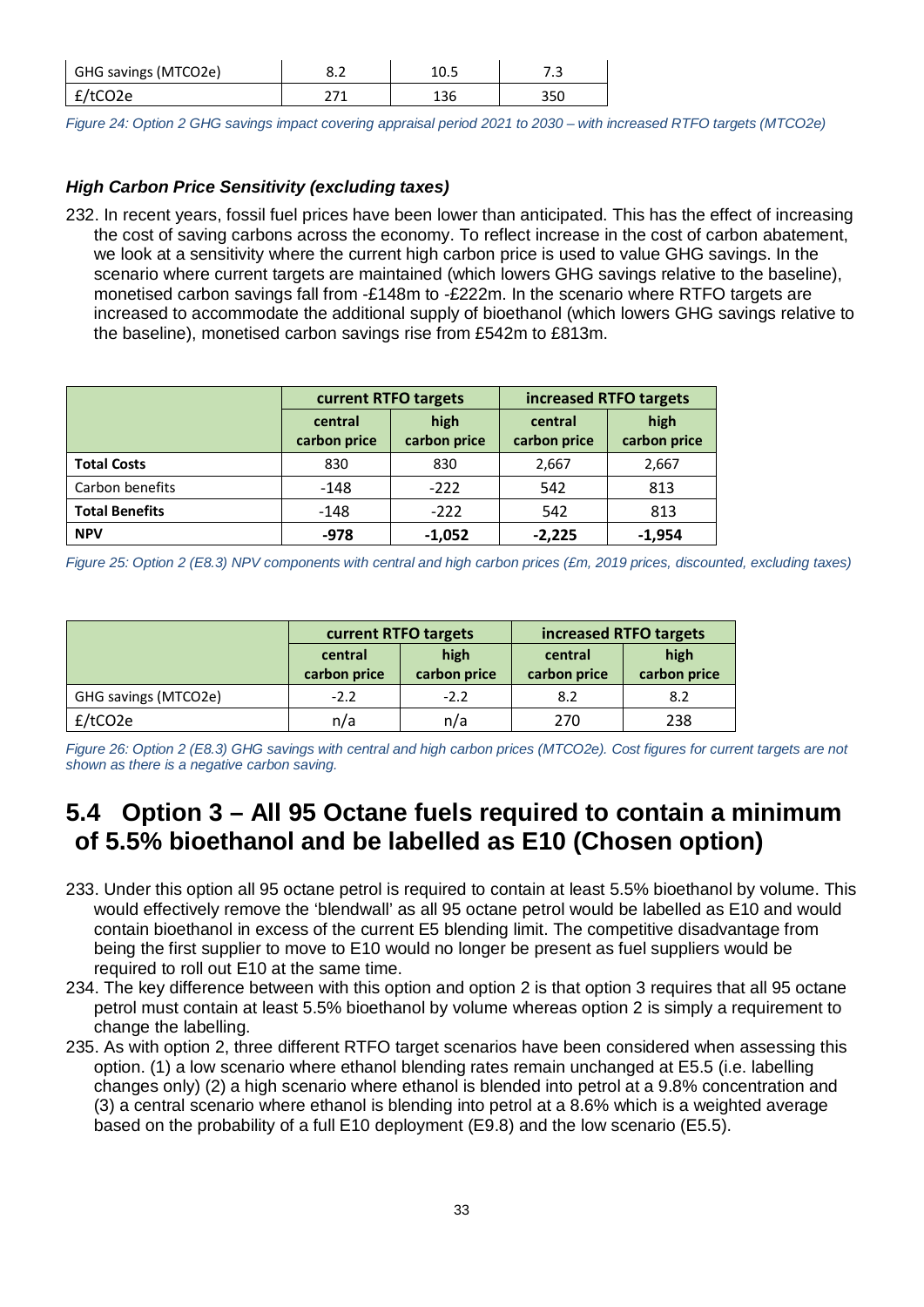# **Cost: Fuel supply (excluding taxes)**

# *Low scenario (E5.5)*

236. Under this scenario the ethanol blend increases to E5.5 in 2021. This gives rise to the fuel supply changes. As above, this table has simplified for readability with certain niche fuels aggregated into the totals for the main fuels.

|                      | 2021  | 2022  | 2023 | 2024 | 2025 | 2026 | 2027  | 2028 | 2029  | 2030 |
|----------------------|-------|-------|------|------|------|------|-------|------|-------|------|
| <b>Biodiesel</b>     | $-67$ | $-66$ | -65  | -64  | -63  | -63  | $-62$ | -62  | $-61$ | -61  |
| Bioethanol           | 134   | 132   | 130  | 129  | 127  | 126  | 125   | 123  | 123   | 122  |
| <b>Fossil Diesel</b> | 61    | 60    | 60   | 59   | 58   | 58   | 57    | 57   | 56    | 56   |
| <b>Fossil Petrol</b> | -88   | -86   | -85  | -84  | -83  | -83  | -82   | -81  | -80   | -80  |
| <b>Total Fuel</b>    | 41    | 40    | 39   | 39   | 38   | 38   | 38    | 37   | 37    | 37   |

*Figure 27: Change in fuel supply moving between the baseline and E5.5 (million litres)*

- 237. An increase in supply of crop bioethanol is expected to displace waste biodiesel from the fuel supply (as waste biodiesel is assumed to be the marginal biofuel supplied under the RTFO). As waste biodiesel is double rewarded under the RTFO, and contains slightly more energy per litre, slightly more than two litres of bioethanol are supplied for every litre of waste biodiesel displaced.
- 238. The fossil petrol supply decreases to accommodate this bioethanol increase and fossil diesel increases to offset the fall in the biodiesel supply. Overall, the fuel supply increases by around 38 million litres per year. This happens because bioethanol has a relatively low energy content, so more litres are required to meet the same energy demand.
- 239. Multiplying the change in fuel supply by projected fuel prices gives the following cost profile. As above, this table has simplified for readability with certain niche fuels aggregated into the totals for the main fuels.

|                      | 2021  | 2022 | 2023 | 2024 | 2025 | 2026  | 2027 | 2028  | 2029  | 2030  |
|----------------------|-------|------|------|------|------|-------|------|-------|-------|-------|
| <b>Biodiesel</b>     | $-67$ | -66  | -65  | -65  | -64  | -64   | -64  | -64   | -64   | -64   |
| Bioethanol           | 93    | 92   | 92   | 91   | 90   | 91    | 90   | 90    | 91    | 91    |
| <b>Fossil Diesel</b> | 28    | 28   | 28   | 28   | 28   | 28    | 28   | 28    | 28    | 29    |
| <b>Fossil Petrol</b> | $-37$ | -37  | -37  | -36  | -36  | $-37$ | -37  | $-37$ | $-37$ | $-37$ |
| <b>Total Fuel</b>    | 18    | 18   | 17   | 17   | 17   | 18    | 18   | 18    | 18    | 18    |

*Figure 28: Change in cost of fuel supply moving between the baseline and E5.5 (£m, 2019 prices, undiscounted, excluding taxes)*

- 240. The increase in crop bioethanol costs £93m in 2021 falling to £91m in 2030. The decrease in waste biodiesel leads to a cost saving of £67m in 2021 falling to £64m in 2030.
- 241. The decrease in fossil petrol from the increase in crop bioethanol costs £37m over the appraisal period. The increase in fossil diesel leads to a cost of around £28m over the appraisal period.
- 242. Overall, the total fuel supply cost is estimated to increase by £17m to £18m per year over the appraisal period.

### *High scenario (E9.8)*

243. In the high scenario we assume a blend rate of E9.8 in standard 95 octane petrol, which reflects a successful widespread introduction of E10. This would give the following change in the fuel supply. As above, this table has simplified for readability with certain niche fuels aggregated into the totals for the main fuels.

|                      | 2021 | 2022   | 2023 | 2024 | 2025 | 2026 | 2027   | 2028   | 2029   | 2030   |
|----------------------|------|--------|------|------|------|------|--------|--------|--------|--------|
| <b>Biodiesel</b>     | -409 | $-402$ | -397 | -393 | -388 | -385 | $-381$ | $-378$ | $-375$ | $-373$ |
| Bioethanol           | 818  | 805    | 795  | 787  |      | 770  | 763    | 756    | 751    | 747    |
| <b>Fossil Diesel</b> | 375  | 369    | 364  | 360  | 356  | 353  | 350    | 346    | 344    | 342    |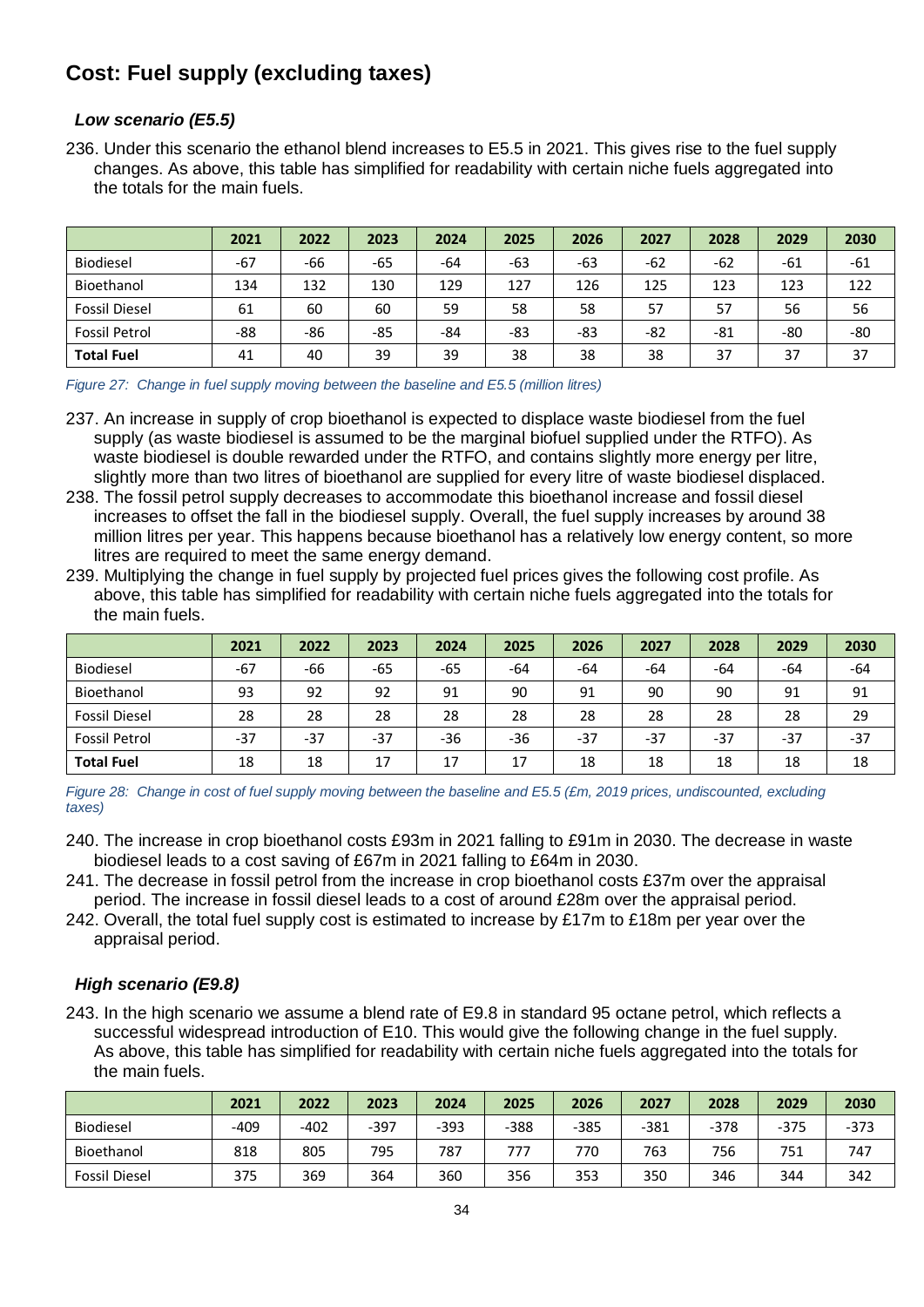| Fossil Petrol     | - 27<br>-5<br>، ب ب | 528<br>-- | raa<br>$\overline{\phantom{0}}$<br>ے د | AA<br>510 | $-510$ | $-505$     | $-500$ | -496 | $-493$       | $-490$ |
|-------------------|---------------------|-----------|----------------------------------------|-----------|--------|------------|--------|------|--------------|--------|
| <b>Total Fuel</b> | 247                 | 243       | 240                                    | 238       | 235    | าวา<br>دد∠ | 230    | 228  | ---<br>ر ے ے | 226    |

*Figure 29: Change in fuel supply moving between the baseline and E9.8 (million litres)* 

- 244. An increase in supply of crop bioethanol is expected to displace waste biodiesel from the fuel supply (as waste biodiesel is assumed to be the marginal biofuel supplied under the RTFO). As waste biodiesel is double rewarded under the RTFO, and contains slightly less energy, just over two litres of bioethanol are supplied for every litre of waste biodiesel displaced.
- 245. The fossil petrol supply decreases to accommodate the increased bioethanol supply and fossil diesel increases to offset the fall in the biodiesel supply. Overall, the fuel supply increases by around 235 million litres per year. This happens because bioethanol has a relatively low energy content, so more litres of fuel are required to meet the same energy demand.
- 246. Multiplying the change in fuel supply by projected fuel prices gives the following cost profile. As above, this table has simplified for readability with certain niche fuels aggregated into the totals for the main fuels.

|                      | 2021   | 2022   | 2023   | 2024   | 2025   | 2026   | 2027   | 2028   | 2029   | 2030   |
|----------------------|--------|--------|--------|--------|--------|--------|--------|--------|--------|--------|
| Biodiesel            | $-406$ | $-401$ | $-398$ | $-396$ | $-393$ | $-394$ | $-392$ | $-391$ | $-392$ | $-392$ |
| Bioethanol           | 568    | 562    | 559    | 557    | 553    | 555    | 554    | 552    | 555    | 556    |
| <b>Fossil Diesel</b> | 170    | 169    | 169    | 169    | 169    | 171    | 172    | 172    | 174    | 175    |
| <b>Fossil Petrol</b> | $-225$ | $-223$ | $-223$ | $-223$ | $-223$ | $-225$ | $-225$ | $-226$ | $-229$ | $-230$ |
| <b>Total Fuel</b>    | 108    | 107    | 107    | 107    | 106    | 108    | 108    | 108    | 109    | 109    |

*Figure 30: Change in fuel supply costs between the baseline and E9.8 with increased target (£m, 2019 prices, undiscounted, excluding taxes)*

- 247. Bioethanol costs increase by £568m in 2021 falling to £556m in 2030. The decrease in waste biodiesel leads to a cost saving of £406m in 2021 falling to £392m in 2030.
- 248. Fossil petrol costs decrease by £225m in 2021 falling further to £230m in 2030. The increase in fossil diesel leads to a cost of £170m in 2021 rising to £175m in 2030.
- 249. Overall, the total fuel supply cost increases by £108m in 2021 falling to £109m in 2030.

# **Cost: E10 incompatible vehicles**

250. Costs to owners of incompatible vehicles are the same as described in option 2. This is because, under both options, the labelling of the standard grade changes to E10, with owners of incompatible vehicles needing to purchase the more expensive super grade. The cost implications are therefore the same for both option 2 and 3.

# **Cost: Communication Campaign and Fuel labelling**

251. Costs of fuel labelling is the same as described in option 2.

# **Benefit: GHG savings**

#### *Low scenario (E5.5)*

|             | 2021    | 2022    | 2023    | 2024    | 2025    | 2026    | 2027       | 2028    | 2029    | 2030    |
|-------------|---------|---------|---------|---------|---------|---------|------------|---------|---------|---------|
| MTCO2e/year | $-0.05$ | $-0.05$ | $-0.05$ | $-0.05$ | $-0.05$ | $-0.05$ | 0.05<br>-- | $-0.05$ | $-0.05$ | $-0.05$ |

*Figure 31: GHG savings impact of moving from the baseline to E5.5 (MTCO2e/year)*

252. The introduction of E5.5 leads to a reduction in GHG savings of 50,000 tonnes of CO2e per year from 2021 to 2030. This increase is CO2e is mainly because the biofuel displaced by ethanol gives a slightly higher carbon saving.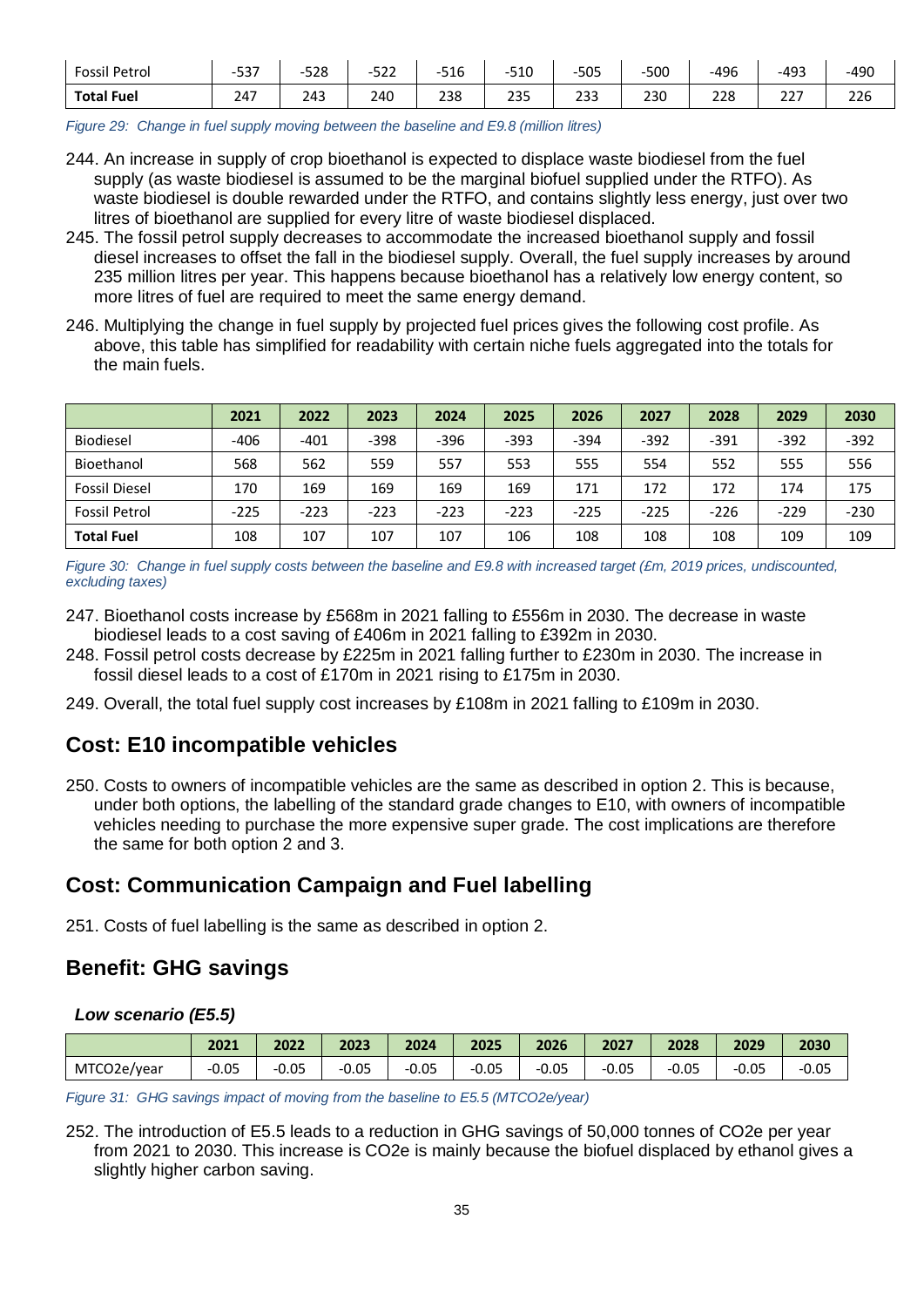|         | 2021 | 2022 | 2023 | 2024 | 2025 | 2026 | 2027 | 2028 | 2029 | 2030 |
|---------|------|------|------|------|------|------|------|------|------|------|
| Em/year | -4   | --   |      | -4   | -4   | -4   | -4   |      |      | -4   |

*Figure 32: Monetised GHG savings benefit of moving from the baseline to E5.5 (£m, 2019 prices, undiscounted)*

253. The monetised value of these carbon emissions is of £4m per year. Non-traded carbon values have been used to monetise the emissions (these values can be found in annex 2).

#### *High scenario (E9.8)*

|             | 2021    | 2022    | 2023    | 2024    | 2025    | 2026    | 2027    | 2028    | 2029    | 2030    |
|-------------|---------|---------|---------|---------|---------|---------|---------|---------|---------|---------|
| MTCO2e/year | $-0.33$ | $-0.33$ | $-0.32$ | $-0.32$ | $-0.32$ | $-0.31$ | $-0.31$ | $-0.31$ | $-0.31$ | $-0.30$ |

*Figure 33: GHG savings impact of moving from the baseline to E9.8 (MTCO2e/year)*

254. The introduction of E9.8 leads to a reduction in GHG savings of 330,000 tonnes of CO2e in in 2021 which falls to 300,000 tonnes of CO2e by 2030.

255. This decrease in GHG savings is mainly because the biofuel displaced by ethanol (waste biodiesel is assumed to be displaced) gives a slightly higher carbon saving.

|         | 2021             | 2022  | 2023  | 2024  | 2025 | 2026  | 2027 | 2028                 | 2029                    | 2030              |
|---------|------------------|-------|-------|-------|------|-------|------|----------------------|-------------------------|-------------------|
| £m/year | - -<br>- 14<br>- | $-24$ | $-24$ | $-24$ | -24  | $-24$ | -24  | $\sim$ $\sim$<br>ームし | $\sim$ $-$<br>-23<br>__ | $\sim$ $-$<br>-25 |

*Figure 34: Monetised GHG savings benefit of moving from the baseline to E9.8 (£m, 2019 prices, undiscounted)*

256. The monetised value of this decrease in GHG savings is valued at -£24m in 2021 falling to -£25m by 2030. Non-traded carbon values have been used to monetise the emissions (these values can be found in annex B).

# **Delivery Risks**

- 257. Option 3 which is a requirement to require fuel retailers to ensure the 95 grade contains at least 5.5% ethanol carries a relatively low delivery risk. As suppliers are required to supply petrol which is technically E10, consumers will see a nationwide switch to the new grade.
- 258. As the fuel has more than 5% ethanol, fuel retailers would not be able to market it as a low ethanol option. The compatibility concerns for older vehicles only arise when the blend moves above 5%, so consumers would need to be adequately informed, and could not reasonably be advised that the fuel remains compatible with all vehicles.
- 259. This means we can be assured that communications from all fuel retailers will be consistent, laying the basis for a successful communications campaign and smooth roll out.
- 260. There is a risk that overall ethanol supply is only marginally increased under this option, as the 5.5% requirement is only slightly above the level currently blended into the 95 grades. However, as overall biofuel supply is governed by the RTFO, carbon emissions savings will still be broadly achieved. In a scenario where ethanol blending initially remains low, around the 5.5% minimum, future increases to the RTFO would result in ethanol blending rates moving higher to meet increased obligations. Equally, should ethanol blending levels run towards the high scenario, with a corresponding drop in biodiesel blending, future RTFO target increases could be used to return blending to current levels.

# **Probability of full E10 deployment**

261. Biofuel and fossil fuel market prices can be used to estimate the cost of generating a Renewable Transport Fuel Certificates (RTFC). The cost of generating a certificate by supplying bioethanol is estimated by taking the difference between the cost of supplying a litre of bioethanol and the cost of supplying a litre of petrol (which is displaced from the fuel mix by bioethanol).

£/certificate (bioethanol) = bioethanol price  $(E/l$  itre) – petrol price  $(E/l$  itre)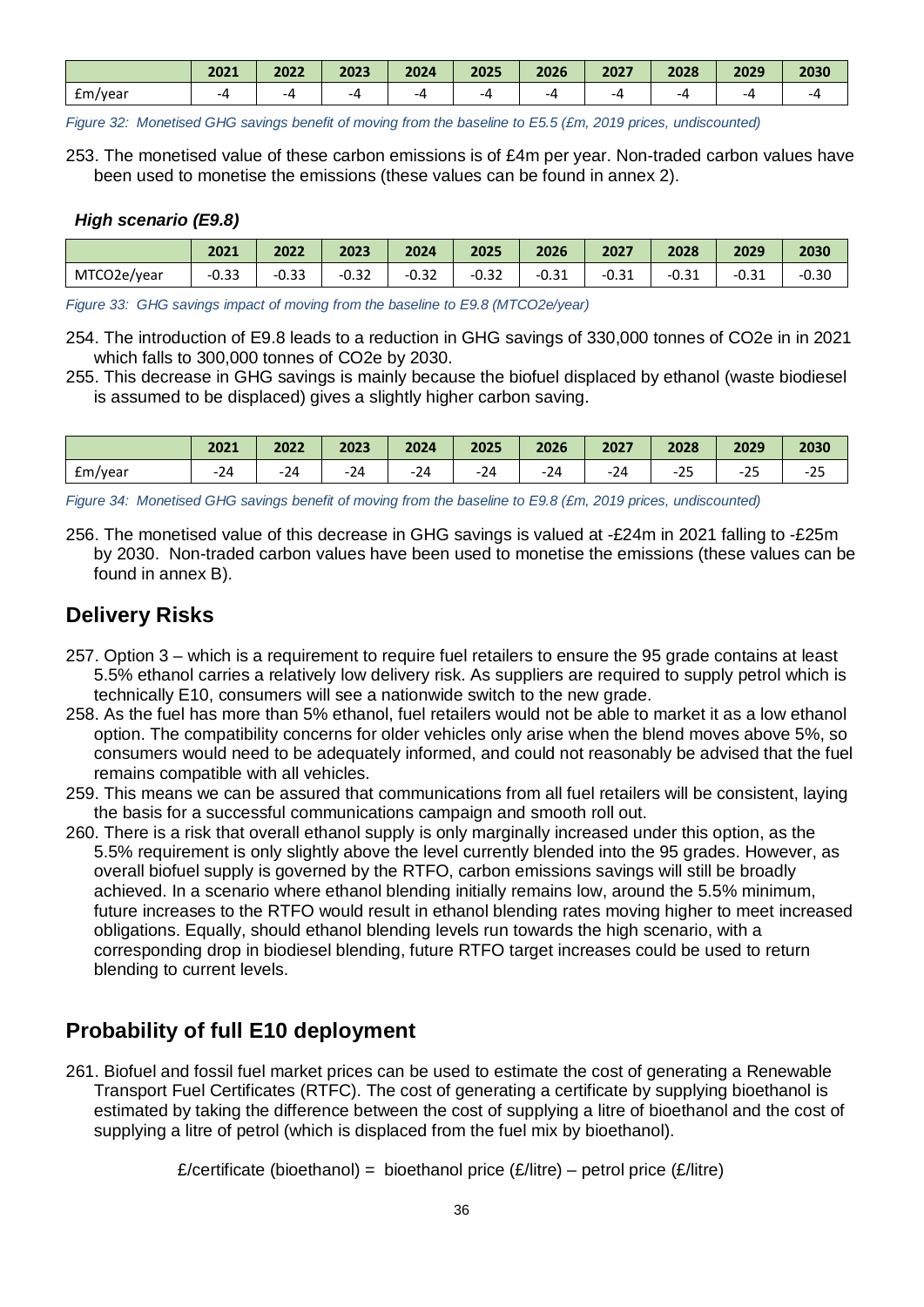262. The cost of generating a certificate by supplying used cooking oil derived biodiesel (UCOME) is estimated by taking the difference between the cost of supplying a litre of UCOME and the cost of supplying a litre of diesel (which is displaced from the fuel mix by biodiesel). As supplying a litre of UCOME generates two certificates, the difference in prices is divided by two to produce the certificate cost estimate.

£/certificate (UCOME) = (UCOME price  $(E/litre)$  – diesel price  $(E/litre)/2$ 

- 263. Looking at market price data from the past 5 years (from April 2015 to April 2020), we can see that the estimated cost (to the fuel supplier) of generating a renewable transport fuel certificate using UCOME has been on average 24% higher than the cost of generating certificates using bioethanol. For 71% of this period, the cost of generating a certificate from supplying bioethanol has been the lower of the two. In addition, suppliers will also sell more litres under a scenario where E10 is introduced which could lead to higher profits (assuming that profit is a function of volume sold). For these reasons, we conclude that suppliers are likely to choose to supply more bioethanol if the E10 blend wall is effectively removed by this policy change.
- 264. As the price differential between biodiesel and bioethanol can fluctuate, including flexibility into the policy proposals ensures suppliers can balance their blending between the two main biofuel options as dictated by the market.

# **Cost-benefit summary for option 3**

- 265. The table below shows a summary of monetised costs and benefits for the central scenario (E8.6), the low scenario (E5.5) and the high scenario (E9.8) for the appraisal period of 2021 to 2030. The central scenario has been calculated by a weighted average calculation which attributes a 71% probability to E9.8 and a 29% probability to E5.5 (see 'probability of full E10 deployment' section directly above for explanation of the probabilities weightings). For the calculation of the low and high scenarios within the EANCB calculator, the methodology has been adjusted such that the NPV values of the high and low scenarios have been calculated by subtracting high costs from high benefits and low costs from low benefits.
- 266. In the central scenario, total costs of £927m are made up of (1) £701m of additional fuel costs; (2) £169m of costs to incompatible vehicles; (3) £5m communication campaign and fuel pump labelling costs; and (4) £53m fuel duty costs. GHG savings are estimated to fall by 2.4 MTCO2e which is valued at -£158m (a negative benefit). There is also a transfer of £53m in the form of fuel duty benefits, giving total benefits of -£105m. Overall this gives a policy net present value of -£1,032m. £/tCO2e is not given as there are no GHG savings under this scenario.
- 267. In the low scenario, total costs of £336m are made up of (1) £151m of additional fuel costs; (2) £169m of costs to incompatible vehicles; (3) £5m communication campaign and fuel pump labelling costs; and (4) £12m fuel duty costs. GHG savings are estimated to fall by 0.5 MTCO2e which is valued at -£34m (a negative benefit). There is also a transfer of £12m in the form of fuel duty benefits, giving total benefits of -£23m. Overall this gives a policy net present value of -£359m. £/tCO2e is not given as there are no GHG savings under this scenario.
- 268. In the high scenario, total costs of £1,169m are made up of (1) £925m of additional fuel costs; (2) £169m of costs to incompatible vehicles; (3) £5m communication campaign and fuel pump labelling costs; and (4) £70m fuel duty costs. GHG savings are estimated to fall by 3.2 MTCO2e which is valued at -£209m (a negative benefit). There is also a transfer of £70m in the form of fuel duty benefits, giving total benefits of -£138m. Overall this gives a policy net present value of -£1,307m. £/tCO2e is not given as there are no GHG savings under this scenario.

|  | central<br>(E8.6) | low<br>deployment<br>(E5.5) | high<br>deployment<br>(E9.8) |
|--|-------------------|-----------------------------|------------------------------|
|--|-------------------|-----------------------------|------------------------------|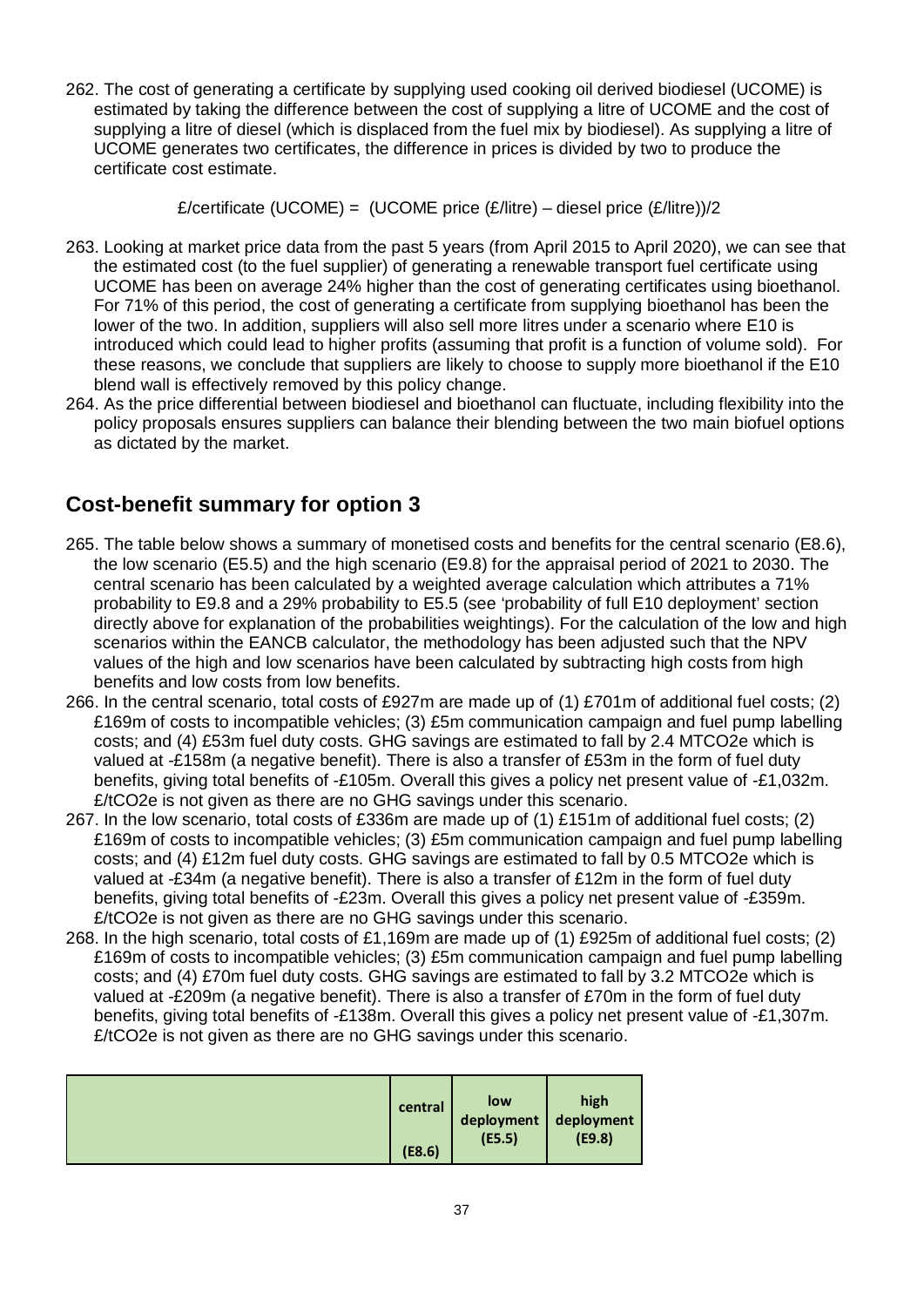| Cost of communication campaign and fuel<br>labelling | 5       | 5      | 5       |
|------------------------------------------------------|---------|--------|---------|
| Cost to incompatible vehicles                        | 169     | 169    | 169     |
| Fuel costs                                           | 701     | 151    | 925     |
| Fuel duty                                            | 53      | 12     | 70      |
| <b>Total Costs</b>                                   | 927     | 336    | 1169    |
| Carbon benefits                                      | $-158$  | $-34$  | $-209$  |
| Fuel duty                                            | 53      | 12     | 70      |
| <b>Total Benefits</b>                                | $-105$  | $-23$  | $-138$  |
| <b>NPV</b>                                           | $-1032$ | $-359$ | $-1307$ |

*Figure 35: Option 3 summary cost-benefit data covering appraisal period 2021 to 2030 (£m, 2019 prices, discounted)*

|                      | central<br>(E8.6) | low<br>deployment<br>(E5.5) | high<br>deployment<br>(E9.8) |
|----------------------|-------------------|-----------------------------|------------------------------|
| GHG savings (MTCO2e) | $-2.4$            | $-0.5$                      | $-3.2$                       |
| f/tCO2e              | n/a               | n/a                         | n/a                          |

*Figure 36: Option 3 GHG savings impact covering appraisal period 2021 to 2030 (MTCO2e)*

#### *Cost distribution (excluding tax)*

- 269. In assessing who is likely to bear the costs of this policy change we look at 4 different groups: fuel suppliers; (2) fuel retailers; (3) individual fuel consumers; and (4) business fuel consumers.
- 270. **Communication Campaign and Labelling costs** *-* the cost of communication campaign and labelling pumps is assumed to fall 100% on fuel retailers.
- 271. **Incompatible vehicle costs -** owners of E10 incompatible vehicles are assumed to purchase more expensive super grade (E5) petrol instead of standard grade (E10) petrol. We estimate that petrol consumed by incompatible vehicles is split between 98% individual fuel consumers and 2% business fuel consumers.
- *272.* **Fuel costs** *-* As bioethanol contains less energy than the fuel it displaces, total fuel volumes increase. The cost of the increased volume of fuel is borne by consumers of petrol. We estimate that 94% of petrol is consumed by individual members of the public and 6% is consumed by business fuel consumers.
- *273.* The tables below show how policy costs are estimated to be spread across these groups.

|                                                      | <b>Total</b><br>$(E8.6 -$<br>central<br>scenario) | fuel<br>suppliers | fuel<br>retailers | consumers<br>(individuals) | consumers<br>(companies) |
|------------------------------------------------------|---------------------------------------------------|-------------------|-------------------|----------------------------|--------------------------|
| Cost of communication campaign and fuel<br>labelling | 5                                                 | 0                 | 5                 | 0                          | 0                        |
| Cost to incompatible vehicles                        | 169                                               | 0                 | 0                 | 165                        |                          |
| Fuel costs                                           | 701                                               | 0                 | 0                 | 659                        | 42                       |
| <b>Total Costs</b>                                   | 874                                               | 0                 | 5.                | 824                        | 45                       |

*Figure 37: costs split into fuel consumer groups covering appraisal period 2021 to 2030 (£m, 2019 prices, discounted, excluding taxes) (central scenario)*

|                    |    | companies   individuals |
|--------------------|----|-------------------------|
| <b>Total Costs</b> | 50 | 874                     |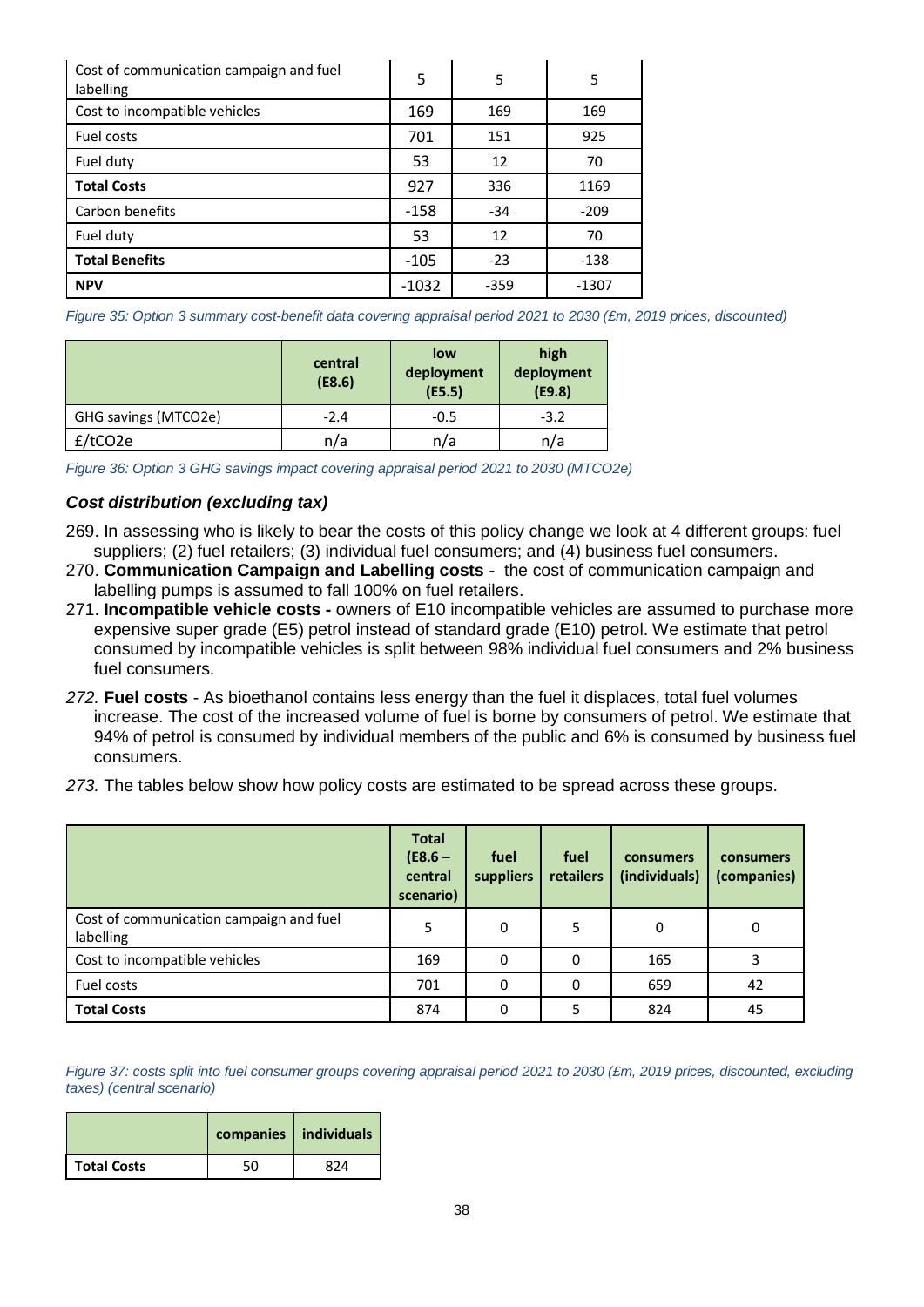*Figure 38: costs split into companies and individuals covering appraisal period 2021 to 2030 (£m, 2019 prices, discounted, excluding taxes) (central scenario)*

### *Business costs including fuel duty*

- 274. Under option 3, total costs for businesses will include the costs listed above, plus the additional value of the fuel duty incurred because of purchasing more litres of E10 compared to E5.
- 275. This was calculated by apportioning the increased fuel use for business fuel consumers via the methodology above and applying the 57.95p/l duty rate then discounted across the appraisal period.
- 276. This cost represents an additional £53.3m over the appraisal period for the central scenario. For the low scenario this amounts to £11.5m and for the high scenario this amounts to £70.4m. Total business costs including fuel duty are therefore £104m in the central scenario (further details on the treatment of tax in this IA are in annex D):

| Business costs (£m)                 |                   |                             |                              |
|-------------------------------------|-------------------|-----------------------------|------------------------------|
|                                     | central<br>(E8.6) | low<br>deployment<br>(E5.5) | high<br>deployment<br>(E9.8) |
| Cost of fuel<br>labelling           | 4.8               | 4.8                         | 4.8                          |
| Cost to<br>incompatible<br>vehicles | 3.4               | 3.4                         | 3.4                          |
| Fuel costs                          | 42.0              | 9.1                         | 55.5                         |
| <b>Additional fuel</b><br>duty      | 53.3              | 11.5                        | 70.4                         |
| <b>Total Costs</b>                  | 103.5             | 28.8                        | 134.1                        |

-

*Figure 39. Total costs to businesses including fuel duty, covering appraisal period 2021 to 2030 (£m, 2019 prices, discounted)*

# *Additional modelling - RTFO target increase sensitivity analysis (excludes tax)*

- 277. Introducing E10 will create space for future RTFO target increases which will generate additional GHG savings. Monetised costs and benefits for a scenario where targets are raised to accommodate E10 in 2021 is shown in the tables below. Detail on the assumptions that underpin this analysis can be found in para's 152 on.
- 278. In the central scenario, the target increase is assumed to be met through a mixture of bioethanol and waste biodiesel. Total costs of £2,812m are made up of (1) £2,638m of additional fuel costs; (2) £169m of costs to incompatible vehicles; and (3) £5m communication campaign and fuel pump labelling costs. GHG savings are estimated to increase by 8.1 MTCO2e which is valued at £532m. Overall this gives a policy net present value of -£2,279m. Carbon cost effectiveness<sup>[34](#page-38-0)</sup> under the central scenario is £282/tCO2e.
- 279. In the low scenario, the ethanol supply is assumed to remain unchanged and the RTFO target increase is assumed to be met through increased blending of waste biodiesel. However, as standard

<span id="page-38-0"></span><sup>34 £/</sup>tCO2e carbon cost effectives is presented net of monetised GHG savings in line with the Government's GHG valuation guidance (p.25) [https://assets.publishing.service.gov.uk/government/uploads/system/uploads/attachment\\_data/file/794737/valuation-of-energy-use-and](https://assets.publishing.service.gov.uk/government/uploads/system/uploads/attachment_data/file/794737/valuation-of-energy-use-and-greenhouse-gas-emissions-for-appraisal-2018.pdf)[greenhouse-gas-emissions-for-appraisal-2018.pdf](https://assets.publishing.service.gov.uk/government/uploads/system/uploads/attachment_data/file/794737/valuation-of-energy-use-and-greenhouse-gas-emissions-for-appraisal-2018.pdf)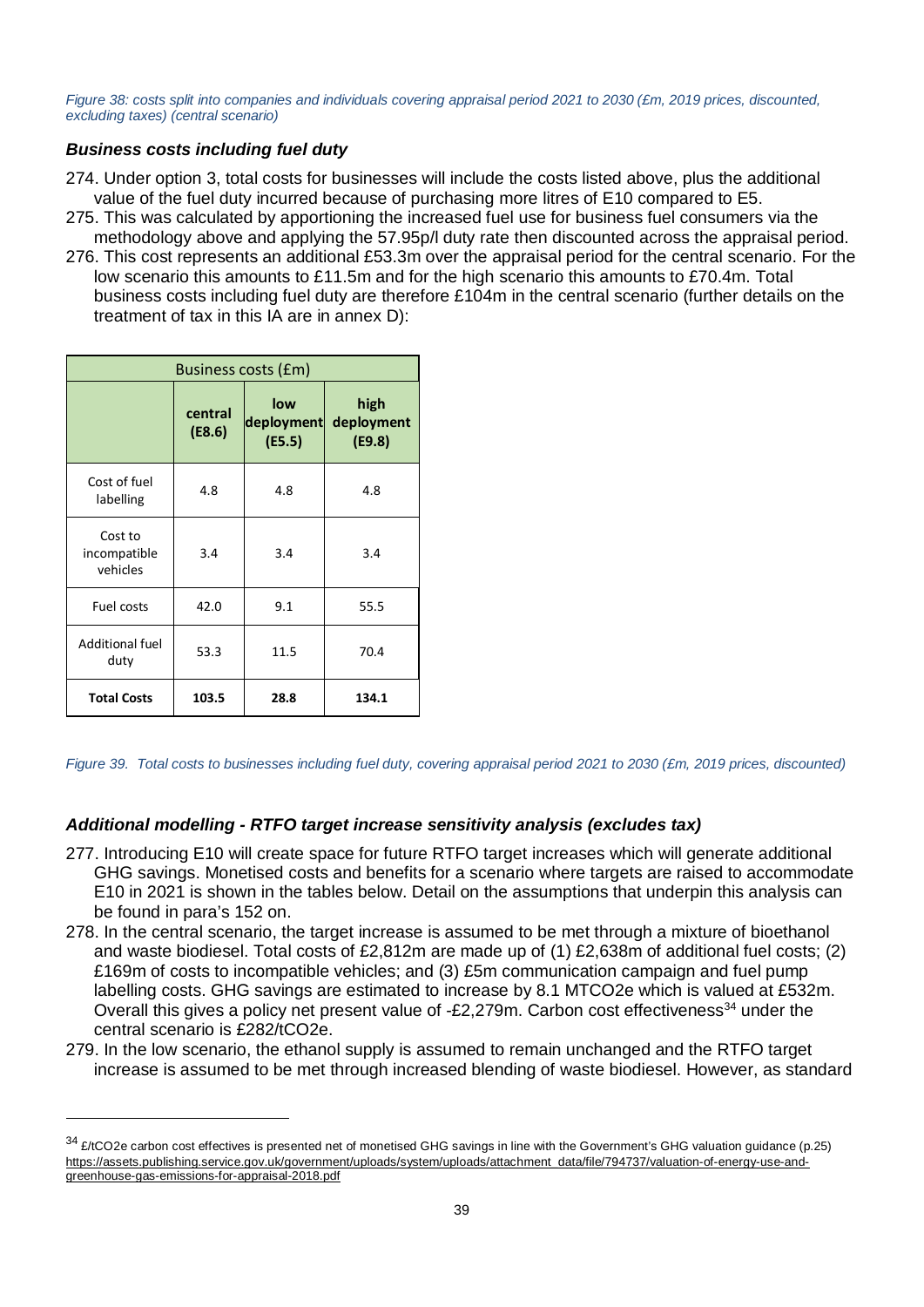grade petrol fuel pumps are all labelled as E10 under the scenario, it is assumed that owners of incompatible vehicles will choose to buy super grade petrol. Total costs of £2,262m are made up of (1) £2,089m of additional fuel costs; (2) £169m of costs to incompatible vehicles; and (3) £5m communication campaign and fuel pump labelling costs. GHG savings are estimated to increase by 10.0 MTCO2e which is valued at £656m. Overall this gives a policy net present value of -£1,606m. Carbon cost effectiveness under the low scenario is £161/tCO2e.

280. In the high scenario, the target increase is assumed to be met entirely through increased bioethanol blending. Total costs of £3,036m are made up of (1) £2,862m of additional fuel costs; (2) £169m of costs to incompatible vehicles; and (3) £5m communication campaign and fuel pump labelling costs. GHG savings are estimated to increase by 7.3 MTCO2e which is valued at £481m. Overall this gives a policy net present value of -£2,554m. Carbon cost effectiveness under the high scenario is £350/tCO2e.

|                               | central<br>(E8.6) | low<br>deployment<br>(E5.5) | high<br>deployment<br>(E9.8) |
|-------------------------------|-------------------|-----------------------------|------------------------------|
| Cost of fuel labelling        | 5                 | 5                           | 5                            |
| Cost to incompatible vehicles | 169               | 169                         | 169                          |
| Fuel costs                    | 2,638             | 2,089                       | 2,862                        |
| <b>Total Costs</b>            | 2,812             | 2,262                       | 3,036                        |
| Carbon benefits               | 532               | 656                         | 481                          |
| <b>Total Benefits</b>         | 532               | 656                         | 481                          |
| <b>NPV</b>                    | $-2,279$          | $-1,606$                    | $-2,554$                     |

*Figure* 40*: Option 3 summary cost-benefit data covering appraisal period 2021 to 2030 – with increased RTFO targets (£m, 2019 prices, discounted, excluding taxes)*

|                      | central<br>(E8.6) | low<br>deployment<br>(E5.5) | high<br>deployment<br>(E9.8) |
|----------------------|-------------------|-----------------------------|------------------------------|
| GHG savings (MTCO2e) | 8.1               | 10.0                        | 7.3                          |
| $f$ /tCO2e           | 282               | 161                         | 350                          |

*Figure 41: Option 3 GHG savings impact covering appraisal period 2021 to 2030 – with increased RTFO targets (MTCO2e)*

# *High Carbon Price Sensitivity (excludes tax)*

281. In recent years, fossil fuel prices have been lower than anticipated. This has the effect of increasing the cost of saving carbons across the economy. To reflect increase in the cost of carbon abatement, we look at a sensitivity where the current high carbon price is used to value GHG savings. In the scenario where current targets are maintained (which lowers GHG savings relative to the baseline), monetised carbon savings fall from -£158m to -£237m. In the scenario where RTFO targets are increased to accommodate the additional supply of bioethanol (which lowers GHG savings relative to the baseline), monetised carbon savings rise from £532m to £799m.

|                       | current RTFO targets    |                      | increased RTFO targets  |                      |
|-----------------------|-------------------------|----------------------|-------------------------|----------------------|
|                       | central<br>carbon price | high<br>carbon price | central<br>carbon price | high<br>carbon price |
| <b>Total Costs</b>    | 874                     | 874                  | 2,812                   | 2,812                |
| Carbon benefits       | $-158$                  | $-237$               | 532                     | 799                  |
| <b>Total Benefits</b> | $-158$                  | $-237$               | 532                     | 799                  |
| <b>NPV</b>            | $-1,032$                | $-1,111$             | 2,279                   | 2,013                |

*Figure 42: Option 3 (E8.6) NPV components with central and high carbon prices (£m, 2019 prices, discounted, excluding taxes)*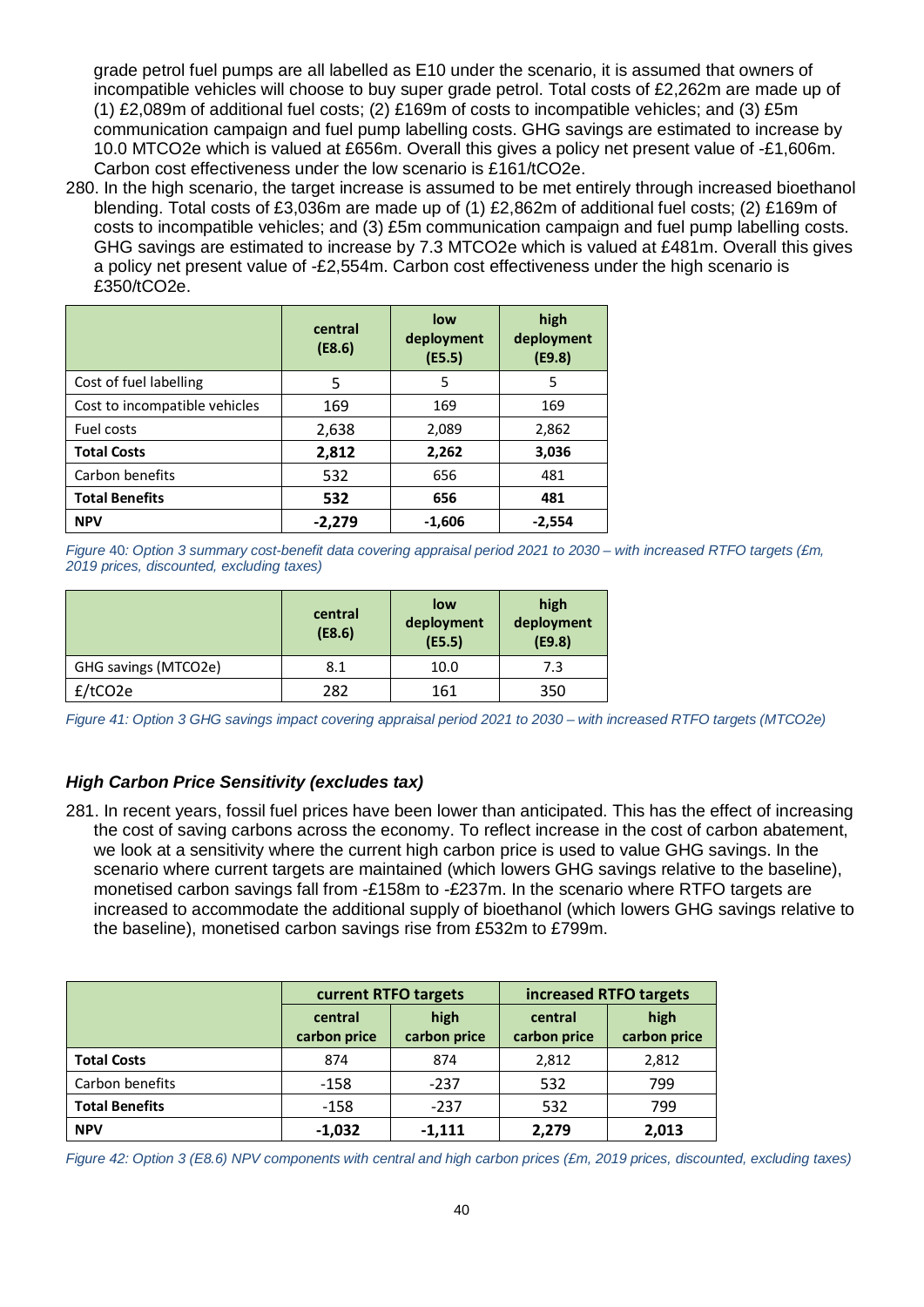|                      | current RTFO targets    |                      | increased RTFO targets  |                      |
|----------------------|-------------------------|----------------------|-------------------------|----------------------|
|                      | central<br>carbon price | high<br>carbon price | central<br>carbon price | high<br>carbon price |
| GHG savings (MTCO2e) | $-2.4$                  | $-2.4$               | 8.1                     | 8.1                  |
| f/tCO2e              | n/a                     | n/a                  | 282                     | 249                  |

*Figure 43: Option 3 (E8.6) GHG savings with central and high carbon prices (MTCO2e)*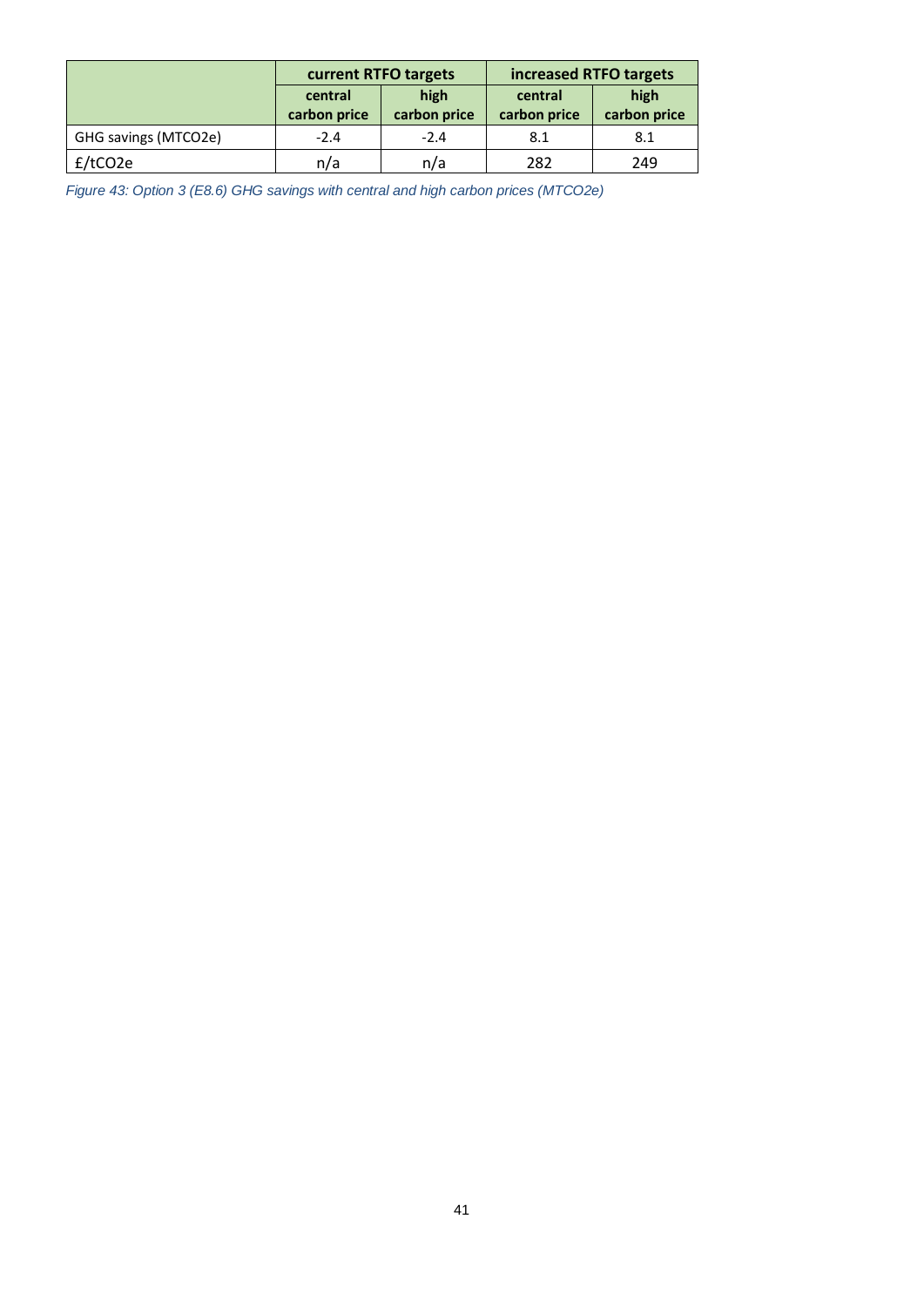# <span id="page-41-0"></span>**6 Annex**

# **Annex A: Glossary of Terms**

# *Fuel terminology*

E5 – a blended fuel consisting of up to 5% bioethanol and 95% mineral petrol

E10 - a blended fuel consisting of up to 10% bioethanol and 90% mineral petrol

Bioethanol – a biofuel which can be used as a petrol substitute. It can be made from a range of biogenic feedstocks (e.g. sugar cane, wheat, woody biomass, black bag waste)

Biodiesel – a biofuel which can be used as a diesel substitute

Waste biodiesel – a biodiesel which can be made from waste oil feedstocks such as used cooking oil

UCO biodiesel – a biodiesel made from used cooking oil (UCO)

Tallow biodiesel – a biodiesel made from animal fat (tallow)

FAME biodiesel – Fatty acid methyl ester (FAME) biodiesel is a type of biodiesel which is made by combining vegetable oils and methanol. Can be blended into the standard diesel fuel stream up to 7% (B7). This is the most common type of biodiesel currently supplied.

HVO biodiesel – hydrogenated vegetable oil biodiesel

Biomethane – gas produced from biogenic feedstock. Used as a substitute for natural gas (methane)

Biomethanol – a biofuel which can be used as a petrol substitute. It can be made from a range of biogenic feedstocks

Double counted bioethanol – bioethanol made from waste feedstocks

95 octane petrol – standard grade petrol.

98 octane petrol – super grade petrol. Typically sold at a price premium over 95 octane petrol.

Blend wall – a regulatory threshold which prevents blending of biofuel into fossil fuel above a certain concentration, for example FAME biodiesel is not permitted to be blended into mineral diesel at a concentration above 7%. This is known as the B7 blend wall.

RFNBO – renewable fuel of non-biological origin is a type of low carbon fuel which is made from nonbiogenic sources (e.g. hydrogen from renewable electricity)

NRMM – non-road mobile machinery (e.g. tractors, combine harvesters, construction vehicles, trains, boats on inland waterways).

Energy density – the energy content of a fuel for a given unit of volume or mass (e.g. megajoule per litre or megajoule per kilogram).

Price spread – the difference between two prices. For example, the fossil fuel-biofuel price spread is the difference in price between a biofuel and the fossil fuel which it has displaced from the fuel mix (e.g. the bioethanol petrol price spread).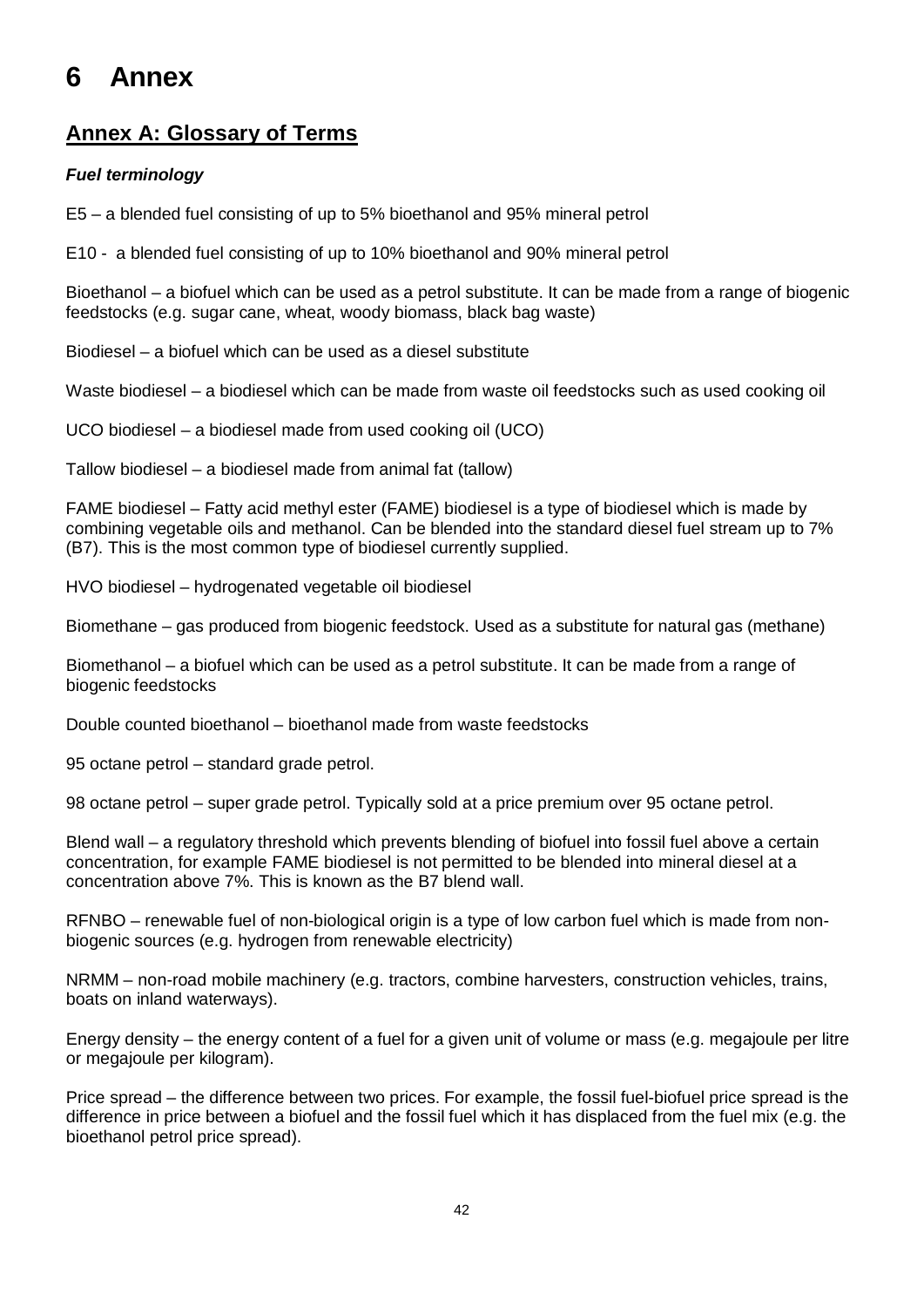### *Low carbon fuel targets & policy*

RTFO – the Renewable Transport Fuel Obligation is a regulation requiring that fuel suppliers supply biofuel as a certain proportion of their fuel supply. The RTFO target specifies the proportion of fuel which has to be supplied as biofuel

RTFC – a renewable transport fuel certificate is a certificate that is issued (to fuel suppliers) by the Government to demonstrate compliance with the RTFO target. RTFCs can be traded amongst fuel suppliers.

Buy-out – fuel suppliers can opt to pay a price (currently 30 pence per RTFC) to buy out of their obligation to supply biofuel under the RTFO. The 30 pence per RTFC payment is known as the buyout price.

### *Greenhouse gases (GHGs)*

GHG – a greenhouse gas is a type of gas which is thought to cause the atmosphere to heat up. There are a large range of GHGs e.g. carbon dioxide (CO2) and methane (CH4). Some gases have a higher warming potential than others. For example, a gram of methane has 25x the potential to warm the atmosphere compared to a gram of CO2.

CO2e – carbon dioxide equivalent is a measure which shows greenhouse gas emissions from a range of fuels as the equivalent weight of CO2.

Emissions factor – a number which gives the GHG emissions per energy unit of fuel (e.g. X grams of CO2e per megajoule).

Well to tank (GHG emissions) – GHG emissions from fuel production (e.g. oil extraction and refining)

Tank to wheel (GHG emissions) – GHG emissions from combustion within the vehicle

ILUC – indirect land use change GHG emissions are second order emissions associated with an increase in demand for a commodity (e.g. an increase in demand for vegetable oil could result in emissions from deforestation if tropical rainforest is cleared to make way for new palm oil plantations required to meet the increased demand for vegetable oil).

# **Annex B: Modelling Input Assumptions**

### *Energy densities*

Energy density values for both biofuel and fossil fuel have been sourced from the [Renewable Energy](https://eur-lex.europa.eu/legal-content/EN/TXT/PDF/?uri=CELEX:32009L0028&from=EN)  [Directive](https://eur-lex.europa.eu/legal-content/EN/TXT/PDF/?uri=CELEX:32009L0028&from=EN)<sup>[35](#page-42-0)</sup> (Annex III, p.49). These are expressed as lower calorific values.

|                       | mj/litre |
|-----------------------|----------|
| bioethanol            | 21       |
| <b>FAME</b> biodiesel | 33       |
| <b>HVO</b> biodiesel  | 34       |
| petrol                | 32       |
| diesel                | 36       |

*Figure A1: fuel energy densities*

<span id="page-42-0"></span><sup>35</sup> <https://eur-lex.europa.eu/legal-content/EN/TXT/PDF/?uri=CELEX:32009L0028&from=EN> [accessed 16/12/2019]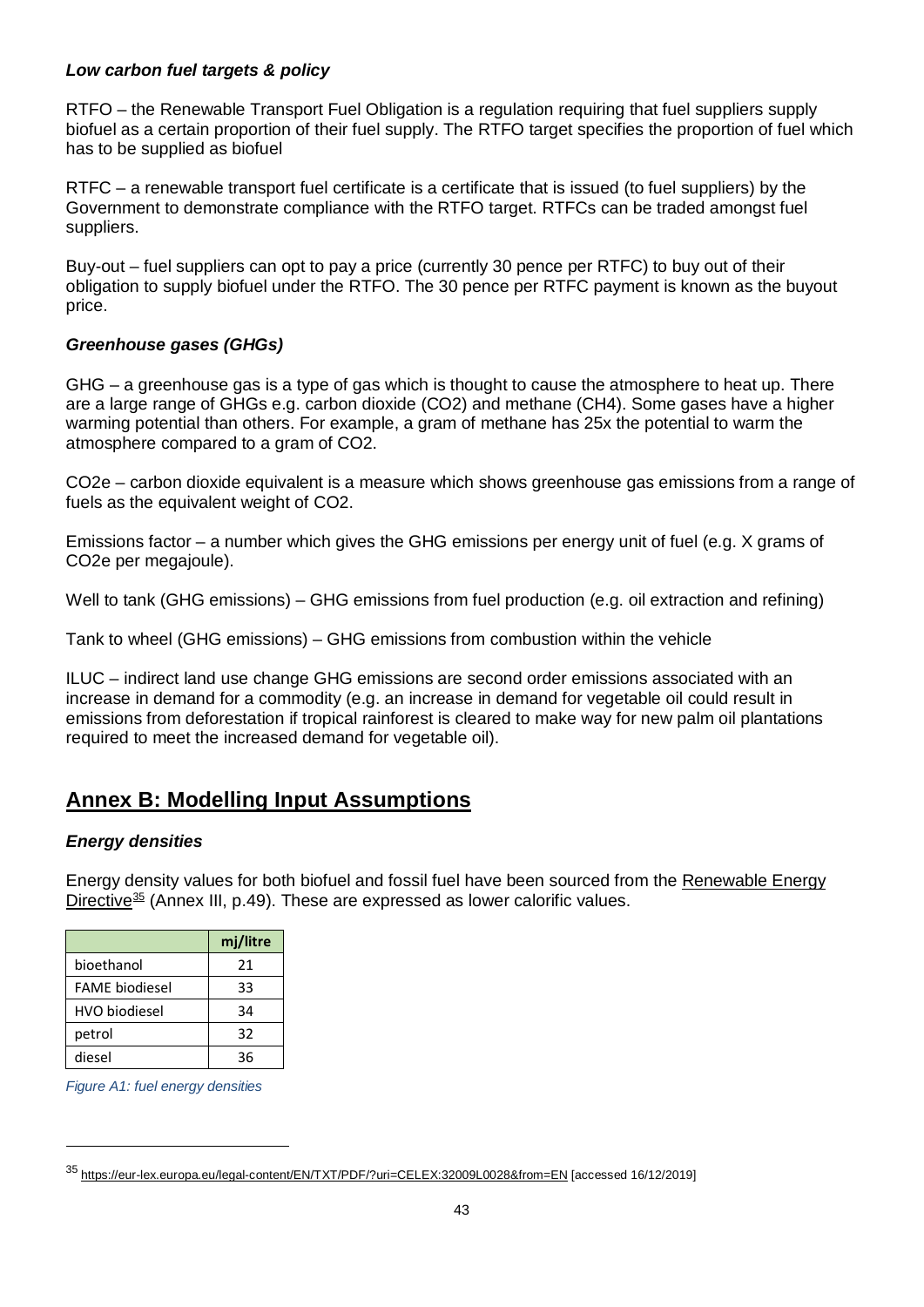#### *Greenhouse gas emissions – fossil fuels*

Fossil fuel greenhouse gas emissions have been taken from the Government's [Greenhouse gas](https://www.gov.uk/government/publications/greenhouse-gas-reporting-conversion-factors-2019)  [reporting: conversion factors 2019 dataset](https://www.gov.uk/government/publications/greenhouse-gas-reporting-conversion-factors-2019)<sup>[36](#page-43-0)</sup> (full set).

|        |               | kgCO2e/kWh | gCO2e/mj |
|--------|---------------|------------|----------|
|        | well to tank  | 0.06       | 17.3     |
| petrol | tank to wheel | 0.25       | 70.5     |
|        | total         | 0.32       | 87.8     |
|        | well to tank  | 0.06       | 17.4     |
| diesel | tank to wheel | 0.27       | 74.7     |
|        | total         | 0.33       | 92.1     |

*Figure A2: fossil fuel GHG emissions factors*

### *Greenhouse gas emissions - biofuels*

Biofuel greenhouse gas emissions are based upon the latest full year (year 10) RTFO statistics<sup>37</sup> (sheet RTFO 05) and ILUC factors are taken from DIRECTIVE (EU) 2015/1513<sup>[38](#page-43-2)</sup> (Annex V)

Crop bioethanol and crop biodiesel emissions factors have been adjusted upwards to reflect the recently introduced 60% minimum GHG saving sustainability criteria. For crop bioethanol, non-compliant biofuel supplied in year 10 was dropped from the dataset to produce an adjusted average of compliant fuels. All crop biodiesel supplied in year 10 was non-compliant with the latest GHG saving criterial, so the minimum value allowed under the criteria (33.5gCO2e/mj) has been used as a proxy.

#### *Crop bioethanol*

 $\overline{a}$ 

|                                       |               | gCO2e/mj |
|---------------------------------------|---------------|----------|
|                                       | well to tank  | 32.9     |
| crop bioethanol (pre-                 | tank to wheel | ŋ        |
| adjustment)                           | <b>ILUC</b>   | 12       |
|                                       | total         | 44.9     |
| crop bioethanol (post-<br>adjustment) | well to tank  | 31       |
|                                       | tank to wheel | n        |
|                                       | <b>ILUC</b>   | 12       |
|                                       | total         | 43       |

*Figure A3: crop bioethanol GHG intensities*

<span id="page-43-0"></span><sup>36</sup> <https://www.gov.uk/government/publications/greenhouse-gas-reporting-conversion-factors-2019> [accessed [16/12/19]

<span id="page-43-1"></span><sup>37</sup> <https://www.gov.uk/government/statistics/biofuel-statistics-year-10-2017-to-2018-report-6> [accessed [16/12/19]

<span id="page-43-2"></span><sup>38</sup> <https://eur-lex.europa.eu/legal-content/EN/TXT/HTML/?uri=CELEX:32015L1513&from=EN> [accessed 16/12/19]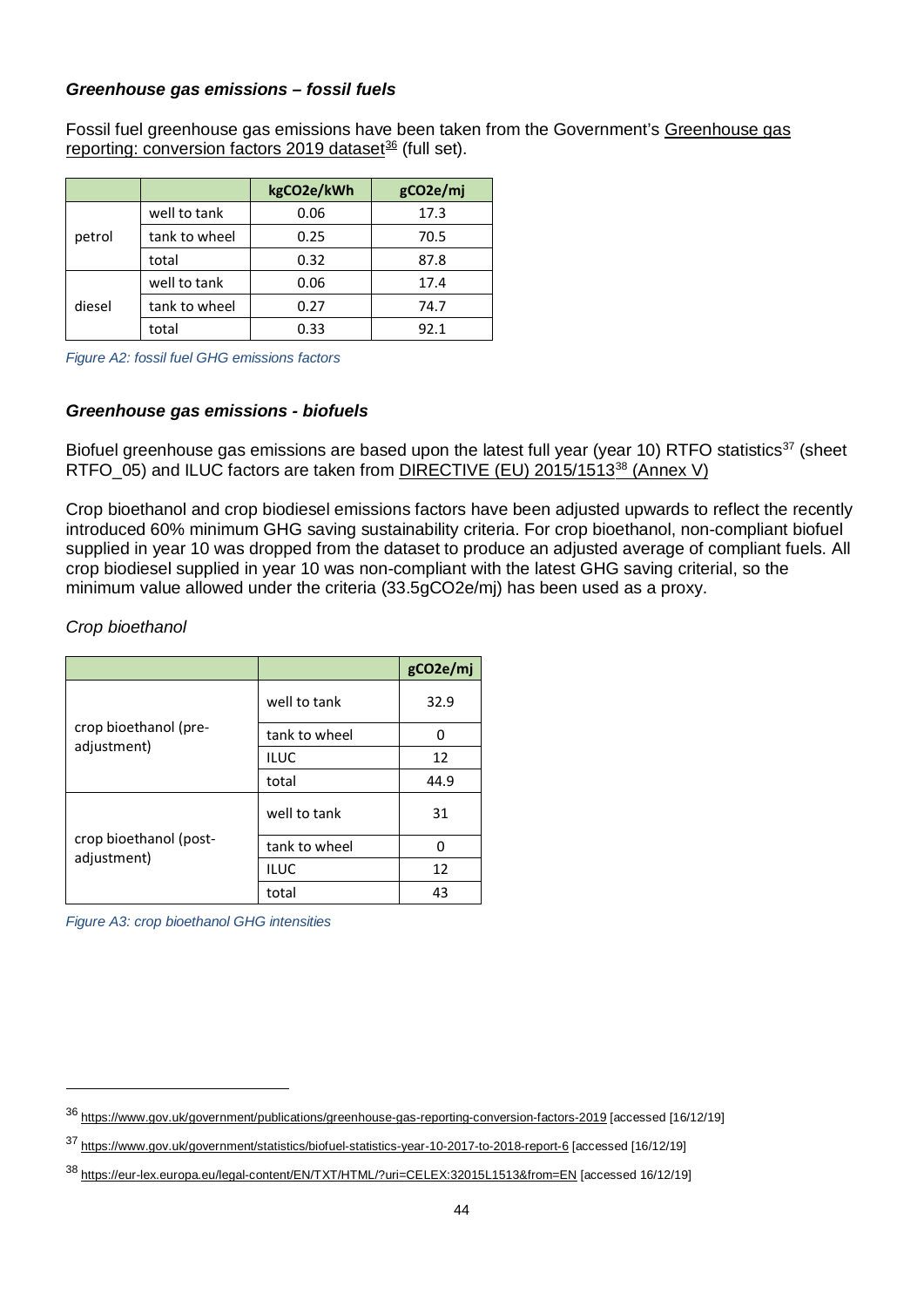## *Crop biodiesel*

|                                      |               | gCO2e/mj |
|--------------------------------------|---------------|----------|
| crop biodiesel (FAME) (pre-          | well to tank  | 39.3     |
|                                      | tank to wheel |          |
| adjustment)                          | <b>ILUC</b>   | 55       |
|                                      | total         | 94.3     |
| crop biodiesel (post-<br>adjustment) | well to tank  | 33.5     |
|                                      | tank to wheel | ი        |
|                                      | <b>ILUC</b>   | 55       |
|                                      | total         | 88.5     |

*Figure A4: crop biodiesel GHG intensities*

# *Used cooking biodiesel*

|                                      |               | gCO2e/mj |
|--------------------------------------|---------------|----------|
|                                      | well to tank  | 10.4     |
| Used Cooking Oil biodiesel<br>(FAME) | tank to wheel |          |
|                                      | <b>ILUC</b>   |          |
|                                      | total         | 10.4     |

*Figure A5: used cooking oil biodiesel GHG intensities*

# *Tallow biodiesel*

|                         |               | gCO2e/mj |
|-------------------------|---------------|----------|
| Tallow biodiesel (FAME) | well to tank  | 10.9     |
|                         | tank to wheel |          |
|                         | <b>ILUC</b>   |          |
|                         | total         | 10.9     |

*Figure A6: tallow biodiesel GHG intensities*

# *HVO biodiesel (waste derived)*

|                       |               | gCO2e/mj |
|-----------------------|---------------|----------|
|                       | well to tank  | 7.1      |
| HVO biodiesel (waste- | tank to wheel |          |
| derived)              | <b>ILUC</b>   |          |
|                       | total         | 71       |

*Figure A7: HVO biodiesel (waste derived) biodiesel GHG intensities*

### *Fuel Costs*

*Fossil fuels*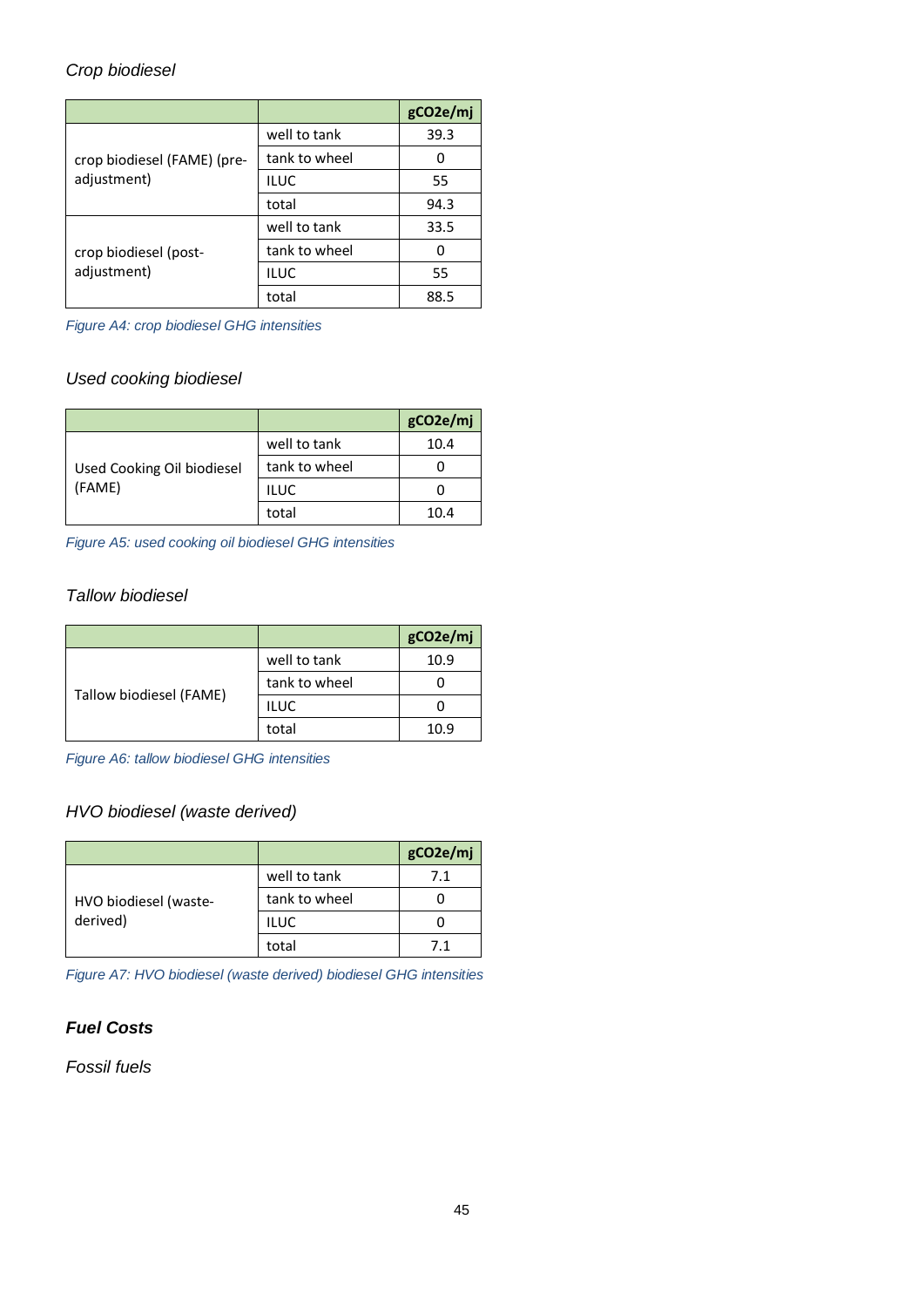Fossil fuel costs are based upon standard Government fuel price projections taken from the Green Book supplementary guidance: valuation of energy use and greenhouse gas emissions for appraisal<sup>39</sup> (data table 13)

|      | £/litre, 2019 prices |        | £/mj, 2019 prices |        |
|------|----------------------|--------|-------------------|--------|
|      | petrol               | diesel | petrol            | diesel |
| 2020 | 0.42                 | 0.45   | 0.013             | 0.013  |
| 2021 | 0.42                 | 0.45   | 0.013             | 0.013  |
| 2022 | 0.42                 | 0.46   | 0.013             | 0.013  |
| 2023 | 0.43                 | 0.46   | 0.013             | 0.013  |
| 2024 | 0.43                 | 0.47   | 0.013             | 0.013  |
| 2025 | 0.44                 | 0.47   | 0.014             | 0.013  |
| 2026 | 0.45                 | 0.48   | 0.014             | 0.013  |
| 2027 | 0.45                 | 0.49   | 0.014             | 0.014  |
| 2028 | 0.45                 | 0.5    | 0.014             | 0.014  |
| 2029 | 0.46                 | 0.51   | 0.014             | 0.014  |
| 2030 | 0.47                 | 0.51   | 0.015             | 0.014  |

*Figure A8: fossil fuel price projections, excluding tax*

#### *Biofuels*

 $\overline{a}$ 

Biofuel price projections are based upon analysis of price trends in biofuel markets. The figures in table A9 are based on 5 year average price trends reported by Argus Biofuels[40](#page-45-1) market information. Forward projections are calculated using a GDP deflator. Price per megajoule is calculated by taking the energy density in figure A1 divided by the price in A9.

|      |                 |                   | £/litre, 2019 prices    |                     |                         |
|------|-----------------|-------------------|-------------------------|---------------------|-------------------------|
|      | crop<br>ethanol | crop<br>biodiesel | <b>UCO</b><br>biodiesel | tallow<br>biodiesel | <b>HVO</b><br>biodiesel |
| 2020 | 0.69            | 0.80              | 0.99                    | 0.99                | 1.19                    |
| 2021 | 0.69            | 0.80              | 0.99                    | 0.99                | 1.19                    |
| 2022 | 0.70            | 0.81              | 1.00                    | 1.00                | 1.20                    |
| 2023 | 0.70            | 0.81              | 1.00                    | 1.00                | 1.20                    |
| 2024 | 0.71            | 0.82              | 1.01                    | 1.01                | 1.21                    |
| 2025 | 0.71            | 0.82              | 1.01                    | 1.01                | 1.21                    |
| 2026 | 0.72            | 0.83              | 1.02                    | 1.02                | 1.22                    |
| 2027 | 0.73            | 0.84              | 1.03                    | 1.03                | 1.23                    |
| 2028 | 0.73            | 0.84              | 1.03                    | 1.03                | 1.23                    |
| 2029 | 0.74            | 0.86              | 1.04                    | 1.04                | 1.24                    |
| 2030 | 0.74            | 0.86              | 1.05                    | 1.05                | 1.25                    |

<span id="page-45-0"></span><sup>39</sup> <https://www.gov.uk/government/publications/valuation-of-energy-use-and-greenhouse-gas-emissions-for-appraisal> [accessed 16/12/19]

<span id="page-45-1"></span><sup>40</sup> <https://www.argusmedia.com/en/bioenergy/argus-biofuels>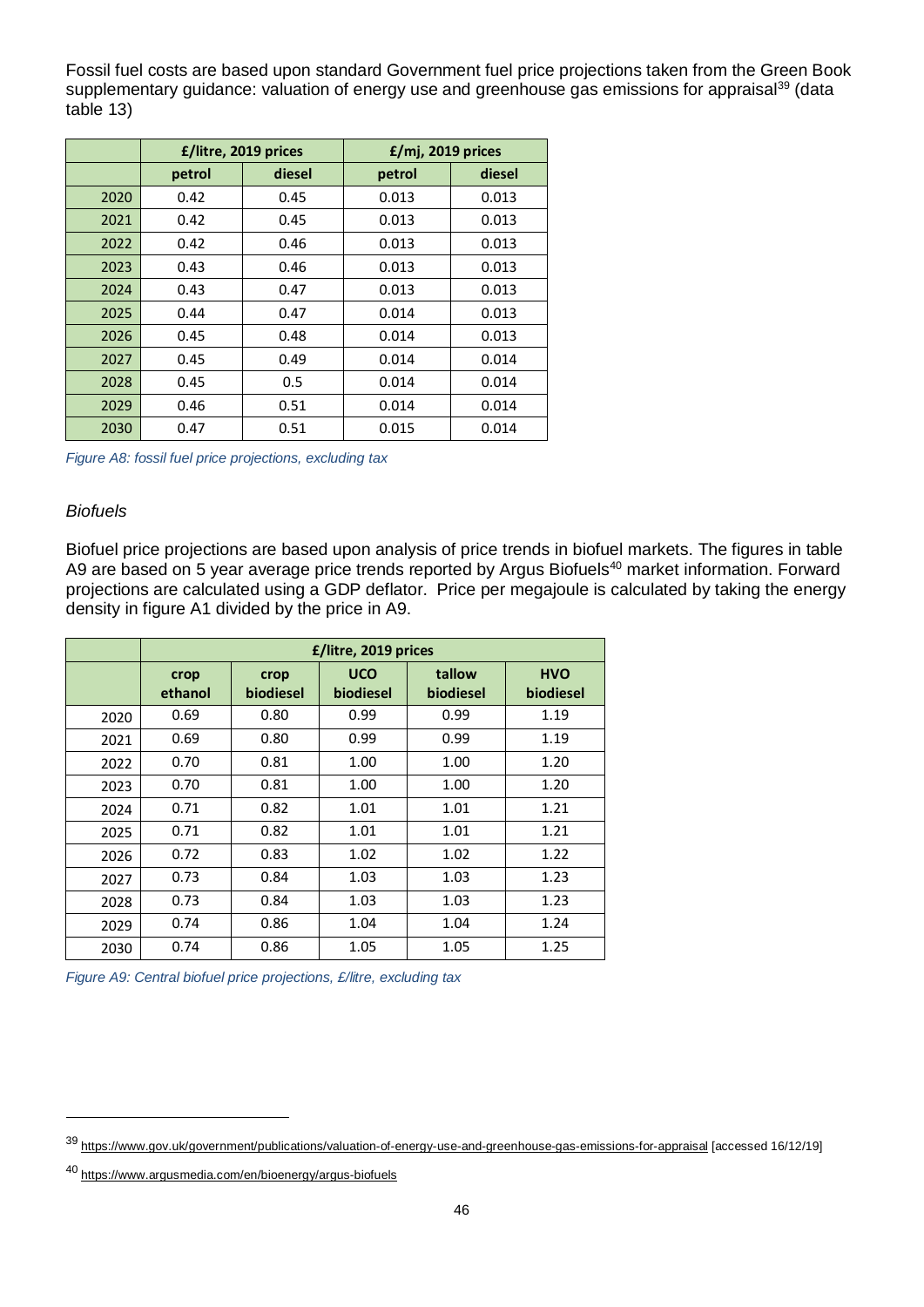|      |                 |                   | £/mj, 2019 prices       |                     |                         |
|------|-----------------|-------------------|-------------------------|---------------------|-------------------------|
|      | crop<br>ethanol | crop<br>biodiesel | <b>UCO</b><br>biodiesel | tallow<br>biodiesel | <b>HVO</b><br>biodiesel |
| 2020 | 0.03            | 0.02              | 0.03                    | 0.03                | 0.04                    |
| 2021 | 0.03            | 0.02              | 0.03                    | 0.03                | 0.04                    |
| 2022 | 0.03            | 0.02              | 0.03                    | 0.03                | 0.04                    |
| 2023 | 0.03            | 0.02              | 0.03                    | 0.03                | 0.04                    |
| 2024 | 0.03            | 0.02              | 0.03                    | 0.03                | 0.04                    |
| 2025 | 0.03            | 0.02              | 0.03                    | 0.03                | 0.04                    |
| 2026 | 0.03            | 0.03              | 0.03                    | 0.03                | 0.04                    |
| 2027 | 0.03            | 0.03              | 0.03                    | 0.03                | 0.04                    |
| 2028 | 0.03            | 0.03              | 0.03                    | 0.03                | 0.04                    |
| 2029 | 0.04            | 0.03              | 0.03                    | 0.03                | 0.04                    |
| 2030 | 0.04            | 0.03              | 0.03                    | 0.03                | 0.04                    |

*Figure A10: Central biofuel price projections, £/mj, excluding tax*

#### *GHG Abatement Costs*

Using projected biofuel price spreads and GHG emissions values for crop ethanol and crop biodiesel, we get the following £/tCO2e abatement cost values.

|                            | £/tCO2e  |
|----------------------------|----------|
| crop ethanol               | 448.30   |
| crop biodiesel             | 3,153.46 |
| used cooking oil biodiesel | 209.12   |
| tallow biodiesel           | 210.41   |
| HVO biodiesel              | 259.80   |

*Figure A11: projected biofuel abatement costs (2020 prices)*

The formula for calculating £/tCO2e is:

*(fossil fuel price – biofuel price) (£/mj) / biofuel GHG saving (gCO2e/mj)*

where biofuel GHG saving is:

*fossil fuel GHG emissions factor (gCO2e/mj) – biofuel emissions factor (gCO2e/mj)*

and biofuel price spread is:

*displaced fossil fuel price (£/mj) - biofuel price (£/mj)*

#### *Carbon prices*

Short-term non-traded carbon values have been used to monetise GHG savings. These have been sourced from the Green Book supplementary guidance: valuation of energy use and greenhouse gas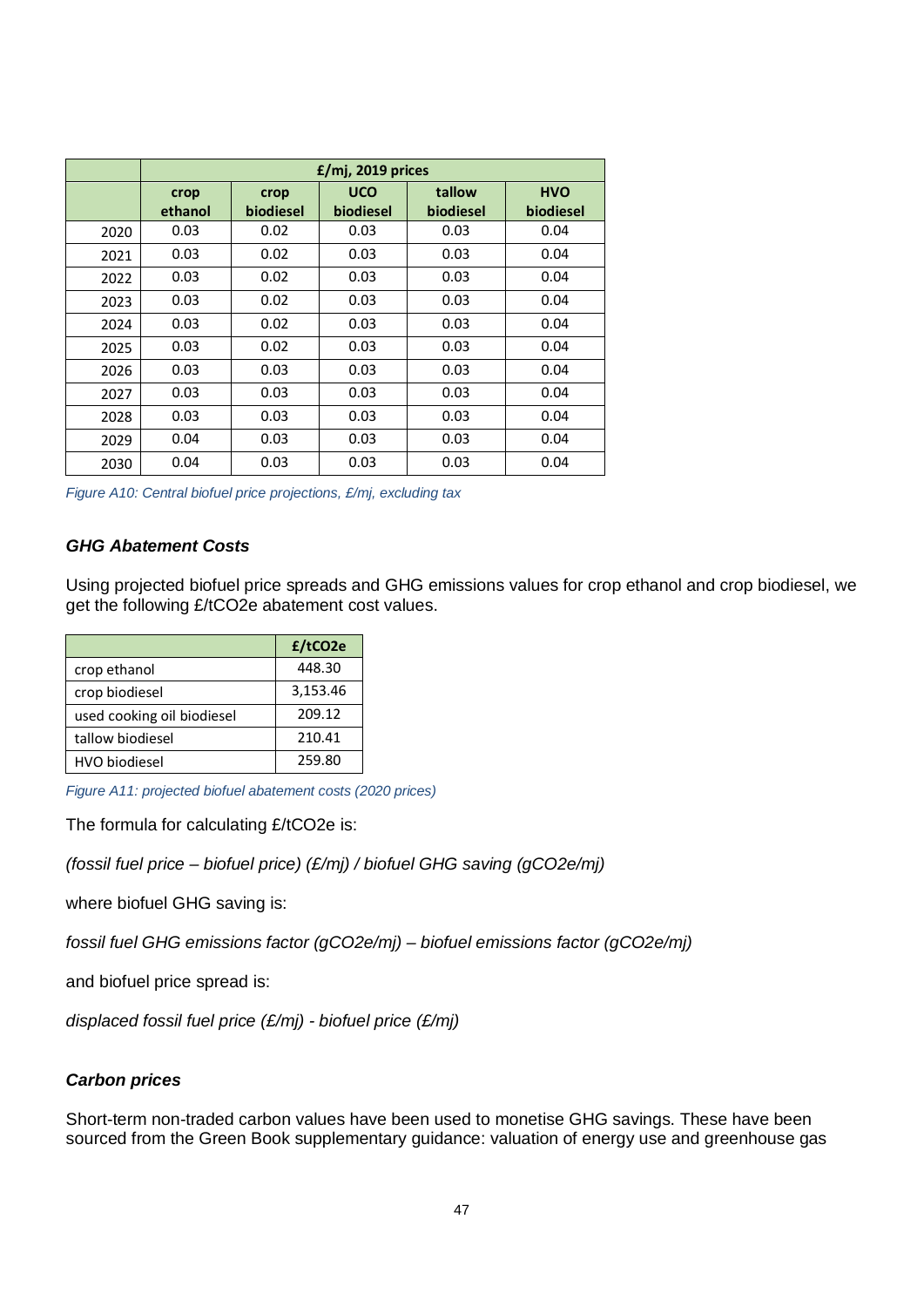emissions for appraisal<sup>[41](#page-47-0)</sup> (data table 3). Since the latest carbon values were given for the year 2018, these have been inflated to the 2019 year using the official government GDP deflator<sup>42</sup>.

|         | 2020 | 2021 | 2022     | 2023 | 2024       | 2025 | 2026 | 2027 | 2028 | 2029 | 2030         |
|---------|------|------|----------|------|------------|------|------|------|------|------|--------------|
| Low     | 35   | 36   | 36       | 37   | 38         | 38   | 39   | 39   | 40   | 40   | $4^{\prime}$ |
| Central | 70   | 72   | 70<br>ັບ | ⇁    | 75         | 76   |      | 79   | 80   | 81   | 82           |
| High    | 106  | 107  | 109      | 111  | 112<br>ن ا | 114  | 116  | 118  | 120  | 121  | 1つつ<br>ں ے . |

*Figure A12: carbon price projections* 

### *Fuel supply volumes and costs – full tables*

Road transport fuel demand values have been taken from the Government's 2018 Energy & Emission projections[43](#page-47-2) (annex F: Final energy demand, reference scenario sheet). These energy values are converted to litres using the energy density factors in annex B. Non Road Mobile Machinery (NRMM) fuel demand is based upon reported values taken from 2018 RTFO statistics<sup>44</sup>.

Total fuel demand (road petrol and diesel plus NRMM fuel) is then multiplied by RTFO target value to generate the number of certificates fuel suppliers will have to generate to comply with the RTFO target.

|              |          | 2021   | 2022   | 2023   | 2024   | 2025   | 2026   | 2027   | 2028   | 2029   | 2030   |
|--------------|----------|--------|--------|--------|--------|--------|--------|--------|--------|--------|--------|
| diesel       | m litres | 29.456 | 29.270 | 29.127 | 28.951 | 28.702 | 28.538 | 28.405 | 28.208 | 28.026 | 27,860 |
| petrol       | m litres | 14.384 | 14,139 | 13,960 | 13.806 | 13,623 | 13,502 | 13,369 | 13.247 | 13,155 | 13,079 |
| <b>NRMM</b>  | m litres | 5,258  | 5,258  | 5,258  | 5,258  | 5,258  | 5,258  | 5,258  | 5,258  | 5,258  | 5,258  |
| total        | m litres | 49.099 | 48.667 | 48.345 | 48.015 | 47,583 | 47.298 | 47.033 | 46.714 | 46.440 | 46,198 |
| target       | %        | 9.60%  | 9.60%  | 9.60%  | 9.60%  | 9.60%  | 9.60%  | 9.60%  | 9.60%  | 9.60%  | 9.60%  |
| certificates | million  | 4,713  | 4,672  | 4.641  | 4,609  | 4,568  | 4.541  | 4.515  | 4.484  | 4.458  | 4,435  |

*Figure A13: fuel demand & RTFO certificate demand projections*

In the analysis presented above the tables have been simplified for readability. The tables presented below show the full range of fuels required to ensure accurate analysis consistent with other fuel / biofuel demand modelling.

For biomethanol, biomethane, double counted bioethanol, HVO (waste) and crop biodiesel and tallow biodiesel supply volumes have been set in line with volumes reported under the RTFO statistics. Crop bioethanol is set in line with the blending level implied by the scenario (e.g. E4.6, E5.5 E9.8). UCO biodiesel – which is assumed to be the marginal fuel – makes up the difference until sufficient biofuel is supplied to generate the number of certificates implied by the RTFO target.

In the simplified tables, biomethanol, crop bioethanol and double counted bioethanol are combined to provide the "bioethanol" total. Biomethane, tallow biodiesel, development road fuel and UCO biodiesel have been combined to provide a "biodiesel" total.

### *E4.6*

-

These are the projected fuel volumes under the baseline (E4.6). Different fuels within the table have been aggregated together which overall provide figure 5. Through multiplying the figures within this table

<span id="page-47-0"></span><sup>41</sup> <https://www.gov.uk/government/publications/valuation-of-energy-use-and-greenhouse-gas-emissions-for-appraisal> [accessed 16/12/19]

<span id="page-47-1"></span><sup>42</sup> [https://assets.publishing.service.gov.uk/government/uploads/system/uploads/attachment\\_data/file/793632/data-tables-1-](https://assets.publishing.service.gov.uk/government/uploads/system/uploads/attachment_data/file/793632/data-tables-1-19.xlsx) [19.xlsx](https://assets.publishing.service.gov.uk/government/uploads/system/uploads/attachment_data/file/793632/data-tables-1-19.xlsx) [accessed 01/12/20]

<span id="page-47-2"></span><sup>43</sup> <https://www.gov.uk/government/publications/updated-energy-and-emissions-projections-2018> [accessed 17/12/19]

<span id="page-47-3"></span><sup>44</sup> <https://www.gov.uk/government/statistics/renewable-fuel-statistics-2018-april-to-december-final-report>[accessed 17/12/19]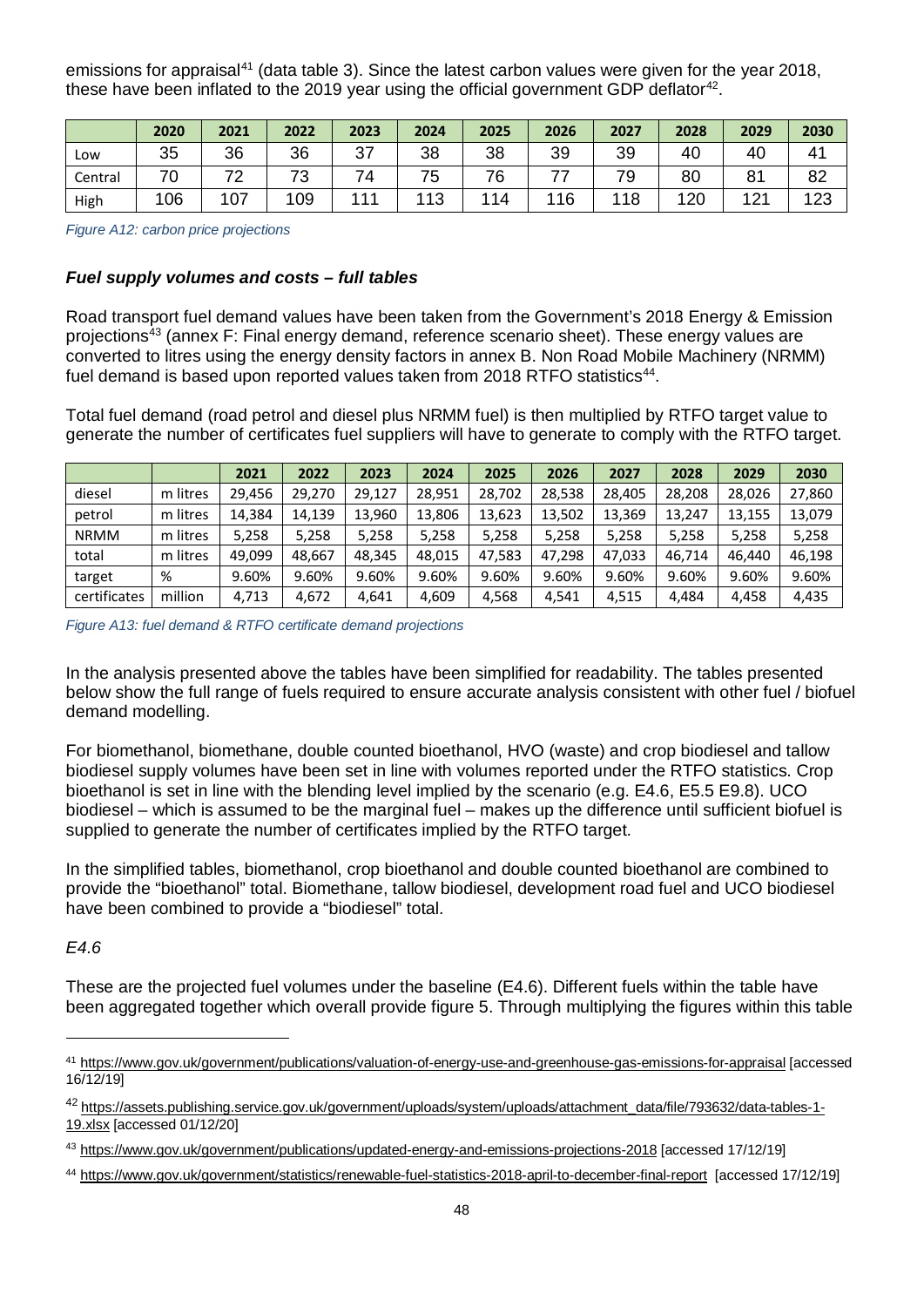by the corresponding prices given in figure A17, costs can be calculated. The aggregated costs are shown in figure 7 within the main analysis.

|                              | 2021   | 2022   | 2023   | 2024   | 2025   | 2026   | 2027   | 2028   | 2029   | 2030   |
|------------------------------|--------|--------|--------|--------|--------|--------|--------|--------|--------|--------|
|                              |        |        |        |        |        |        |        |        |        |        |
| UCO biodiesel                | 1,846  | 1,831  | 1,820  | 1,808  | 1,791  | 1,781  | 1,771  | 1,758  | 1,747  | 1,738  |
| tallow biodiesel             | 61     | 61     | 61     | 61     | 61     | 61     | 61     | 61     | 61     | 61     |
| crop bioethanol              | 483    | 471    | 463    | 456    | 447    | 442    | 436    | 430    | 426    | 422    |
| double counted<br>bioethanol | 158    | 158    | 158    | 158    | 158    | 158    | 158    | 158    | 158    | 158    |
| Biomethane                   | 10     | 10     | 10     | 10     | 10     | 10     | 10     | 10     | 10     | 10     |
| Biomethanol                  | 32     | 32     | 32     | 32     | 32     | 32     | 32     | 32     | 32     | 32     |
| Development<br>road fuel     | 67     | 106    | 132    | 157    | 182    | 206    | 231    | 255    | 279    | 302    |
| <b>Fossil Diesel</b>         | 27,647 | 27,438 | 27,282 | 27,094 | 26,838 | 26,661 | 26,515 | 26,307 | 26,113 | 25,935 |
| <b>Fossil Petrol</b>         | 13,964 | 13,726 | 13,553 | 13,403 | 13,226 | 13,109 | 12,980 | 12,861 | 12,773 | 12,699 |

*Figure A14: biofuel and fossil fuel demand projections with E4.6 petrol/ethanol blend (million litres)*

### *E5.5 supply volumes*

These supply volumes are used to compare the E5.5 scenario to the baseline E4.6. Costs can be calculated using table A17. The figures are then aggregated as discussed above when presented in the analysis.

|                         | 2021   | 2022   | 2023   | 2024   | 2025   | 2026   | 2027   | 2028   | 2029   | 2030   |
|-------------------------|--------|--------|--------|--------|--------|--------|--------|--------|--------|--------|
|                         | 2,188  | 2,168  | 2,152  | 2,137  | 2,116  | 2,103  | 2,090  | 2,075  | 2,062  | 2,050  |
| UCO biodiesel           |        |        |        |        |        |        |        |        |        |        |
|                         | 61     | 61     | 61     | 61     | 61     | 61     | 61     | 61     | 61     | 61     |
| <b>Tallow biodiesel</b> |        |        |        |        |        |        |        |        |        |        |
|                         | 617    | 603    | 593    | 585    | 574    | 568    | 560    | 553    | 548    | 544    |
| Crop bioethanol         |        |        |        |        |        |        |        |        |        |        |
| Double counted          | 158    | 158    | 158    | 158    | 158    | 158    | 158    | 158    | 158    | 158    |
| bioethanol              |        |        |        |        |        |        |        |        |        |        |
|                         | 10     | 10     | 10     | 10     | 10     | 10     | 10     | 10     | 10     | 10     |
| Biomethane              |        |        |        |        |        |        |        |        |        |        |
|                         | 32     | 32     | 32     | 32     | 32     | 32     | 32     | 32     | 32     | 32     |
| Biomethanol             |        |        |        |        |        |        |        |        |        |        |
| Development             | 67     | 106    | 132    | 157    | 182    | 206    | 231    | 255    | 279    | 302    |
| road fuel               |        |        |        |        |        |        |        |        |        |        |
|                         | 27,333 | 27,130 | 26,977 | 26,793 | 26,540 | 26,366 | 26,222 | 26,017 | 25,825 | 25,648 |
| <b>Fossil Diesel</b>    |        |        |        |        |        |        |        |        |        |        |
|                         | 13,876 | 13,640 | 13,467 | 13,319 | 13,143 | 13,026 | 12,898 | 12,780 | 12,692 | 12,619 |
| <b>Fossil Petrol</b>    |        |        |        |        |        |        |        |        |        |        |

*Figure A15: biofuel and fossil fuel demand projections with E5.5 petrol/ethanol blend (million litres)*

#### *E9.8 supply volumes*

These supply volumes are used to compare the E9.8 scenario to the baseline E4.6. Costs can be calculated using table A17. The figures are then aggregated as discussed above when presented in the analysis.

| 2021 | 2022 | 2023 | 2024 | 2025 | 2026 | 2027 | 2028 | 2029 | 2030 |
|------|------|------|------|------|------|------|------|------|------|
|      |      |      |      |      |      |      |      |      |      |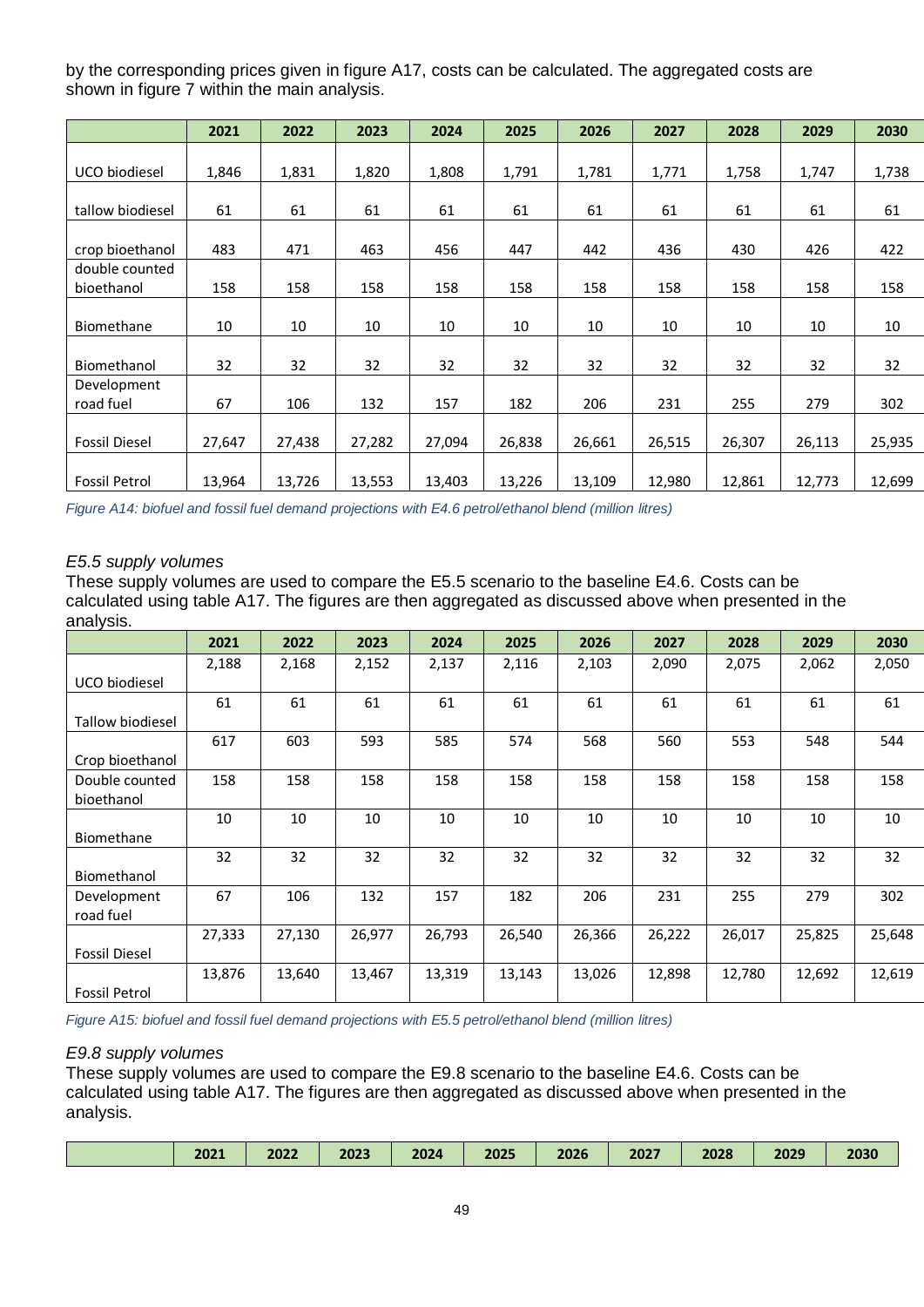|                      | 1,846  | 1,831  | 1,820  | 1,808  | 1,791  | 1,781  | 1,771  | 1,758  | 1,747  | 1,738  |
|----------------------|--------|--------|--------|--------|--------|--------|--------|--------|--------|--------|
| UCO biodiesel        |        |        |        |        |        |        |        |        |        |        |
| Tallow               | 61     | 61     | 61     | 61     | 61     | 61     | 61     | 61     | 61     | 61     |
| biodiesel            |        |        |        |        |        |        |        |        |        |        |
| Crop                 | 1,301  | 1,276  | 1,258  | 1,242  | 1,224  | 1,212  | 1,198  | 1,186  | 1,176  | 1,169  |
| bioethanol           |        |        |        |        |        |        |        |        |        |        |
| Double               | 158    | 158    | 158    | 158    | 158    | 158    | 158    | 158    | 158    | 158    |
| counted              |        |        |        |        |        |        |        |        |        |        |
| bioethanol           |        |        |        |        |        |        |        |        |        |        |
|                      | 10     | 10     | 10     | 10     | 10     | 10     | 10     | 10     | 10     | 10     |
| Biomethane           |        |        |        |        |        |        |        |        |        |        |
|                      | 32     | 32     | 32     | 32     | 32     | 32     | 32     | 32     | 32     | 32     |
| Biomethanol          |        |        |        |        |        |        |        |        |        |        |
| Development          | 67     | 106    | 132    | 157    | 182    | 206    | 231    | 255    | 279    | 302    |
| road fuel            |        |        |        |        |        |        |        |        |        |        |
|                      | 27,647 | 27,438 | 27,282 | 27,094 | 26,838 | 26,661 | 26,515 | 26,307 | 26,113 | 25,935 |
| <b>Fossil Diesel</b> |        |        |        |        |        |        |        |        |        |        |
|                      | 13,427 | 13,198 | 13,031 | 12,887 | 12,716 | 12,603 | 12,480 | 12,365 | 12,280 | 12,209 |
| <b>Fossil Petrol</b> |        |        |        |        |        |        |        |        |        |        |

*Figure A16: biofuel and fossil fuel demand projections with E9.8 petrol/ethanol blend (million litres)*

#### *Fuel costs*

The table below shows the full fuels cost projections used to calculate the totals in the cost analysis of the different scenarios.

|                         | 2021 | 2022 | 2023 | 2024 | 2025 | 2026 | 2027 | 2028 | 2029 | 2030 |
|-------------------------|------|------|------|------|------|------|------|------|------|------|
|                         |      |      |      |      |      |      |      |      |      |      |
| UCO biodiesel           | 0.99 | 1.00 | 1.00 | 1.01 | 1.01 | 1.02 | 1.03 | 1.03 | 1.04 | 1.05 |
|                         |      |      |      |      |      |      |      |      |      |      |
| <b>Tallow biodiesel</b> | 0.99 | 1.00 | 1.00 | 1.01 | 1.01 | 1.02 | 1.03 | 1.03 | 1.04 | 1.05 |
|                         |      |      |      |      |      |      |      |      |      |      |
| Crop bioethanol         | 0.69 | 0.70 | 0.70 | 0.71 | 0.71 | 0.72 | 0.73 | 0.73 | 0.74 | 0.74 |
| Double counted          |      |      |      |      |      |      |      |      |      |      |
| bioethanol              | 0.96 | 0.97 | 0.97 | 0.98 | 0.98 | 0.99 | 0.99 | 1.00 | 1.01 | 1.01 |
|                         |      |      |      |      |      |      |      |      |      |      |
| Biomethane              | 1.27 | 1.28 | 1.29 | 1.30 | 1.31 | 1.31 | 1.32 | 1.32 | 1.33 | 1.34 |
|                         |      |      |      |      |      |      |      |      |      |      |
| Biomethanol             | 0.96 | 0.97 | 0.97 | 0.98 | 0.98 | 0.99 | 0.99 | 1.00 | 1.01 | 1.01 |
| Development             |      |      |      |      |      |      |      |      |      |      |
| road fuel               | 1.88 | 1.89 | 1.89 | 1.90 | 1.90 | 1.91 | 1.92 | 1.92 | 1.93 | 1.94 |
|                         |      |      |      |      |      |      |      |      |      |      |
| <b>Fossil Diesel</b>    | 0.45 | 0.46 | 0.46 | 0.47 | 0.47 | 0.49 | 0.49 | 0.50 | 0.51 | 0.51 |
|                         |      |      |      |      |      |      |      |      |      |      |
| <b>Fossil Petrol</b>    | 0.42 | 0.42 | 0.43 | 0.43 | 0.44 | 0.45 | 0.45 | 0.45 | 0.46 | 0.47 |

*Figure A17 biofuel and fossil fuel price projections,£/l, excluding tax*

# *GDP deflator*

 $\overline{a}$ 

GDP deflator values have been used to historical monetary values into 2019 prices. The deflator series was sourced from the Office for Budget Responsibility (OBR)<sup>[45](#page-49-0)</sup>

<span id="page-49-0"></span><sup>45</sup> <https://www.gov.uk/government/statistics/gdp-deflators-at-market-prices-and-money-gdp-september-2019-quarterly-national-accounts> [accessed 16/12/2019]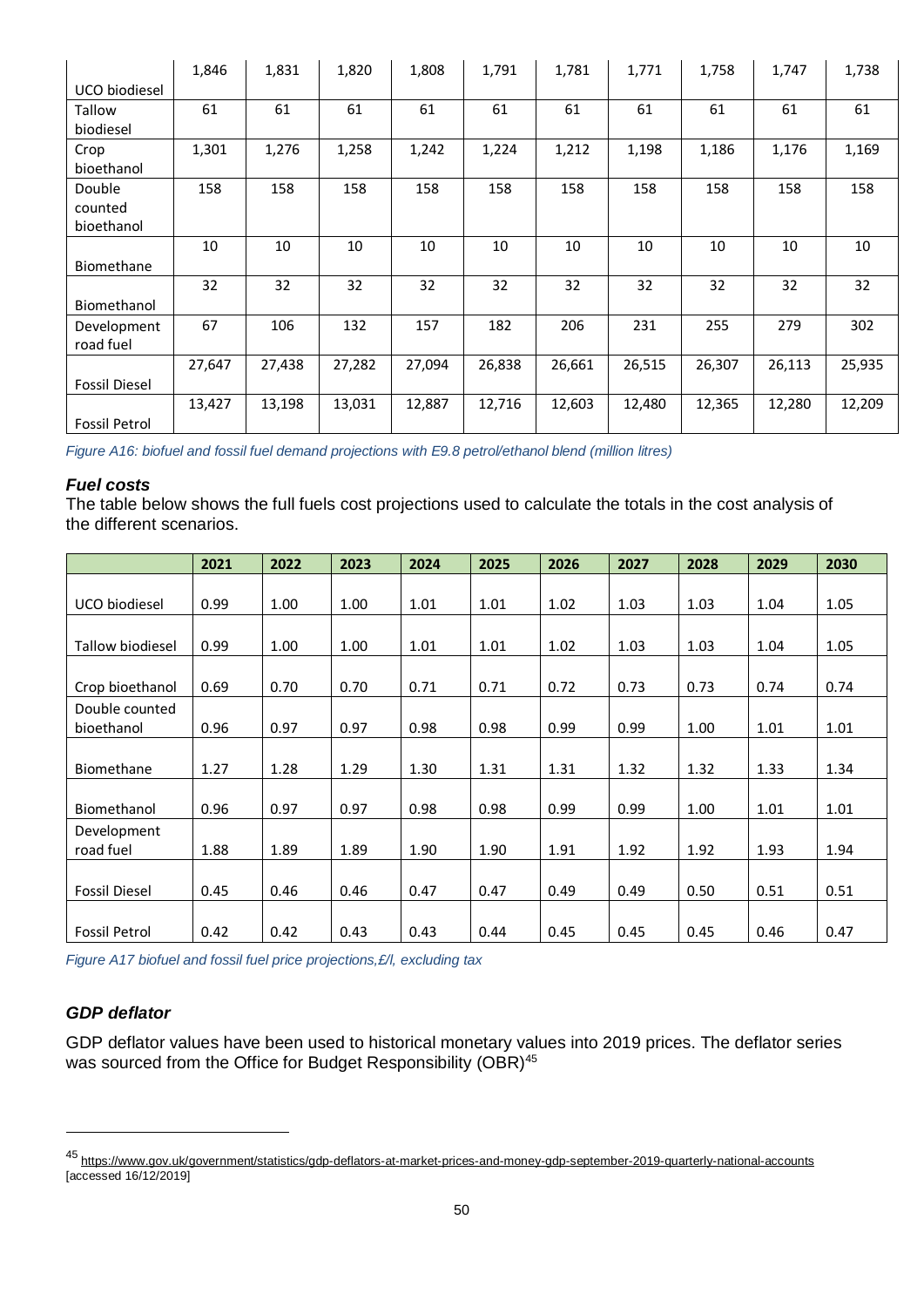|      | <b>GDP</b> deflator<br>$(2018 = 100)$ | adjustment<br>factor (from<br>2019) |
|------|---------------------------------------|-------------------------------------|
| 2015 | 94                                    | 0.925                               |
| 2016 | 96                                    | 0.944                               |
| 2017 | 98                                    | 0.962                               |
| 2018 | 100                                   | 0.981                               |
| 2019 | 102                                   | 1                                   |
| 2020 | 104                                   | 1.018                               |

*Figure A18: GDP deflator series*

# **Annex C: Cost & Energy Calculations**

The assumptions below regarding cost and energy changes from moving from E5 to E10 petrol are based on full switch to E10 (i.e. 10% ethanol) that an individual fuel consumer could experience because of a market shift to E10 petrol were that petrol blended with 10% ethanol. This is different to the cost benefit analysis, which looks at market wide aggregate blend levels to model overall costs, however the same energy density principles have been used in the CBA for the different blend levels assessed.

#### *E5 to E10 energy impact*

Energy content values (mj/litre) for this calculation have been taken from annex B. Multiplying petrol and ethanol blending concentration by their respective energy contents gives us the petrol and energy content of each component of the blended fuel. Adding the energy content of each component gives us total blend energy content.

|         | mj/litre |
|---------|----------|
| petrol  | 32       |
| ethanol | ົ        |

*Figure A19: energy content values for petrol & ethanol*

| E5      | volume (%) | blended fuel<br>energy content<br>(mj/litre) | energy content (%) |
|---------|------------|----------------------------------------------|--------------------|
| Petrol  | 95%        | 30.4                                         | 97%                |
| Ethanol | 5%         | 1.1                                          | 3%                 |
| Total   | 100%       | 31.5                                         | 100%               |

*Figure A20: E5 energy content breakdown* 

| E <sub>10</sub> | volume (%) | blended fuel<br>energy content (mj) | energy content (%) |
|-----------------|------------|-------------------------------------|--------------------|
| Petrol          | 90%        | 28.8                                | 93%                |
| Ethanol         | 10%        | 2.1                                 | 7%                 |
| Total           | 100%       | 30.9                                | 100%               |

*Figure A21: E10 energy content breakdown*

E5 to E10 energy difference  $\vert$  -1.7%

*Figure A22: E5 to E10 energy difference*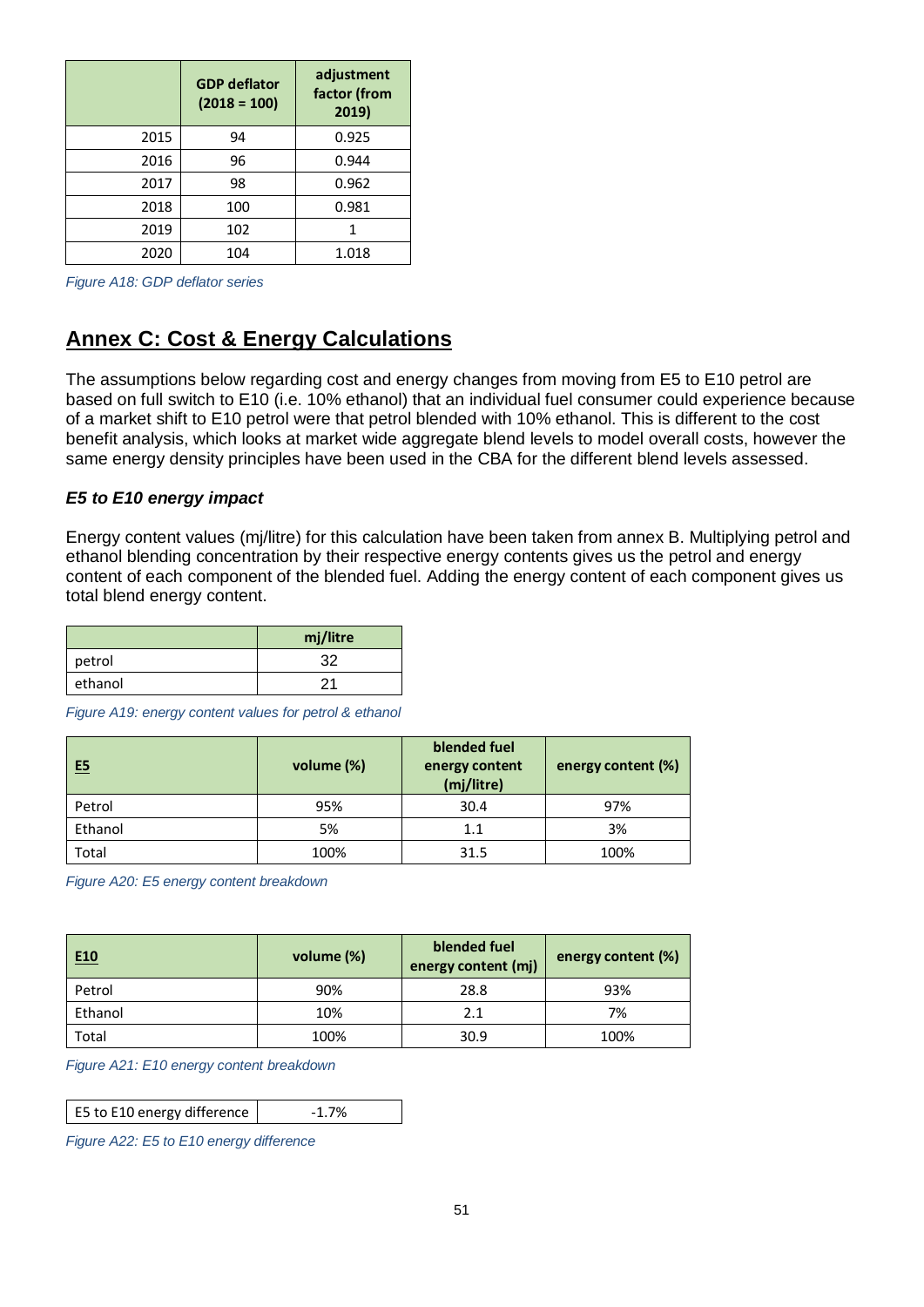### *E5 to E10 GHG impact*

GHG emissions factor values (gCO2e/mj) for this calculation have been taken from annex B. Multiplying petrol and ethanol blending concentration by their respective GHG factors gives us the GHG emissions for each component of the blended fuel. Summing the GHG emissions of each component gives us total blend GHG emissions.

|         | gCO2e/mj |
|---------|----------|
| Petrol  | 87.8     |
| Ethanol | 43       |

*Figure A23: GHG emissions factors for petrol & ethanol*

| E5      | % energy | gCO2e/mj |
|---------|----------|----------|
| Petrol  | 97%      | 84.9     |
| Ethanol | 3%       | 1.4      |
| Total   |          | 86.3     |

*Figure A24: GHG emissions factor for E5*

| E <sub>10</sub> | % energy | gCO2e/mj |
|-----------------|----------|----------|
| Petrol          | 93%      | 81.8     |
| Ethanol         | 7%       | 2.9      |
| Total           |          | 84.8     |

*Figure A25: GHG emissions factor for E10*

| % GHG saving (E0 to E5) |  |
|-------------------------|--|
|-------------------------|--|

*Figure A26: GHG saving moving from E0 to E5*

| % GHG saving (E5 to E10) |  |
|--------------------------|--|
|                          |  |

*Figure A27: GHG saving moving from E5 to E10*

| % GHG saving (E0 to E10) |  |
|--------------------------|--|
|                          |  |

*Figure A28: GHG saving moving from E0 to E10*

### *E5 to E10 pump price & driving cost impact*

These calculations below estimate the cost the fuel cost impacts (for motorists driving petrol cars) of moving from E5 to E10 in 2021.

RTFO costs are made up of (1) direct fuel costs and (2) RTFO certificate costs to cover any shortfall

Fuel prices from Annex B have been used in the following calculations.

#### *Certificate price calculation*

The RTFO certificate price has been calculated by subtracting the UCO biodiesel price (annex B) from the diesel price (annex B) and dividing the result by 2. The UCO biodiesel price spread is used because UCO biodiesel is assumed to be the marginal biofuel supplied under the RTFO, which determines the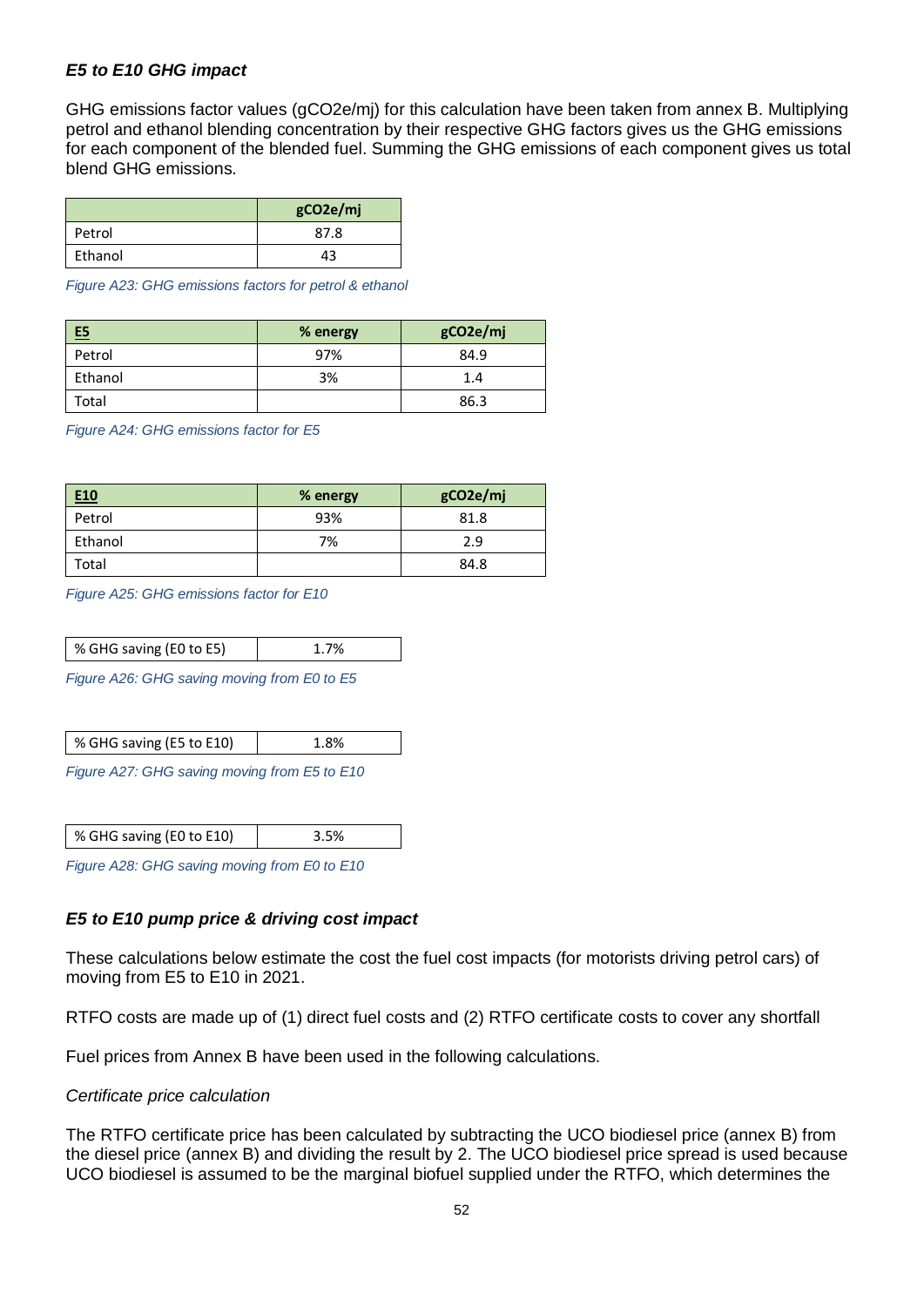certificate price. The difference is then divided by 2 as each litre of UCO biodiesel receives 2 certificates under the RTFO.

| 2021 UCO biodiesel price | £/litre       | 0.99 |
|--------------------------|---------------|------|
| 2021 diesel price        | £/litre       | 0.45 |
| 2021 certificate price   | £/certificate | 0.27 |

*Figure A29: RTFO certificate price calculation*

*Fuel cost calculation - moving from E5 to E10*

Individual blend components have been costed by multiplying their share of the fuel blend by the £/litre costs in annex B. The difference between the RTFO target 9.75% and the volume of biofuel in the blend is assumed to be made up by certificate purchases. In the case of E5, there is a 4.75% gap between the target which is made up by purchasing 4.75% of a certificate  $-0.0475 * 0.27 = 0.013$ . Supply + margin costs (unevidenced assumption) fuel duty (£0.58/litre) and VAT (levied at 20%) are then added to calculate the final retail fuel cost.

The energy adjusted E10 price is calculated by dividing the £/litre E10 price by the E10 energy content and then multiplying by the E5 energy content (both calculated above).

A driving cost increase of 2.3% is calculated by dividing the energy adjusted E10 price by the E5 price (£1.31 / £1.28).

|                        | £/litre |
|------------------------|---------|
| 2021 petrol price      | £0.42   |
| 2021 ethanol price     | £0.69   |
| 2021 certificate price | f0 27   |

*Figure A30: 2021 petrol, ethanol and RTFO certificate prices*

| E5              | % volume | £/litre |
|-----------------|----------|---------|
| Petrol          | 95%      | £0.40   |
| Ethanol         | 5%       | £0.03   |
| certificates    | 4.75%    | £0.01   |
| supply + margin |          | £0.05   |
| Duty            |          | £0.58   |
| Vat             |          | £0.21   |
| Total           |          | £1.28   |

*Figure A31: E5 pump price calculation*

| E <sub>10</sub>   | % volume | £/litre | <b>£/litre (energy</b><br>adjusted) |
|-------------------|----------|---------|-------------------------------------|
| Petrol            | 90%      | £0.38   | £0.38                               |
| Ethanol           | 10%      | £0.07   | £0.07                               |
| certificates      | $-0.25%$ | £0.00   | £0.00                               |
| $supply + margin$ |          | £0.05   | £0.05                               |
| Duty              |          | £0.58   | £0.59                               |
| Vat               |          | £0.21   | £0.22                               |
| Total             |          | £1.28   | £1.31                               |

*Figure A32: E10 pump price calculation*

*Fuel cost calculation - moving from E5 (standard grade) to E5 (super grade)*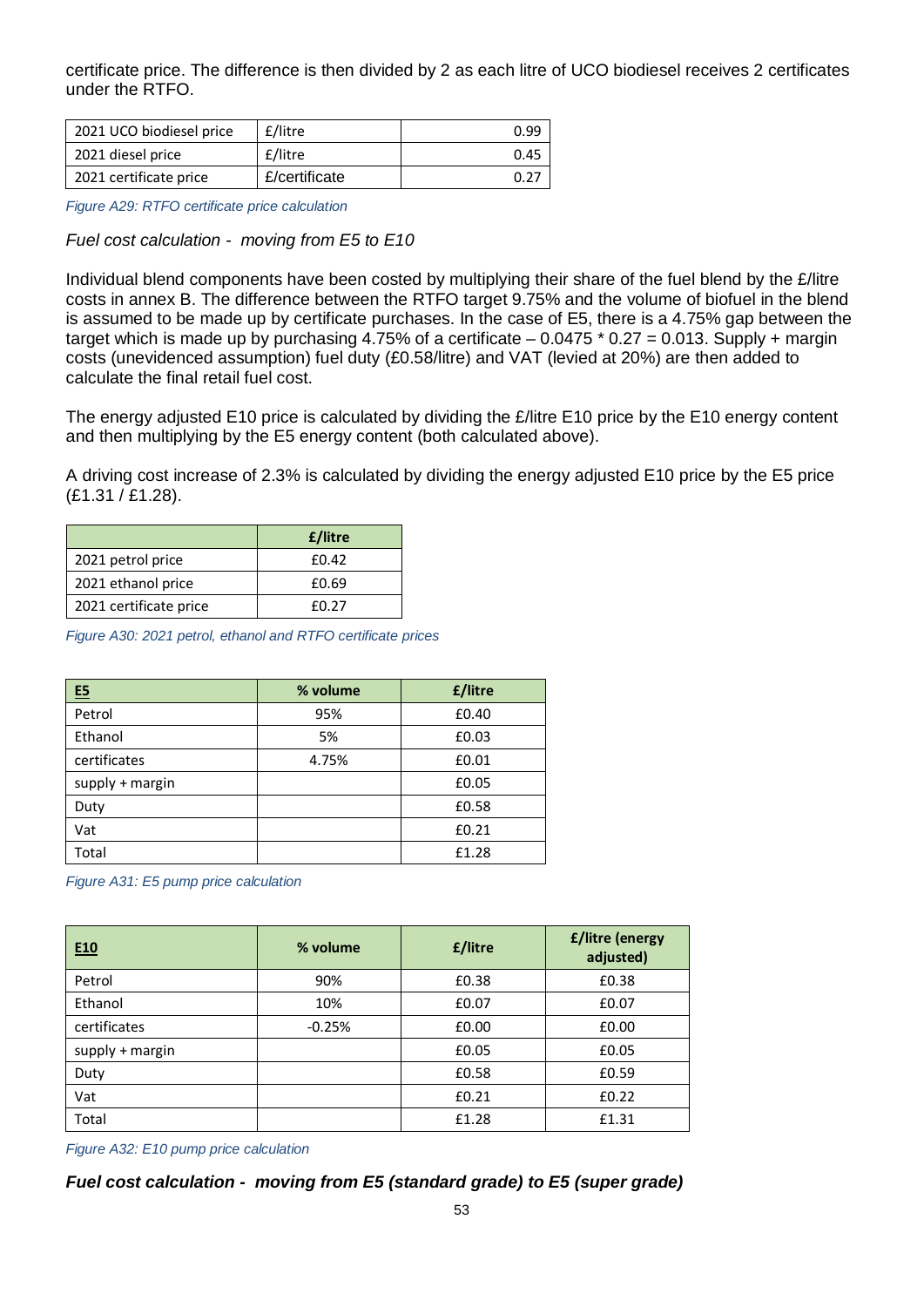To calculate the difference in price between standard grade petrol and super grade petrol a 12-month average of prices between 03/18 and 04/19 was taken. Price statistics were sourced from the 'Monthly and annual prices of road fuels and petroleum products' statistical series<sup>[46](#page-53-0)</sup>

| standard grade | super grade | difference |      |
|----------------|-------------|------------|------|
| 135.2          | 124.9       | 10.3       | 8.2% |

*Figure A33: petrol prices (average of prices between 03/18 and 04/19)*

### *'Cars off the road' calculation*

 $\ddot{\phantom{a}}$ 

The average car is assumed to emit 2.17 tonnes CO2/year (2017 average) which was sourced from a recent DfT biofuels statistical release<sup>[47](#page-53-1)</sup> (page 4).

The number of cars equivalent to policy GHG savings is then calculated by dividing policy GHG savings by average car GHG emissions.

|                           | 2021    | 2022    | 2023 | 2024            | 2025 | 2026                        | 2027 | 2028    | 2029              | 2030 |
|---------------------------|---------|---------|------|-----------------|------|-----------------------------|------|---------|-------------------|------|
| CO <sub>2</sub> e savings |         | 0.76    | 0.75 | 0.74            | 0.73 | 0.72                        |      | 0.71    |                   | 0.7  |
| cars off road             | 354.709 | 348,891 |      | 344,655 340,999 |      | 336,660   333,793   330,647 |      | 327,747 | 325,573   323,768 |      |

*Figure A34: GHG savings (MTCO2e) and equivalent 'cars off the road' figure (# cars) for E9.8 and increased RTFO targets* 

### *Carbon Budget 5 marginal abatement cost curve (MACC)*

In order to assess the cost of an E10 roll out with the cost against other carbon abatement policies from across the economy, we have compared the £/tCO2e cost of an E10 roll out with the marginal abatement cost curve (MACC) published in the Government's Clean Growth Strategy (p.147) which was published in 2017. The red dotted line shows the level of GHG savings requires to meet carbon budget 5 targets (2[48](#page-53-2)MTCO2e from 2028 to 2032<sup>48</sup>). According to the MACC, an additional 250MTCO2e of GHG savings in the carbon budget 5 period equates to a marginal abatement cost of around £200/tCO2e.

<span id="page-53-0"></span><sup>46</sup> <https://www.gov.uk/government/statistical-data-sets/oil-and-petroleum-products-monthly-statistics> [accessed 17/12/19]

<span id="page-53-1"></span><sup>47</sup> [https://assets.publishing.service.gov.uk/government/uploads/system/uploads/attachment\\_data/file/845349/renewable-fuel-statistics-2018](https://assets.publishing.service.gov.uk/government/uploads/system/uploads/attachment_data/file/845349/renewable-fuel-statistics-2018-final-report.pdf) [final-report.pdf](https://assets.publishing.service.gov.uk/government/uploads/system/uploads/attachment_data/file/845349/renewable-fuel-statistics-2018-final-report.pdf) [accessed 17/12/19]

<span id="page-53-2"></span><sup>48</sup> The 248MT is taken from the 2032 Pathway emissions reductions for CB5. Table 7 page 149 of the Clean Growth Strategy [https://assets.publishing.service.gov.uk/government/uploads/system/uploads/attachment\\_data/file/700496/clean-growth-strategy-correction](https://assets.publishing.service.gov.uk/government/uploads/system/uploads/attachment_data/file/700496/clean-growth-strategy-correction-april-2018.pdf)[april-2018.pdf](https://assets.publishing.service.gov.uk/government/uploads/system/uploads/attachment_data/file/700496/clean-growth-strategy-correction-april-2018.pdf)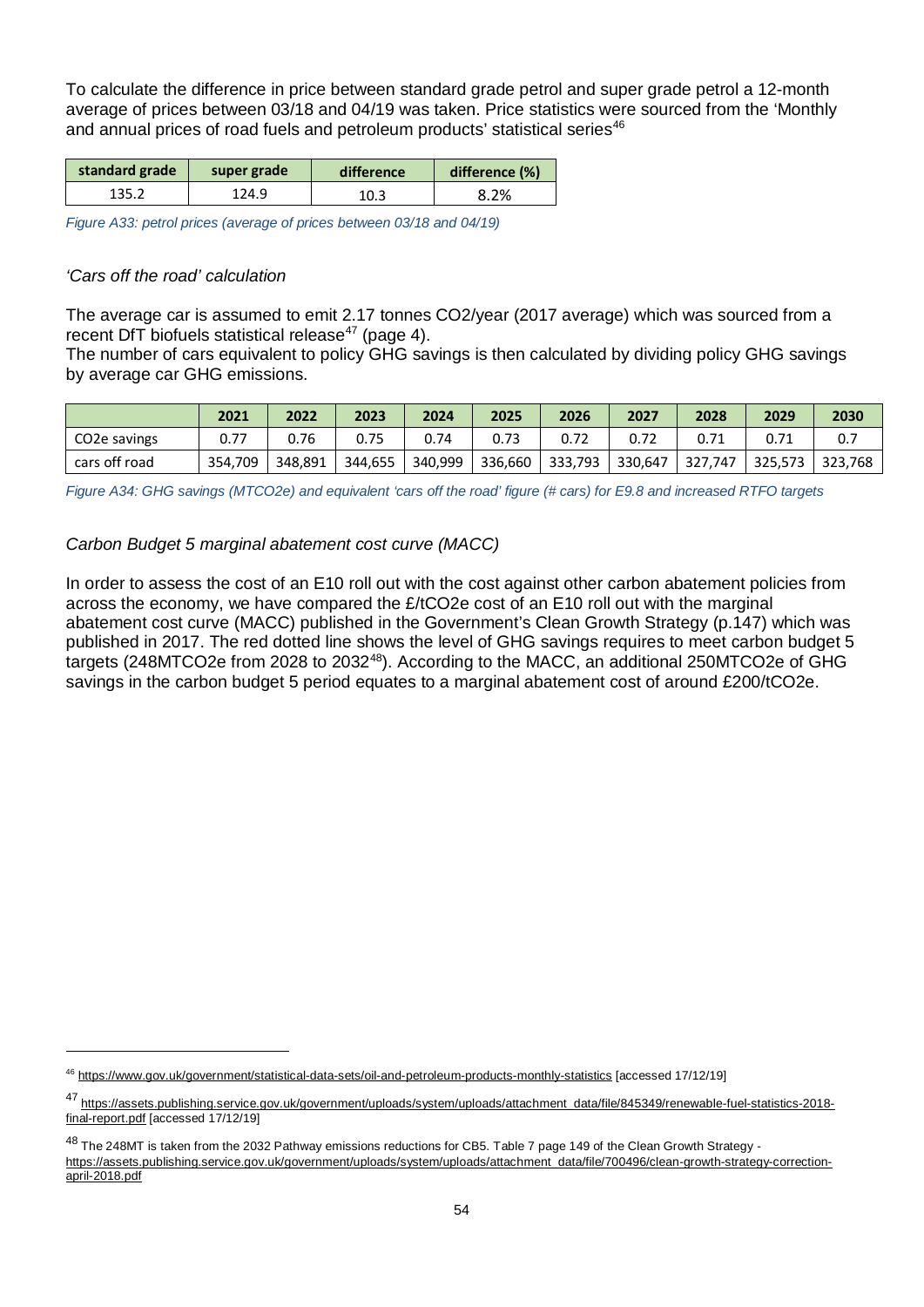

*Figure A35: Carbon budget 5 marginal abatement cost curve with carbon budget 5 GHG savings target shown by red line*

For consistency, the £349.5/tCO2e average abatement cost (2019 prices) from the RTFO target increase analysis (E9.8, the high scenario from both options 2 and 3) is converted into 2015 prices (using the deflator series in annex B) so that it can be compared consistently. The figure will then need to be converted for the different carbon accounting methodology, as described below.

| E9.8 £/tCO2e (2019 prices) | 349.5 |
|----------------------------|-------|
| E9.8 £/tCO2e (2015 prices) | 331.1 |

*Figure A36: estimated abatement cost for E9.8 and increased RTFO targets (£/tCO2e, discounted and net of monetised GHG benefits)*

### *Carbon budget GHG accounting*

For carbon budgets, a different system of carbon accounting is used. Carbon budget accounting assigns 100% GHG savings to biofuels in the transport sector (whereas lifecycle accounting, which is used elsewhere in this impact assessment, also takes into account emissions from biofuel production).

We can calculate the carbon budget accounting £/tCO2e value by following the same process as above but instead using the amended GHG input assumptions which are shown in the following table:

| All biofuels         | gCO <sub>2</sub> /mi |      |
|----------------------|----------------------|------|
| <b>Fossil Diesel</b> | gCO2/mj              | 74.3 |
| <b>Fossil Petrol</b> | gCO <sub>2</sub> /mi | 70.3 |

*Figure A37: biofuel and fossil fuel GHG emission factors under carbon budgets GHG accounting methodology*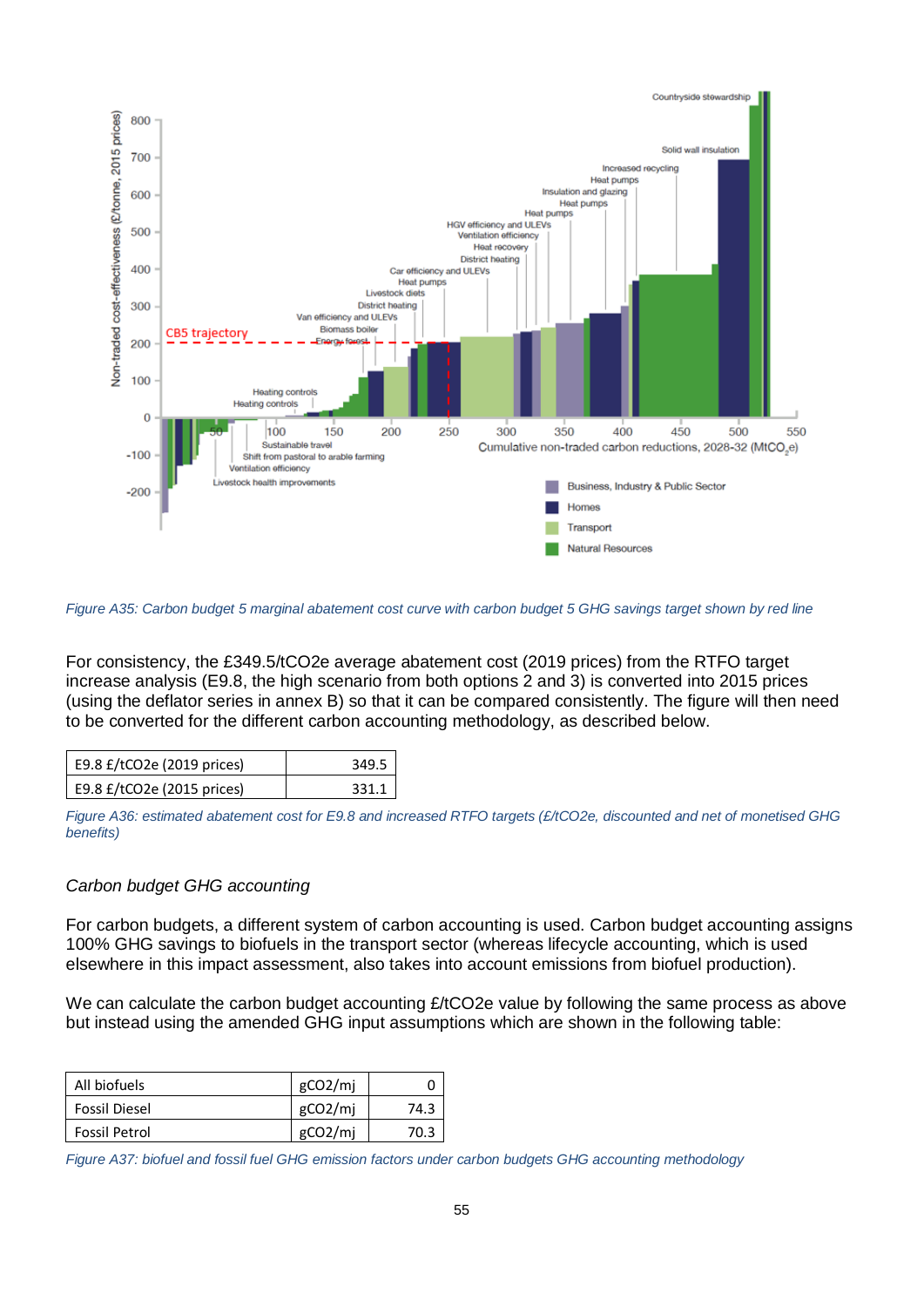As GHG savings are higher under carbon budget accounting (as no GHG emissions are attributed to biofuels) and costs remain unchanged, the average abatement cost under carbon budget accounting is significantly lower under lifecycle accounting. We use the deflator series from the BEIS carbon values<sup>[49](#page-55-0)</sup> to calculate the equivalent value in 2015 prices which is also added to the chart below.

|                             | 2021 | 2022 | 2023 | 2024 | 2025 | 2026 | 2027 | 2028 | 2029 | 2030 |
|-----------------------------|------|------|------|------|------|------|------|------|------|------|
| lifecycle accounting        | 0.8  | 0.8  | 0.7  | 0.7  | 0.7  | 0.7  | 0.7  | 0.7  | 0.7  | 0.7  |
| carbon budget<br>accounting | 1.2  | ⊥.∠  |      | 1.2  | 1.1  | 1.1  | 1.1  | 1.1  | 1.1  |      |

*Figure A38: estimated GHG savings for E9.8 and increased RTFO targets under both lifecycle and carbon budgets GHG accounting methodology (MTCO2e)*

|                               | lifecycle accounting | carbon budget accounting |
|-------------------------------|----------------------|--------------------------|
| E9.8 $E/$ tCO2e (2019 prices) | 349.5                | 199.9                    |
| E9.8 $E/$ tCO2e (2015 prices) | 331.1                | 188.3                    |

*Figure A39: estimated abatement cost for E9.8 and increased RTFO targets under both lifecycle and carbon budgets GHG accounting methodology (£/tCO2e, discounted and net of monetised GHG benefits)*



*Figure A40: Carbon budget 5 marginal abatement cost curve with carbon budget 5 GHG savings target (red dotted line) and E9.8 abatement cost (carbon budget accounting)*

<span id="page-55-0"></span><sup>49</sup> https://assets.publishing.service.gov.uk/government/uploads/system/uploads/attachment\_data/file/793632/data-tables-1-19.xlsx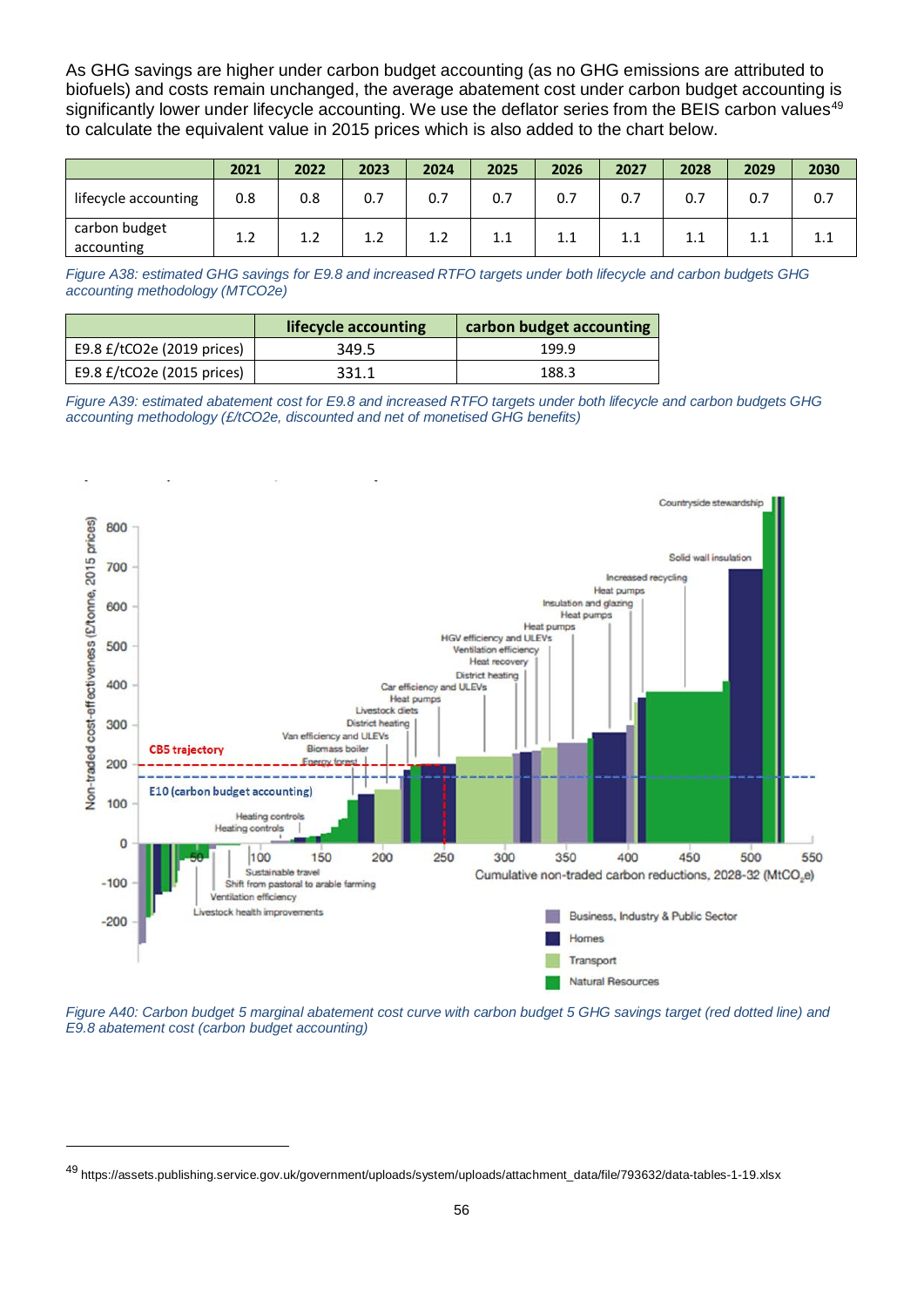## *Sensitivity - crop biodiesel as marginal fuel (excluding taxes)*

A key assumption in the main cost-benefit analysis is that waste biodiesel is the 'marginal fuel' supplied under the RTFO. This assumption means that introducing E10 (increasing the supply of bioethanol) results in less waste biodiesel is supplied.

In this sensitivity we look at an alternative state of the world where crop biodiesel is the marginal fuel. As crop biodiesel has significantly lower GHG savings than waste biodiesel (see annex B for fuel GHG factors), changing this assumption increases the benefits resulting from the introduction of E10. Summary results are shown below for the central scenario for policy option 3 alongside results from the central scenario where used cooking oil biodiesel is assumed to be the marginal fuel.

In the scenario where crop biodiesel is the marginal fuel in the RTFO, the cost of introducing E10 is lower (as crop biodiesel a more expensive option for meeting RTFO targets than waste biodiesel) and there are more GHG savings. Therefore, the net present value of the policy is higher under this scenario.

|                                                         |                                 | total monetised values (2021 to 2030) |
|---------------------------------------------------------|---------------------------------|---------------------------------------|
|                                                         | crop biodiesel<br>marginal fuel | <b>UCO biodiesel</b><br>marginal fuel |
| Cost of communication<br>campaign and fuel<br>labelling | £5                              | £5                                    |
| Cost to incompatible<br>vehicles                        | £169                            | £169                                  |
| Fuel costs                                              | £213                            | £701                                  |
| <b>Total Costs</b>                                      | £387                            | £874                                  |
| Carbon benefits                                         | £301                            | -£158                                 |
| <b>Total Benefits</b>                                   | £301                            | -£158                                 |
| Net Cost                                                | £86                             | £1032                                 |

*Figure A41: cost & monetised benefits for option 3 central scenario (E8.6), discounted [showing both crop biodiesel and UCO biodiesel as marginal biofuel] (excludes taxes)*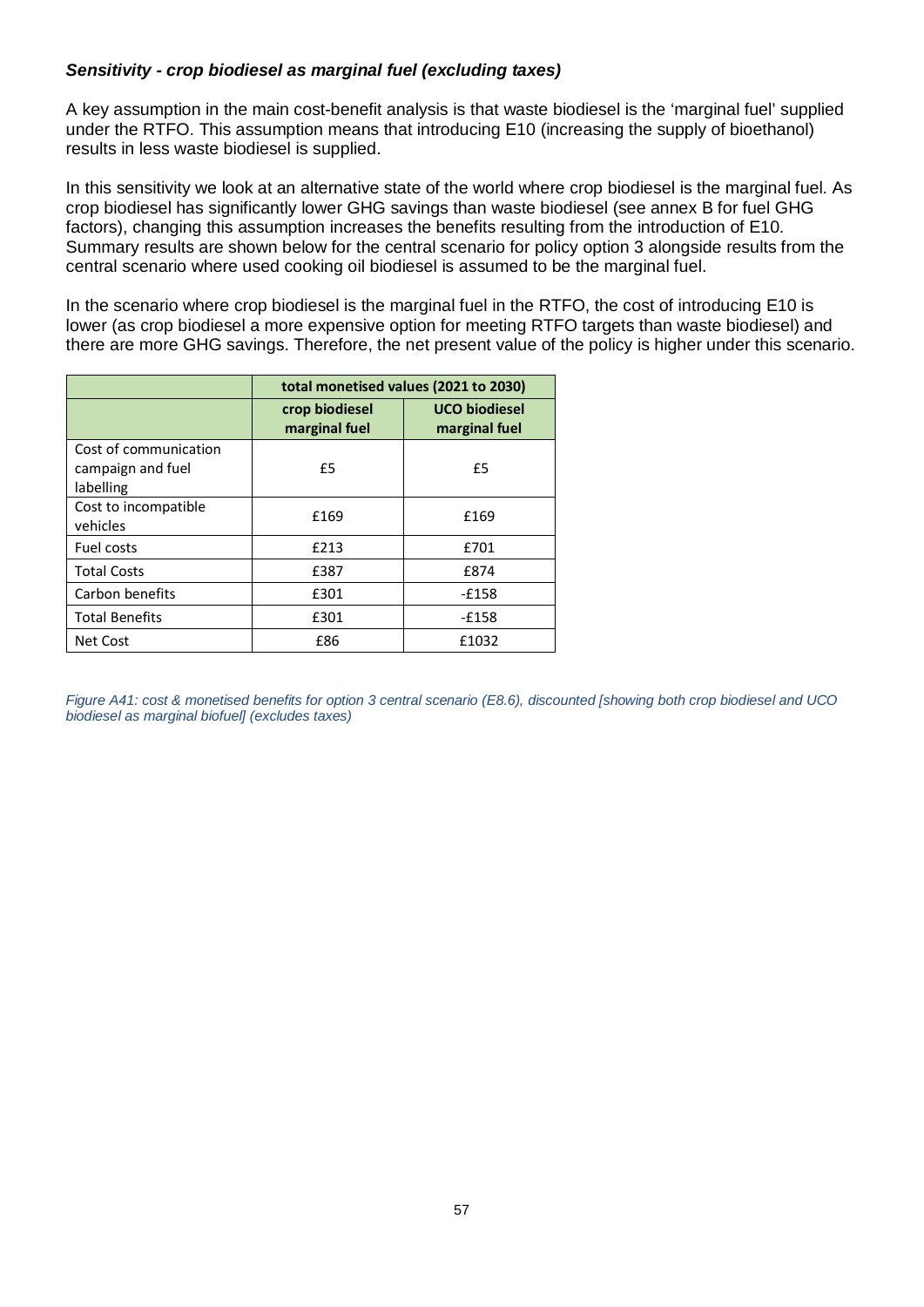# *Small and Micro Business Assessment*

Small businesses are defined in the better regulation framework guidance as those employing between 10 and 49 full-time equivalent (FTE) employees. Microbusinesses are those employing between 1 and 9 employees<sup>[50](#page-57-0)</sup>.

There are a number of routes through which the introduction of E10 could potentially impact small and micro businesses. We have identified the following impacts for assessment:

- Increased fuel costs
- Small filling stations with limited fuel tank capacity
- Fuel suppliers
- Labelling costs

### *Increased fuel costs*

As a result of moving from 5% to 10% bioethanol content, fuel costs for owners of E10 compatible petrol cars could increase by around 2.3% due to the decreased energy content of E10. Owners of incompatible cars who are assumed to purchase the more expensive E5 'super grade' petrol as an alternative to E10 would see an increase of around 8% (see annex C for more information on these numbers).

Small and micro businesses which operate modern petrol vehicles are therefore expected to experience up to a 2.3% rise in fuel costs as a result of this legislation along with all other operators of petrol vehicles. Small businesses operating older, incompatible vehicles would be expected to experience an 8% increase in fuel costs as they will have to buy a premium grade E5 fuel. However, the number of businesses operating these vehicles is thought to be very small. DfT vehicle statistics show that 1.6% of pre-2005 petrol vehicles are owned by companies<sup>[51](#page-57-1)</sup>. Vehicles operated by small and micro businesses would therefore form a sub-set of this group.

| <b>Body Type</b>           | <b>Male Private</b><br>Ownership | <b>Female</b><br><b>Private</b><br>Ownership | <b>Unknown</b><br>Ownership | Company<br><b>Ownership</b> | <b>Between</b><br><b>Keepers</b> | All<br><b>Vehicles</b> |
|----------------------------|----------------------------------|----------------------------------------------|-----------------------------|-----------------------------|----------------------------------|------------------------|
| <b>SPECIAL PURPOSE</b>     | 0.3                              | 0.0                                          | 0.0                         | 0.1                         | 0.0                              | 0.4                    |
| <b>GOODS - HEAVY</b>       | 0.6                              | 0.0                                          | 0.0                         | 0.1                         | 0.0                              | 0.8                    |
| <b>TRICYCLES</b>           | 7.3                              | 0.6                                          | 0.3                         | 0.2                         | 0.1                              | 8.4                    |
| GOODS - LIGHT              | 67.0                             | 10.7                                         | 3.4                         | 5.6                         | 0.7                              | 87.4                   |
| <b>CARS</b>                | 2122.2                           | 1156.1                                       | 187.4                       | 49.2                        | 61.7                             | 3576.7                 |
| <b>OTHERS</b>              | 5.0                              | 0.5                                          | 0.3                         | 1.5                         | 0.1                              | 7.3                    |
| <b>BUSES &amp; COACHES</b> | 2.2                              | 0.4                                          | 0.1                         | 0.4                         | 0.0                              | 3.2                    |
| <b>TAXIS</b>               | 0.1                              | 0.0                                          | 0.0                         | 0.0                         | 0.0                              | 0.1                    |
| AGRICULTURAL               | 8.5                              | 0.5                                          | 0.3                         | 2.3                         | 0.1                              | 11.7                   |
| MOTORCYCLES, MOPEDS        |                                  |                                              |                             |                             |                                  |                        |
| & SCOOTERS                 | 408.3                            | 16.1                                         | 11.0                        | 4.9                         | 3.4                              | 443.7                  |
| <b>NOT RECORDED</b>        | 0.8                              | 0.1                                          | 0.0                         | 0.1                         | 0.0                              | 1.1                    |
| <b>TOTAL</b>               | 2622.4                           | 1185.0                                       | 202.9                       | 64.5                        | 66.0                             | 4140.8                 |
| (% of total)               | (63.3)                           | (28.6)                                       | (4.9)                       | (1.6)                       | (1.6)                            | (100)                  |

- $50$ 

<span id="page-57-0"></span>[https://assets.publishing.service.gov.uk/government/uploads/system/uploads/attachment\\_data/file/827960/RPC\\_Small\\_and\\_Micro\\_Business\\_A](https://assets.publishing.service.gov.uk/government/uploads/system/uploads/attachment_data/file/827960/RPC_Small_and_Micro_Business_Assessment__SaMBA___August_2019.pdf) ssessment\_SaMBA\_\_August\_2019.pdf

<span id="page-57-1"></span><sup>51</sup> DfT vehicle statistics extracted from DVLA vehicle ownership data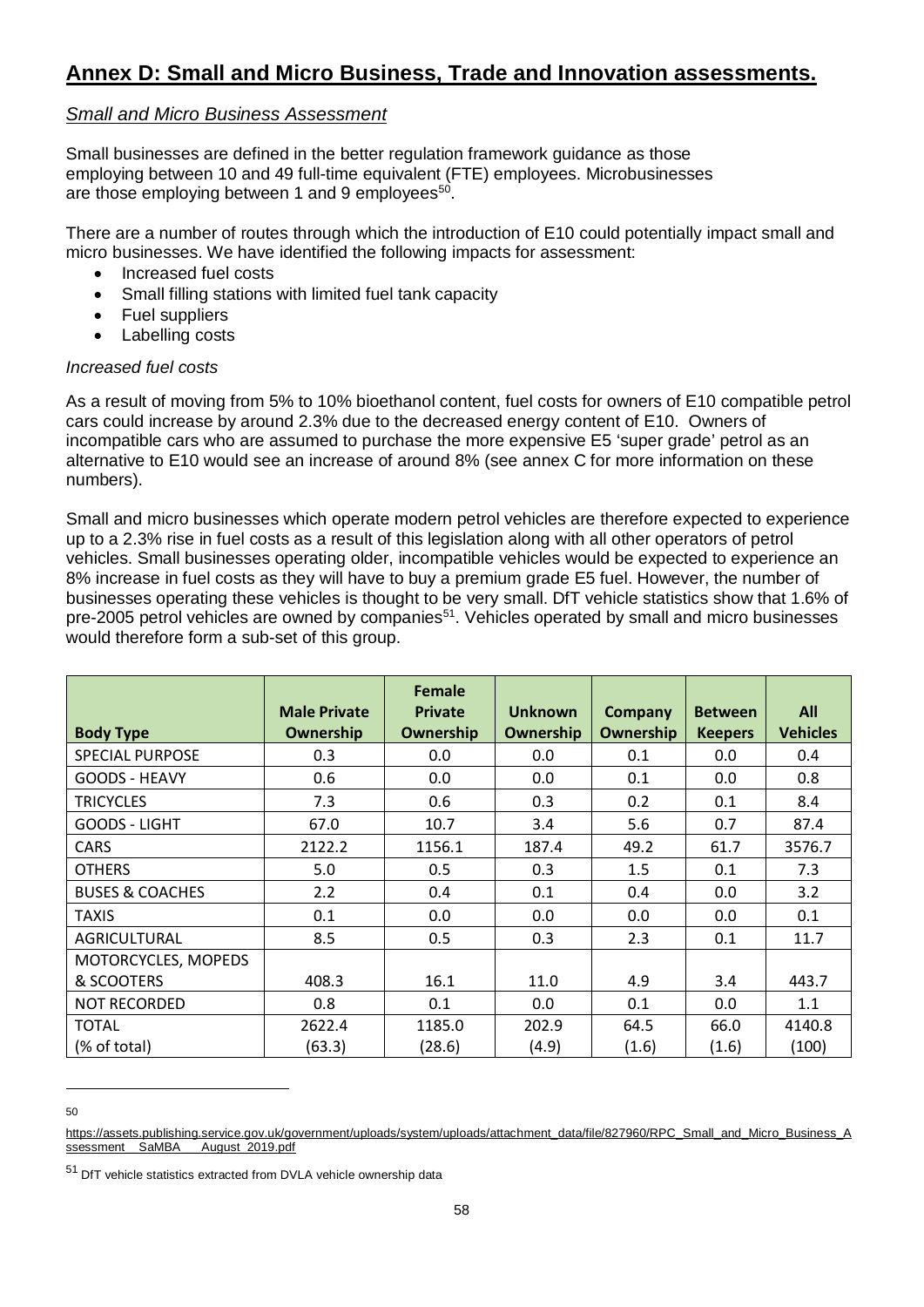We do not believe costs will be incurred due to needing to refuel more regularly, as the small drop in fuel economy would be unlikely to lead significant additional trips to filling stations. Any fuel customer not currently filling their fuel tank fully at each trip to a forecourt could increase the volume purchased to mitigate the drop-in energy content. If a business fuel user does fill their tank each time, it could result in perhaps one or two additional visits to filling stations per year and is therefore difficult to quantify in terms of cost impact for businesses. Such time pressure would likely be absorbed into normal day to day operational activities.

#### *Small filling stations with limited fuel tank capacity*

This legislation could have an additional impact on small fuel retailers who only have capacity to run two fuel streams (i.e. sites which only have two fuel tanks – one for petrol and one for diesel). In cases where retailers only have one petrol stream, they are likely to lose the ability to supply drivers of E10 incompatible vehicles who would require E5 'protection grade fuel'. We do not have data on the number of fuel tanks in use at individual filling stations. However, we have been able to access data on the number of pumps at fuelling stations which is used as a rough proxy. The following table shows the numbers of stations with a given number of pumps and % exempt under the 1,000,000 litre per year threshold.

|                  |             |                | # sites not | market share | market share |
|------------------|-------------|----------------|-------------|--------------|--------------|
|                  | total sites | # sites exempt | exempt      | exempt       | not exempt   |
|                  | 182         | 182            |             | 0.1%         | 0.0%         |
|                  | 1013        | 685            | 328         | 0.9%         | 1.7%         |
|                  | 1487        | 303            | 1184        | 0.5%         | 10.8%        |
|                  | 3694        | 199            | 3495        | 0.4%         | 40.0%        |
| $>=5$            | 2009        | 12             | 1997        | 0.0%         | 45.5%        |
| <b>All Total</b> | 8385        | 1381           | 7004        | 1.9%         | 98.1%        |

*Figure A46: filling stations split by number of pumps and % exempt (equal to or less than the 1 million litre E10 exemption threshold) (source: Experian - privately held data)*

E10 incompatible vehicles are expected to make up a small and shrinking share of the future petrol market. In 2021, around 600,000 cars (out of around 19 million in total<sup>[52](#page-58-0)</sup>) are expected to be E10 incompatible. We estimate fuel consumption of 629 litres of petrol consumed per incompatible vehicle (see section 5.3 for more information on this assumption), which gives a total annual fuel consumption from incompatible vehicles of 377 million litres. Multiplying by £1.25/litre<sup>[53](#page-58-1)</sup>, the projected 2021 petrol price gives a value for incompatible vehicle fuel demand of £471m/year. Taking the number of sites and estimated fuel supply from the dataset in figure A47, we can estimate the market share of sites with either 2 pumps or less (low scenario), 3 pumps or less (medium scenario) or 4 pumps or less (high scenario). Multiplying the value for incompatible vehicle fuel demand by these market shares allows us to estimate total revenue loss for sites which are unable to supply both E5 and E10 and dividing by number of affected sites gives us an estimate for a single fuel retailer. Finally, we assume a profit margin<sup>[54](#page-58-2)</sup> of 2% to 5% which gives an estimate of lost profit per site in 2021. Going forward from 2021, losses of revenue and profit would be expected to decline as incompatible vehicles leave the fleet.

<span id="page-58-0"></span>[https://assets.publishing.service.gov.uk/government/uploads/system/uploads/attachment\\_data/file/812632/Road\\_fuel\\_consumption\\_and\\_the\\_U](https://assets.publishing.service.gov.uk/government/uploads/system/uploads/attachment_data/file/812632/Road_fuel_consumption_and_the_UK_motor_vehicle_fleet.pdf) [K\\_motor\\_vehicle\\_fleet.pdf.](https://assets.publishing.service.gov.uk/government/uploads/system/uploads/attachment_data/file/812632/Road_fuel_consumption_and_the_UK_motor_vehicle_fleet.pdf)

<span id="page-58-1"></span><sup>53</sup> Green Book supplementary guidance: valuation of energy use and greenhouse gas emissions for appraisal – table 8

<https://www.gov.uk/government/publications/valuation-of-energy-use-and-greenhouse-gas-emissions-for-appraisal> [accessed 07/01/2020]

<span id="page-58-2"></span><sup>54</sup> Unevidenced assumption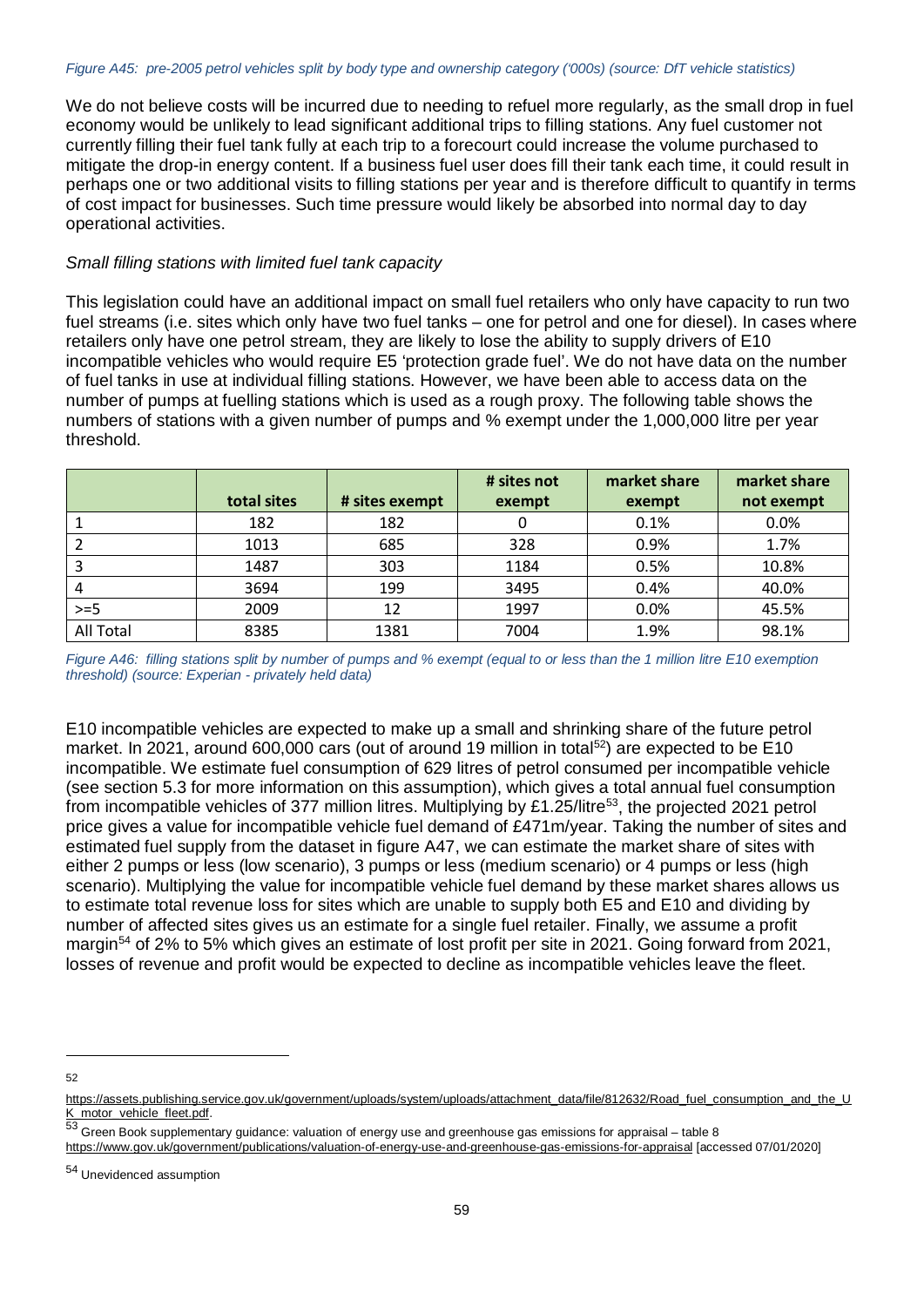|                                                       | low (non-exempt sites<br>with 2 pumps or less) | medium (non-exempt sites<br>with 3 pumps or less) | high (non-exempt sites<br>with 4 pumps or less) |
|-------------------------------------------------------|------------------------------------------------|---------------------------------------------------|-------------------------------------------------|
| petrol demand -<br>incompatible vehicles              |                                                |                                                   |                                                 |
| (litres/year, 2021)                                   | 377                                            | 377                                               | 377                                             |
| retail petrol price<br>$(f/l$ itre)                   | 1.25                                           | 1.25                                              | 1.25                                            |
| fuel value - incompatible<br>vehicles (£m/year, 2021) | 471                                            | 471                                               | 471                                             |
| number of sites                                       | 328                                            | 1,184                                             | 3,495                                           |
| non-exempt market<br>share                            | 1.7%                                           | 10.8%                                             | 40%                                             |
| revenue loss - all non-<br>exempt sites (£m/year)     | 8.0                                            | 50.9                                              | 188.5                                           |
| revenue loss - single site<br>$f000$ /year)           | 24.4                                           | 43.0                                              | 53.9                                            |
| profit margin                                         | 2% to 5%                                       | 2% to 5%                                          | 2% to 5%                                        |
| lost profit per site<br>(f/(year))                    | £22 to £576                                    | £1,018 to £2,545                                  | £1,079 to £2,697                                |

*Figure A47: estimation of revenue and profit loss from E10 introduction at non-exempt fuel retail sites*

### *Fuel suppliers*

It is assumed that none of the fuel suppliers supplying petrol into the UK market meet the definition of a small or micro business. No feedback on this assumption was provided during consultation, so has been retained.

### *Labelling costs*

 $\overline{a}$ 

Fuel filling stations will be required to relabel all their petrol pumps to account for the new E10 fuel. This cost has already been calculated in the recent Alternative Fuel Labelling Regulations Impact Assessment<sup>55</sup>. In this assessment, labelling for a smaller fuel station is estimated to cost £100 per station.

### *Treatment of Taxation (VAT and Fuel Duty)*

There are two distinct types of tax relevant to the introduction of E10: (i) VAT (applied to the cost of fuel at 20%) and (ii) Fuel Duty (applied to each litre of fuel at 57.95 pence per litre). The fuel duty is applied first and then is uplifted by 20% to account for VAT. Taxes are treated as transfers from individuals/businesses to the government. As a result, they have no material net impact on the calculation of overall NPV figures. However, for the IA there is some application of taxes depending on the party concerned:

a) **Consumers** – both VAT and fuel duty are applicable.

For the consumption of E10 fuel, both VAT and fuel duty are applied to the costs borne to consumers. However, due to the fact that these taxes would have no material impact on the overall NPV figures within the IA, we have not factored these costs into the cost-benefit analysis

<span id="page-59-0"></span><sup>55</sup> [https://assets.publishing.service.gov.uk/government/uploads/system/uploads/attachment\\_data/file/781677/alternative-fuel-labelling-impact](https://assets.publishing.service.gov.uk/government/uploads/system/uploads/attachment_data/file/781677/alternative-fuel-labelling-impact-assessment.pdf)[assessment.pdf](https://assets.publishing.service.gov.uk/government/uploads/system/uploads/attachment_data/file/781677/alternative-fuel-labelling-impact-assessment.pdf)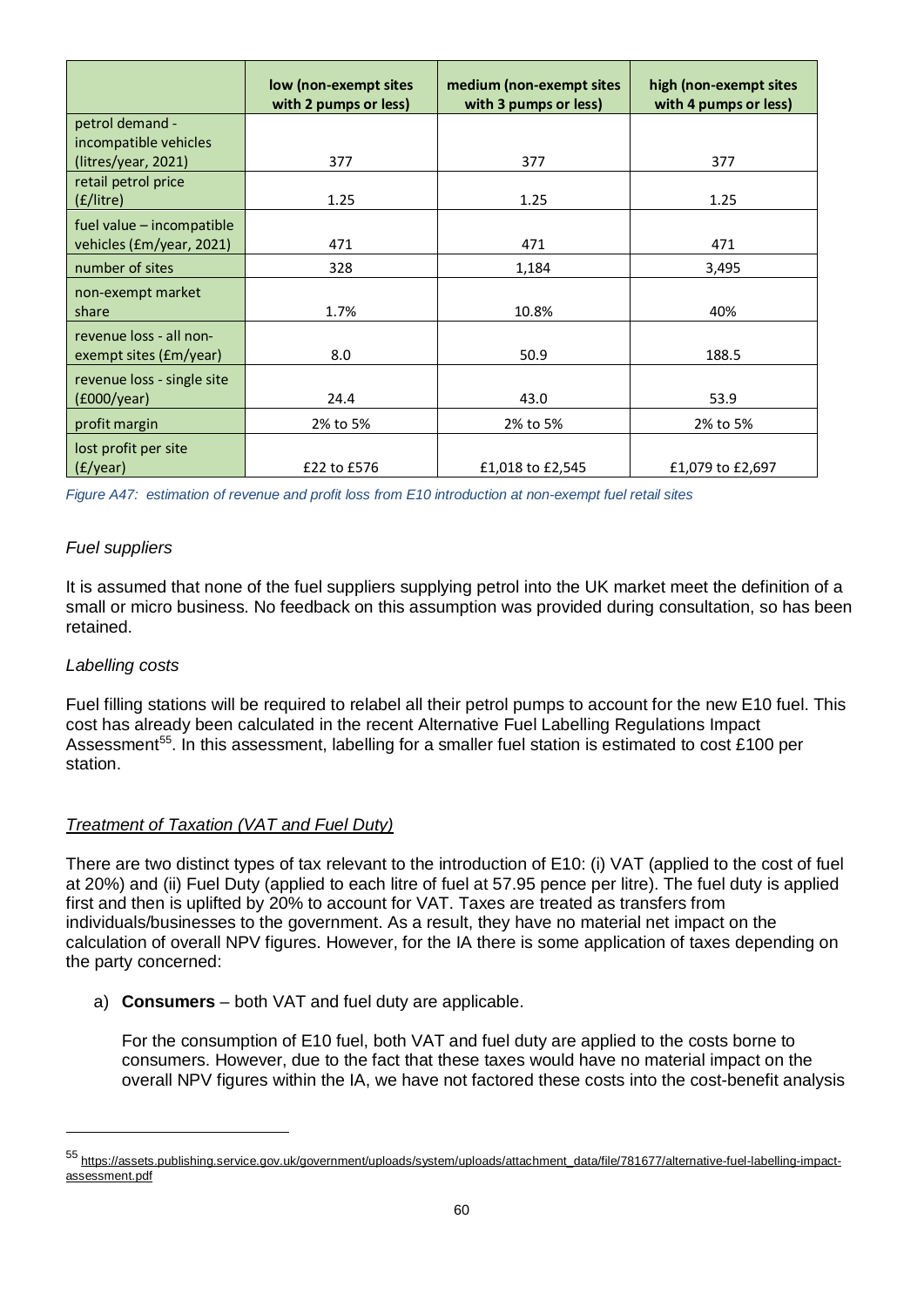modelling. Where costs have been expressed as a percentage increase in the analysis in Annex C, this is inclusive of all relevant taxes.

# b) **Businesses** – only fuel duty is applicable.

VAT registered businesses are able to claim VAT back, which for the purposes of proportionality as this area of the policy has a relatively low cost to business, we assume all businesses are VAT registered and they do claim it back. Any business with a taxable turnover of over £85,000 is required to be VAT registered, and any company turning over less than this can also choose to be VAT registered. For any business where fuel is a significant cost, there is a clear and strong incentive to be VAT registered and save 20% on the cost of fuel. Therefore, we believe this simplifying assumption will be largely accurate.

As such, any impact of VAT on business fuel use has not been included in the modelling.

We have also not monetised any administration/familiarisation time for the recovery of VAT, as we have assumed that businesses will be reclaiming VAT in the 'Do Nothing' scenario. As this policy only increases fuel costs by up to 2.3% (based on moving from a 5% to a 10% blend), we don't believe this will significantly change the incentives to begin or end claiming VAT back on fuel compared to the baseline.

Fuel duty costs are applicable to businesses. We account for a 57.95 ppl additional cost accrued to businesses within our modelling. These are accounted for as a direct cost to business, factored in to the EANDCB and Business Impact Target Score. However, as tax is a transfer from business to government, this will have no material impact on overall Net Present Value figures as there is an exactly equal benefit to government from the fuel duty costs paid for by business.

# *Covid-19 impacts*

 $\ddot{\phantom{a}}$ 

The impact of Covid-19 is not considered to have a material effect on our decision making in relation to this policy area. While the pandemic has impacted the fuel and biofuel sectors, we expect significant recovery towards normal pre-covid volumes to have returned by the proposed introduction date of September 2021.

Introducing E10 opens up flexibility in the fuel sector to use different biofuels to meet their RTFO targets. It also provides an increased market for domestic ethanol producers. As a result, E10 should have a positive effect on supporting the whole fuel sector as we progress through the 2020's and beyond.

# *Monitoring and evaluation plan*

The policy will be monitored closely via the existing reporting mechanism within the RTFO scheme. This requires fuel suppliers to report quarterly volumes of supplied road fuels and includes detailed information in relation to carbon savings. An annual report is also compiled by the department to assess the overall costs of the scheme. As the introduction of E10 will directly impact the carbon savings and costs of delivery of the RTFO, this existing reporting mechanisms will remain the best tool to assess the impact of this policy<sup>56</sup>.

<span id="page-60-0"></span><sup>56</sup> RTFO statistics and reports - <https://www.gov.uk/government/collections/renewable-fuel-statistics>